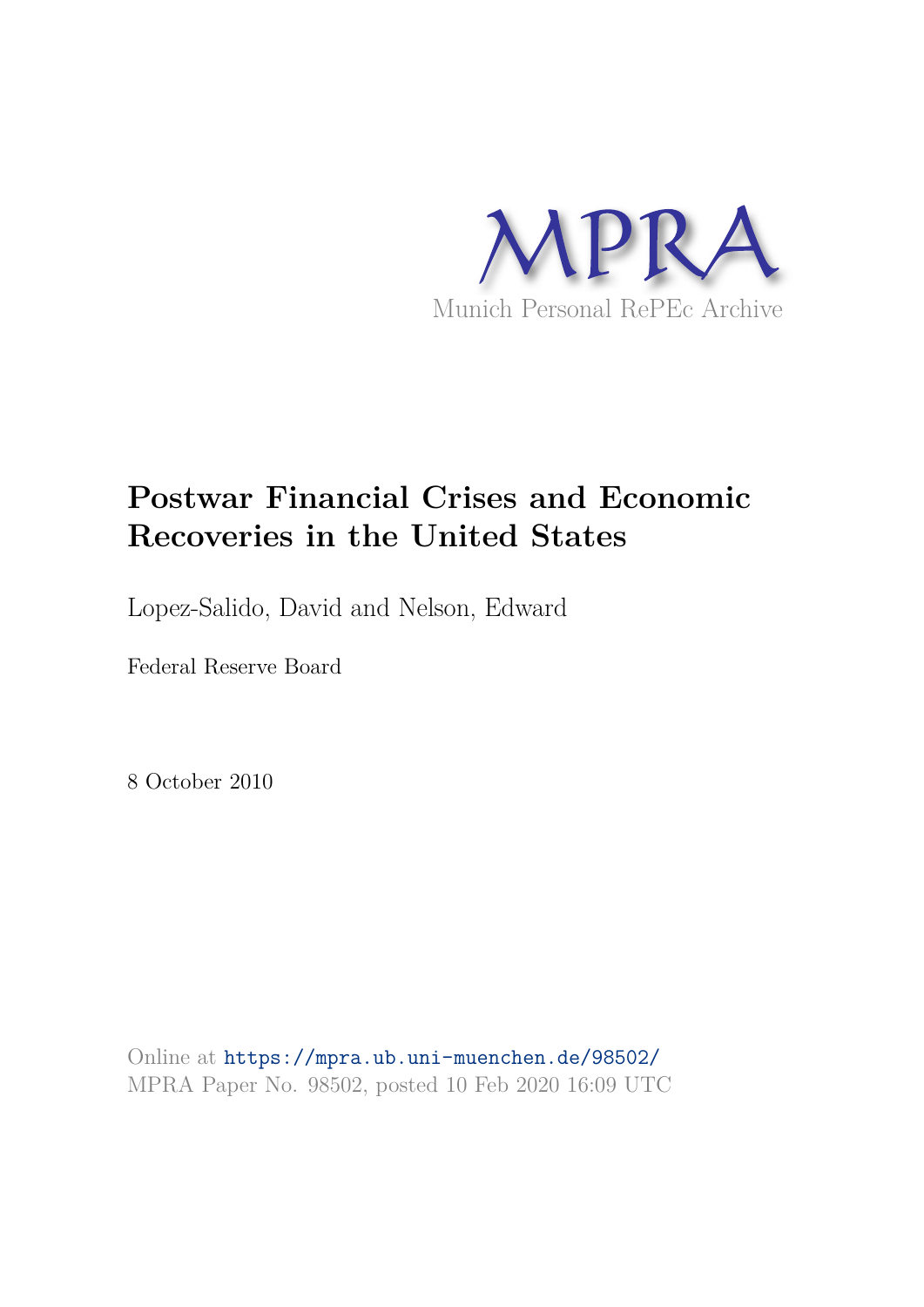# Postwar Financial Crises and Economic Recoveries in the United States

David López-Salido Federal Reserve Board

Edward Nelson<sup>∗</sup> Federal Reserve Board

October 8, 2010

#### Abstract

We reconsider the connection between financial crises and economic recoveries in the postwar United States. We proceed in two steps. First, we provide a chronology of financial crises in the United States. We make the case that the postwar period prior to 2007 should be characterized as featuring three periods of financial crisis: 1973−1975, 1982−1984, and 1988−1991. This implies a substantially different postwar chronology of financial crises from that advanced by Reinhart and Rogoff (2009a, 2009b). The second step in our analysis is to reexamine economic recoveries in the wake of financial crises with this revised chronology. We find that the regularity that recoveries are systematically slower in the aftermath of financial crises does not hold for the postwar United States. Historically, the pace of the expansion after recessions seems to reflect aggregate demand conditions.

*JEL* classification: E32; E52; G21. Key words: Financial crises, economic recoveries, aggregate demand policy.

<sup>∗</sup>We are indebted to Michael Bordo, Benjamin Friedman, Charles Goodhart, Michael Kiley, Loretta Mester, Gary Richardson, Christina Romer, David Romer, Luis Servén, Angel Ubide, Egon Zakrajšek, and workshop participants at the Federal Reserve Board and the July 2010 NBER Monetary Economics Summer Institute for comments on earlier versions of this paper. We thank Benjamin Brookins and Kathleen Easterbrook for research assistance. The views expressed in this paper are solely the responsibility of the authors, and should not be interpreted as reflecting the views of the Board of Governors of the Federal Reserve System or of any other person associated with the Federal Reserve System. Email addresses: david.lopez-salido@frb.gov, edward.nelson@frb.gov.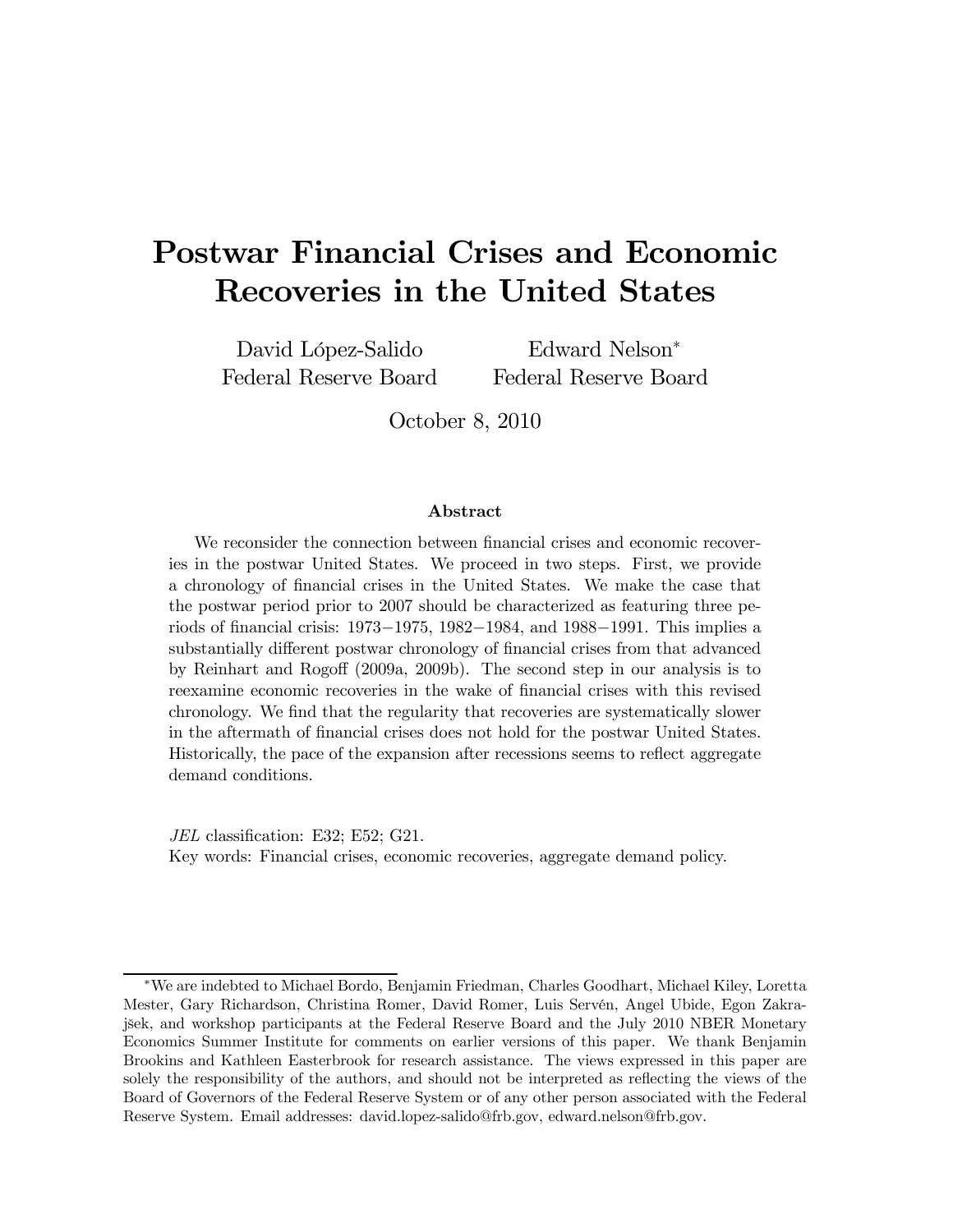# 1 Introduction

"*If you think back to the Great Depression, it's actually getting the real economy going* [*that*] *was the main thing that, that helped. . . bring the banks around.*"

Christina Romer, March 15, 2009

Financial market weakness is widely acknowledged as having played a major part in the recent economic downturn in the United States. This experience has raised the prospect that financial weakness may also prevent a rapid economic recovery. There would surely be wide agreement that a stronger financial sector would contribute to a more robust economic outlook. But there is greater room for doubt on the question of whether financial weakness would likely stand in the way if elements traditionally associated with economic recovery point toward a rapid expansion. Is it the case, for example, that financial recovery is a *precondition* for economic recovery–in other words, that financial strain can be expected to *prevent* a strong recovery? Or should we expect factors normally associated with strong economic rebounds–for example, substantial degrees of monetary and fiscal stimulus–to promote a major upturn in growth even when the financial system is weak?

The study of past episodes of financial distress may cast light on these issues. In this spirit, an influential series of studies by Reinhart and Rogoff (2008a, 2008b, 2009a, 2009b) has turned to the historical experience of a variety of countries. Among the conclusions that Reinhart and Rogoff reach on the basis of a study of postwar experience are: (i) "the aftermath of banking crises is associated with profound declines in output and employment" (2009b, p. 224), and (ii) the aftermath of these crises is systematically associated with weak economic recoveries, so that "growth is sometimes quite modest in the aftermath" of financial crises (2009b, p. 235).

Item (i) of these findings seems to ring true for the United States, and is in keeping with the emphasis put on the relationship between financial crises and severe economic contractions in the United States by Friedman and Schwartz (1963) and others. Item (ii) of the Reinhart-Rogoff findings seems, however, appears to be at variance with evidence for the United States. A number of studies of U.S. business cycle history have found that severe recessions are followed by rapid economic expansion: for example, Friedman (1964, 1993), Neftci (1986), Kim and Nelson (1999), Morley and Piger (2005),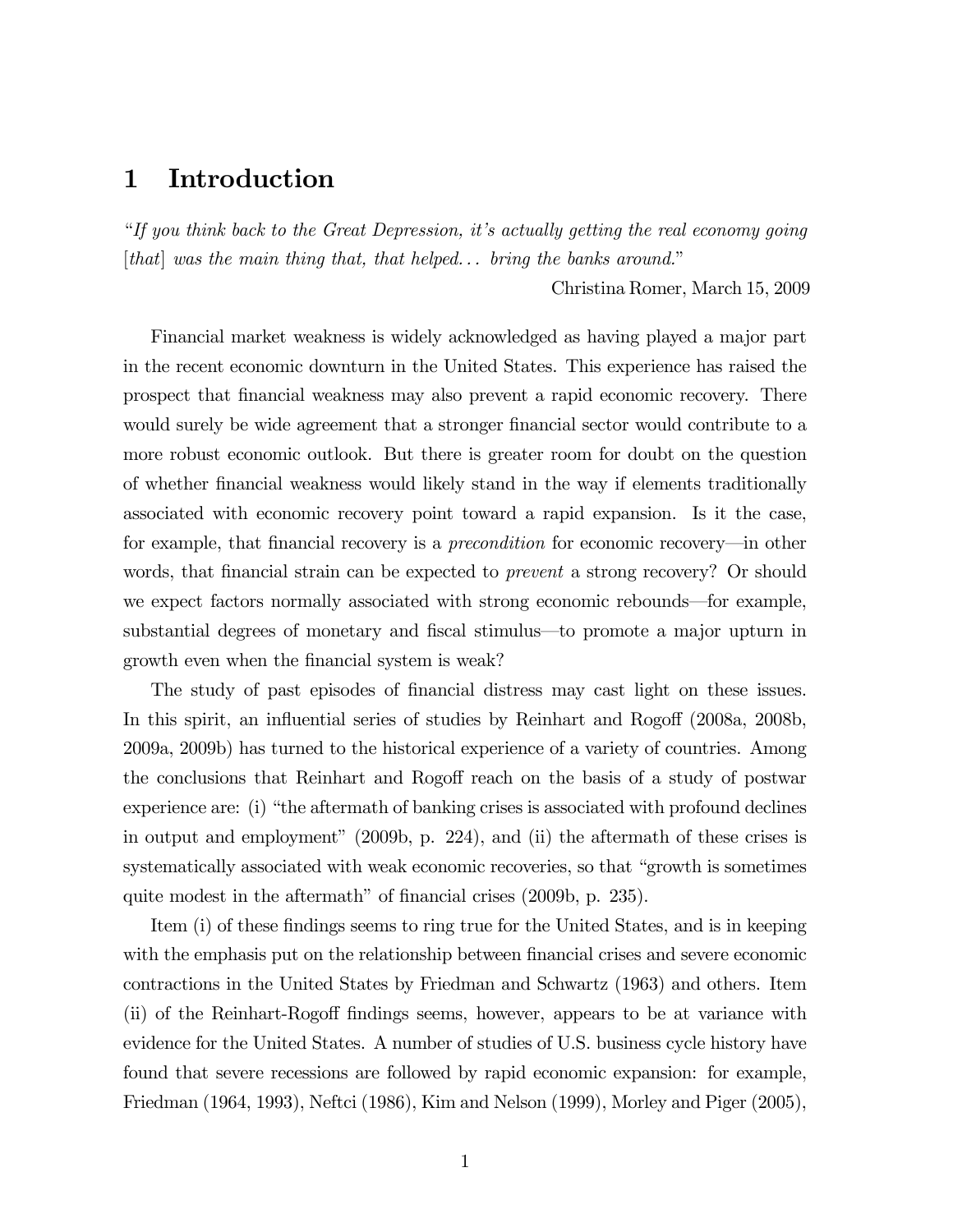and Sinclair (2009). This seems to be such a well established regularity for the United States that it would be surprising if recoveries from recessions associated with financial crises amounted to exceptions to the rule. Moreover, the experience of the United States during the most severe financial crisis in its history–the Great Depression–would not appear to provide an exception to the pattern of economic recoveries just described. Friedman and Schwartz's (1963) chapter on the recovery from the Great Contraction opens with the words, "As we have seen, severe contractions tend to be succeeded by vigorous rebounds. *The 1929*−*33 contraction was no exception*."<sup>1</sup> Likewise, Romer (1992, p. 757) has emphasized that the 1930s witnessed a "spectacular" recovery that was able to proceed against the backdrop of a weak banking system. Romer argues that aggregate demand stimulus was responsible for the strength of the recovery; the repair of the banking system, while important, was not a precondition for a strong recovery. And, as noted in the quotation from Romer given above, once economic recovery was in process, it was a major factor in restoring the financial system to health.<sup>2</sup>

Reinhart and Rogoff's (2009b) conclusion about weak recoveries was based overwhelmingly on experiences outside the United States.<sup>3</sup> But the authors have not hesitated to draw implications for the United States from their findings on recoveries from financial crises, both in their discussion in Reinhart and Rogoff (2009a, 2009b) and elsewhere. For example, in a television appearance in November 2009, Kenneth Rogoff said, "Well, when you have a typical recession, a typical U.S. recession, you roar out of it. You grow at double normal, and even more sometimes. This was not a typical recession. This was a financial crisis-amplified recession. And when you look at other countries in other places–I know we're different, but we're not–you grow much slower, because the financial system is impaired, it takes lots of times to figure out your regulation, the debt problems that you inherited are always big. . . I mean, the norm

<sup>&</sup>lt;sup>1</sup>Friedman and Schwartz  $(1963, p. 493;$  emphasis added).

<sup>2</sup>This quotation is from a *Meet the Press* interview (March 15, 2009). In context, what CEA Chair Romer said was, "I don't agree with the idea that you–that, that stimulus can't do anything until the financial rescue is done. I think, in truth, those things go parallel. And if you think back to the Great Depression, it's actually–getting the real economy going was the main thing that, that helped to make, bring the banks around."

<sup>3</sup>Likewise, Terrones, Scott, and Kannan (2009), who find that financial crises are associated with systematically slower recoveries, draw their conclusions predominantly from non-U.S. experiences. This is especially the case because these authors follow Reinhart and Rogoff's (2009a) characterization of the postwar United States as having had only a single pre-2007 postwar financial crisis.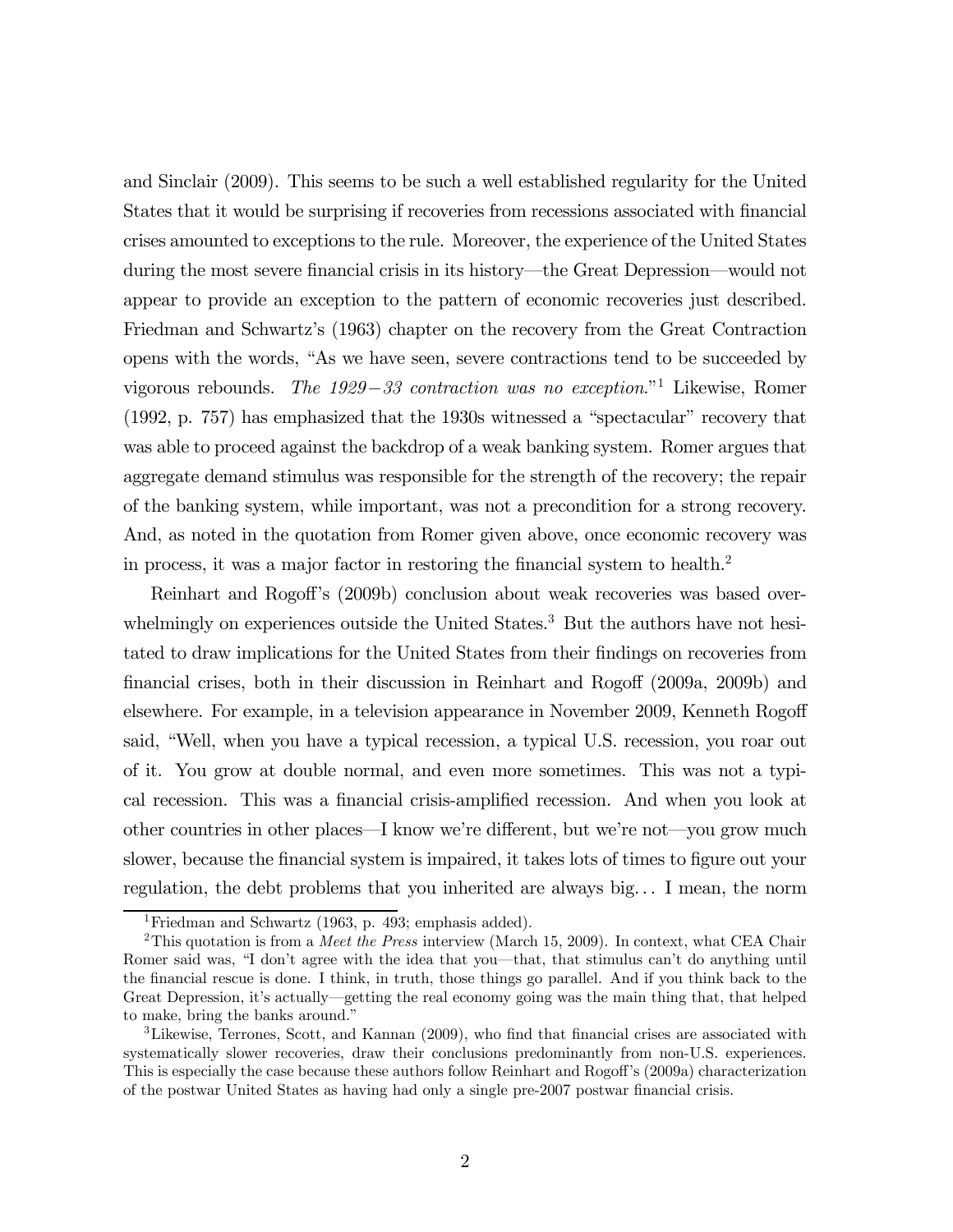that Carmen Reinhart and I find coming from these financial crises is you grow slow for a while."<sup>4</sup> Similarly, Reinhart (2009) took the generalizations reached in Reinhart and Rogoff (2009a) as applicable to "the current episode in the U.S."

We reconsider below the connection between financial crises and economic recoveries in the postwar United States. Throughout, we treat recoveries as referring to upturns in real GDP. This focus reflects the fact that what is at issue is whether the rate of *economic growth* is rapid after a financial crisis. It is not disputed that, even if rapid growth in aggregate output takes place, it may take several years for the level of the output *gap* to be closed after a severe downturn; indeed, that point is acknowledged in discussions that have emphasized the strength of the recovery of output in the Great Depression, such as Friedman and Schwartz (1963) and Romer (1992). Focusing on output growth is also preferable to concentrating on employment or unemployment; these labor-market-based indices of economic activity may not adequately capture cyclical recoveries in aggregate production if employment is a lagging indicator, or if supply-side changes alter the relationship between the labor input and final aggregate output.

We find that the regularity that recoveries are systematically slower in the wake of financial crises does not hold for the postwar United States. We arrive at this conclusion in two steps. The first step is a revision of the chronology of financial crises in the United States. We lay out this revised chronology in Section 2. The reconsideration of the postwar record leads us to a chronology substantially different from that in Reinhart and Rogoff (2009b). Reinhart and Rogoff characterize the United States as having had a single pre-2007 postwar financial crisis, one beginning in 1984. Our examination of the U.S. experience casts doubt on this choice. We question the notion that the United States had no other financial crisis in the postwar period until 2007, and also question the choice of 1984 for the date of the inception of the single pre-2007 crisis that Reinhart and Rogoff acknowledge.<sup>5</sup>

We argue that banking developments in the 1970s justify classifying 1973−1975 as a financial crisis for the United States. Furthermore, while Reinhart and Rogoff date the savings and loan (S&L) crisis to 1984 or to 1984−1991, there is little justification

<sup>4</sup>*Charlie Rose Show* (November 10, 2009), pp. 9, 10 of transcript.

<sup>&</sup>lt;sup>5</sup>Our chronology also necessarily departs from treatments, such as that of Cecchetti, Kohler, and Upper (2009), that deny any pre-2007 financial crisis in the postwar United States.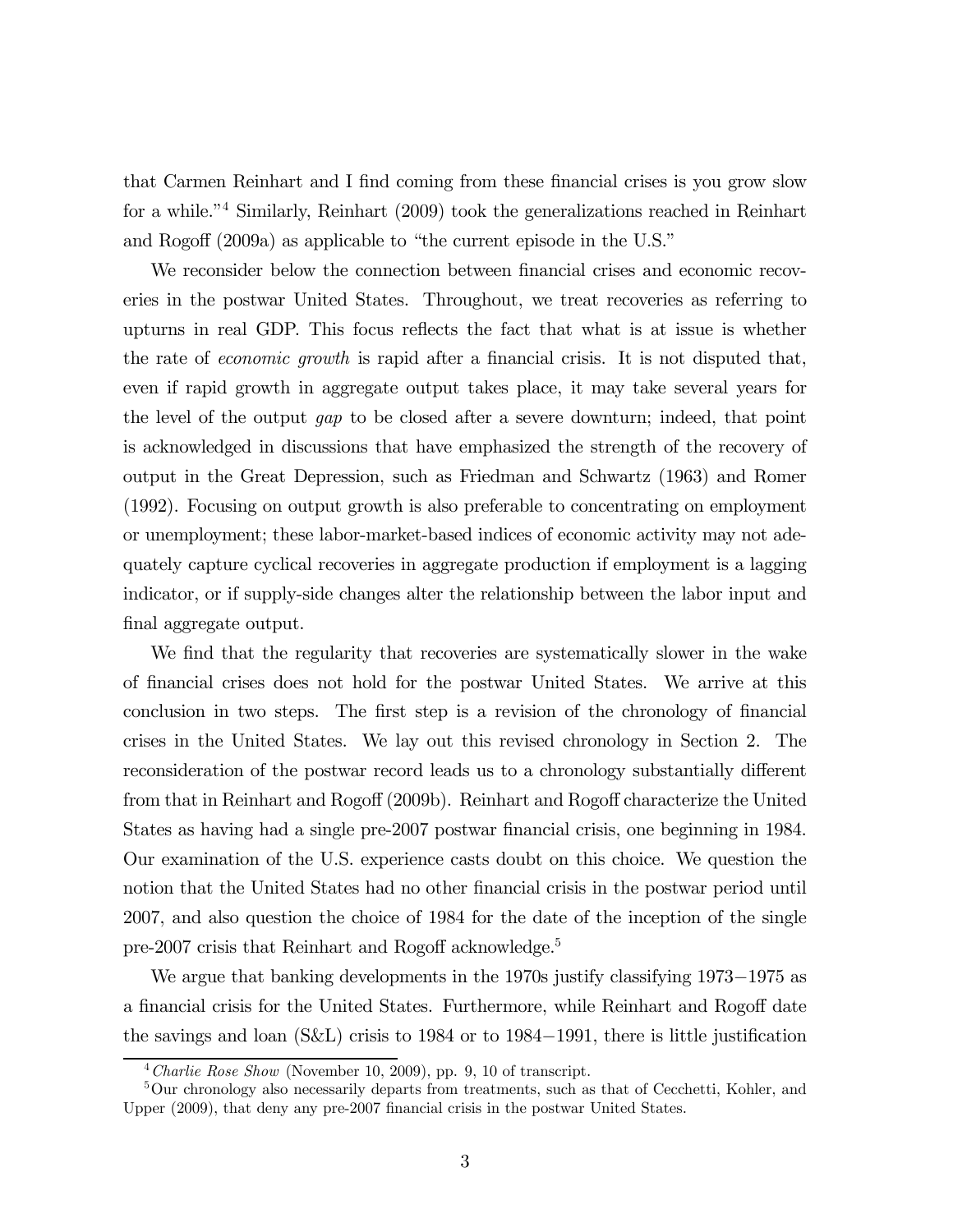for dating this crisis as early as 1984. The periods of intense S&L failures were concentrated in the late 1980s and early 1990s, and were not spread over 1984−1991; a more appropriate date for the S&L crisis, and that used in Caprio, Klingebiel, Laeven, and Noguera (2005), is 1988−1991. We argue that, contrary to Reinhart and Rogoff's chronology, the early 1980s were not free of financial crisis; rather, this period saw the impairment of U.S. banks' position due to the international debt crisis, and this crisis is appropriately dated to 1982−1984. Thus, our postwar chronology points to three periods of pre-2007 U.S. financial crisis: Crisis I (1973−1975), Crisis II (1982−1984), and Crisis III (1988−1991), in contrast to Reinhart and Rogoff's (2009a, 2009b) single, protracted 1984−1991 crisis.

The second step in our analysis is to reexamine economic recoveries in the wake of financial crises with this revised chronology. We carry out this reexamination in Sections 3 and 4. We find no basis for the notion that these recoveries are systematically weaker than the norm. The recoveries in output that began in 1975 and after 1982 were vigorous rebounds. The recovery following the 1990−1991 recession was mild, but, as many observers have noted (for example, Taylor, 1998), the downturn in output in <sup>1990</sup>−1991 was itself shallow. Rather than reflecting a systematic association between financial crises and weak recoveries, the gentle recovery of the early 1990s may have been the mirror image of a relatively shallow recession, and it is also consistent with the restrained monetary policy of the early 1990s. In addition, an examination of aggregate bank lending behavior in each episode, which we conduct in Section 4, suggests that a weak lending outlook is not an insurmountable obstacle to the operation of stimulative aggregate demand policies. We present econometric evidence in Section 5 that suggests that U.S. economic recoveries in the wake of financial crises are not significantly weaker than other recoveries once the size of the prior contraction is taken into account. We conclude that slow recoveries in the wake of financial crises cannot be said to be an established stylized fact in the case of the United States.

# 2 A chronology of postwar U.S. financial crises

In this section we make the case postwar U.S. history should be characterized as featuring three financial crises before 2007: those in 1973−1975, 1982−1984, and 1988−1991. We consider each crisis in turn. The first two crises have no counterpart on Reinhart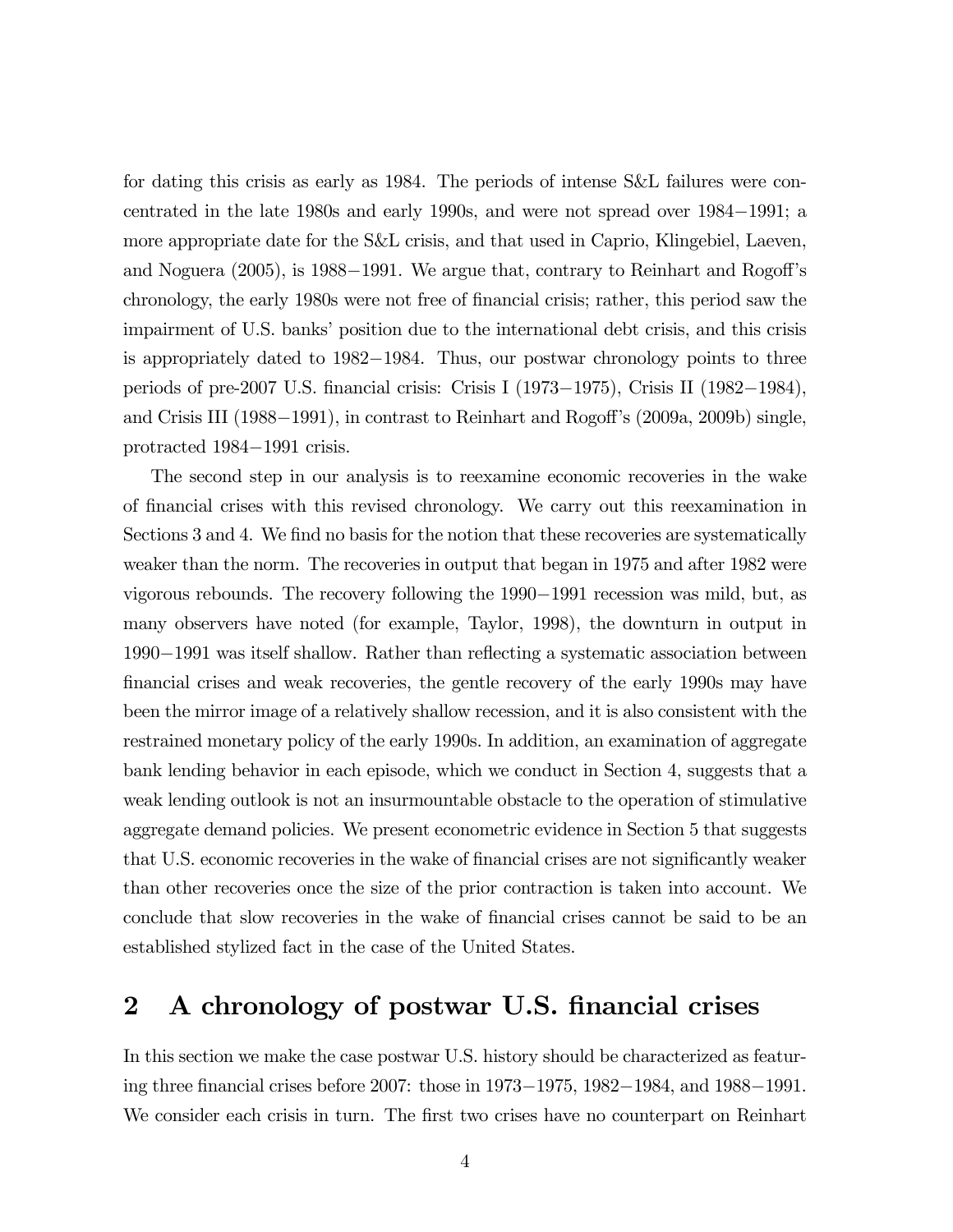and Rogoff's (2008b, 2009b) chronology; accordingly, we highlight several aspects of these crises that meet Reinhart and Rogoff's (2009b, p. 215) criterion of "bank-centered financial crises."

### 2.1 Basis for defining a financial crisis

Despite frequent references to financial crises in macroeconomic discussions, no consensus exists on a precise definition. As Benjamin Friedman (1991, p. 19) observes, "It is difficult to specify with precision just what a financial crisis is, but most people in the business and financial world apparently sense that they would recognize one if they experienced it."

Schwartz (1986) proposes a qualitative characteristic for defining financial crises. Schwartz associates with crises the emergence of traditional bank runs involving the conversion by households *en masse* of their deposits into currency. But because this definition focuses on such *retail* deposit runs, strict adherence to her definition would overlook those banking crises that arise from the drying-up of their wholesale funding. Such episodes of wholesale funding distress can take place even in situations where– thanks largely to deposit insurance–runs on aggregate retail deposits are minor or absent. As we discuss further below, ever since the 1970s it has been *wholesale* funding distress that is seen as the central characteristic of modern bank runs. Hence, as Summers (1991) argues, the Schwartz definition of financial crises seems overly restrictive for the analysis of modern financial systems.

Another option is to appeal to specific data as the criteria for defining a financial crisis. But no single metric for defining or ranking financial crises seems usable. For example, referring to the fiscal cost of governmental assistance to the financial system–e.g., the percentage of GDP absorbed by the rescue or assistance to troubled institutions–does deliver a concrete number, but is a flawed means of judging financial crises. This is brought out by the fact that the fiscal cost of federal assistance for the U.S. S&L crisis was a larger share of GDP than most projections of the U.S. fiscal cost of the post-2007 crisis, yet the post-2007 crisis is widely seen as having larger macroeconomic implications.<sup>6</sup> Indices of financial crises based on commercial banks' loan write-

<sup>6</sup>Treasury Secretary Geithner has noted this comparison (e.g., on *Fareed Zakaria GPS*, April 25, 2010). It is likely, furthermore, that a variable we emphasize in this paper–the form of aggregate demand policy–is an important factor bearing on the relationship between the magnitude of a financial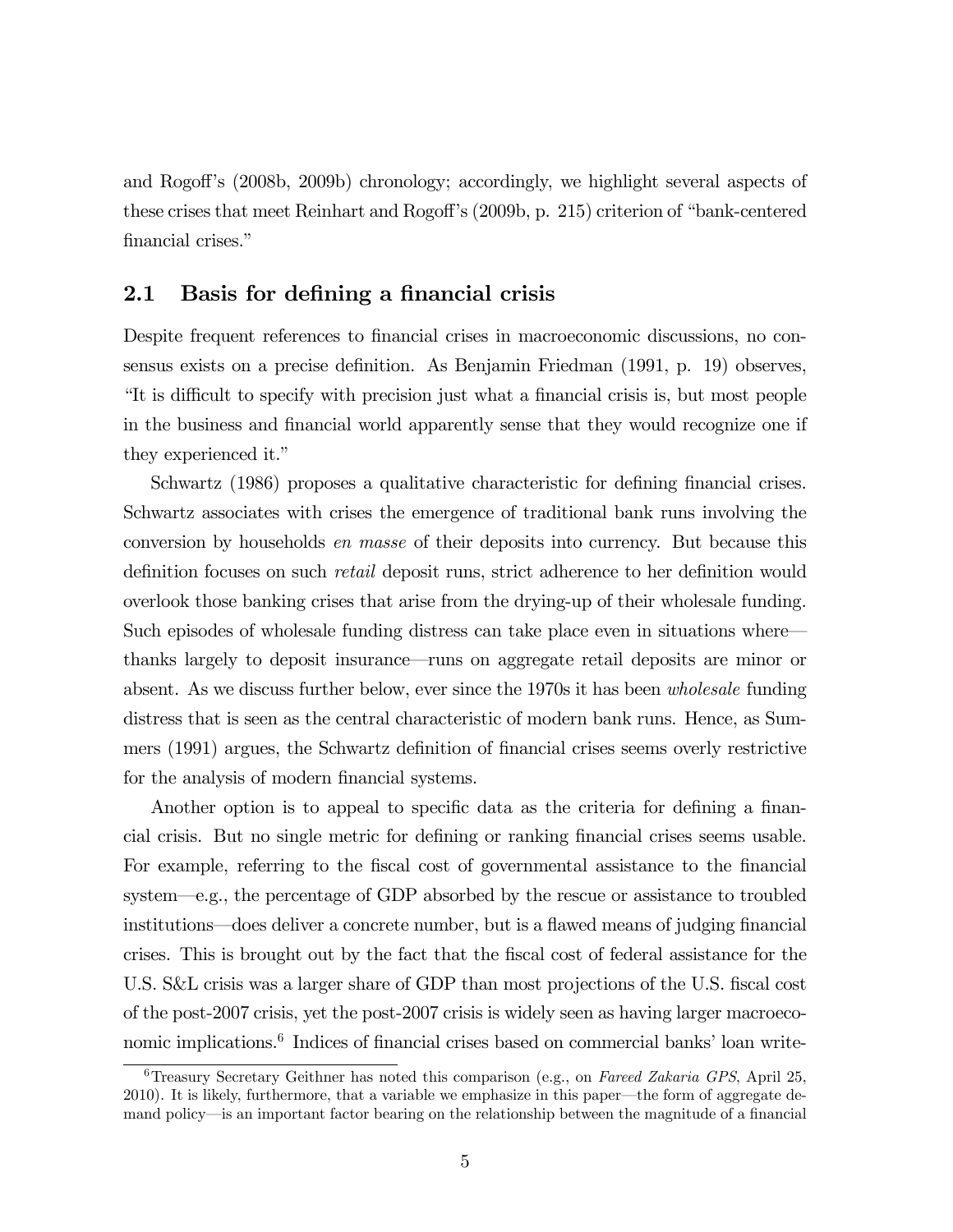offs, on the other hand, are distorted by the existence of creditor/borrower/regulator behavior, such as loan rescheduling and regulatory forbearance, which may postpone, or substitute for, write-offs.<sup>7</sup> Write-offs therefore may not indicate the current level of banking distress.

The most promising way forward in constructing indices of financial crises from data is perhaps to aim for a portmanteau variable that combines various aspects of data on financial institutions' condition. Constructing such a portmanteau index is, however, beyond the scope of this paper. In lieu of a widely-agreed index, we proceed instead by applying Reinhart and Rogoff's nonquantitative definition referring to "bank-centered financial crises" (2009b, p. 215) associated with "the closure, merging, takeover, or large-scale government assistance of an important financial institution (or group of institutions)..." (2009b, p. 10). We condition our analysis on this definition. In so doing, we stress that our aim is not to challenge this definition, but instead to establish that on its own terms this definition implies for the United States a different chronology from that in Reinhart and Rogoff (2009b). In particular, our analysis establishes that (i) events in 1973−1975, not included in Reinhart-Rogoff's chronology, should be included, and the case is stronger for the United States than the United Kingdom (for which Reinhart and Rogoff do argue a crisis occurred in that period; and (ii) the events of 1982−1984, not included in Reinhart-Rogoff's chronology, should be regarded as a period of financial crisis. We now proceed to now lay out the chronology that underlies these points.

# 2.2 Financial Crisis I: 1973−1975–Commercial Bank Capital Squeeze

Our first proposal is to augment the list of U.S. financial crises to include one not considered by Reinhart and Rogoff (2009a, 2009b): namely, the period 1973−1975. In what follows, we lay out the key aspects of developments in 1973−1975 that justify considering this a period of a financial crisis in the United States.

U.S. postwar financial developments in the period up to 1973 are well characterized as featuring no banking or systemic financial crisis. In his account of postwar financial

crisis and its ultimate fiscal cost.

<sup>7</sup>Reinhart and Rogoff (2009b, p. 10) reject the write-offs metric partly for this reason.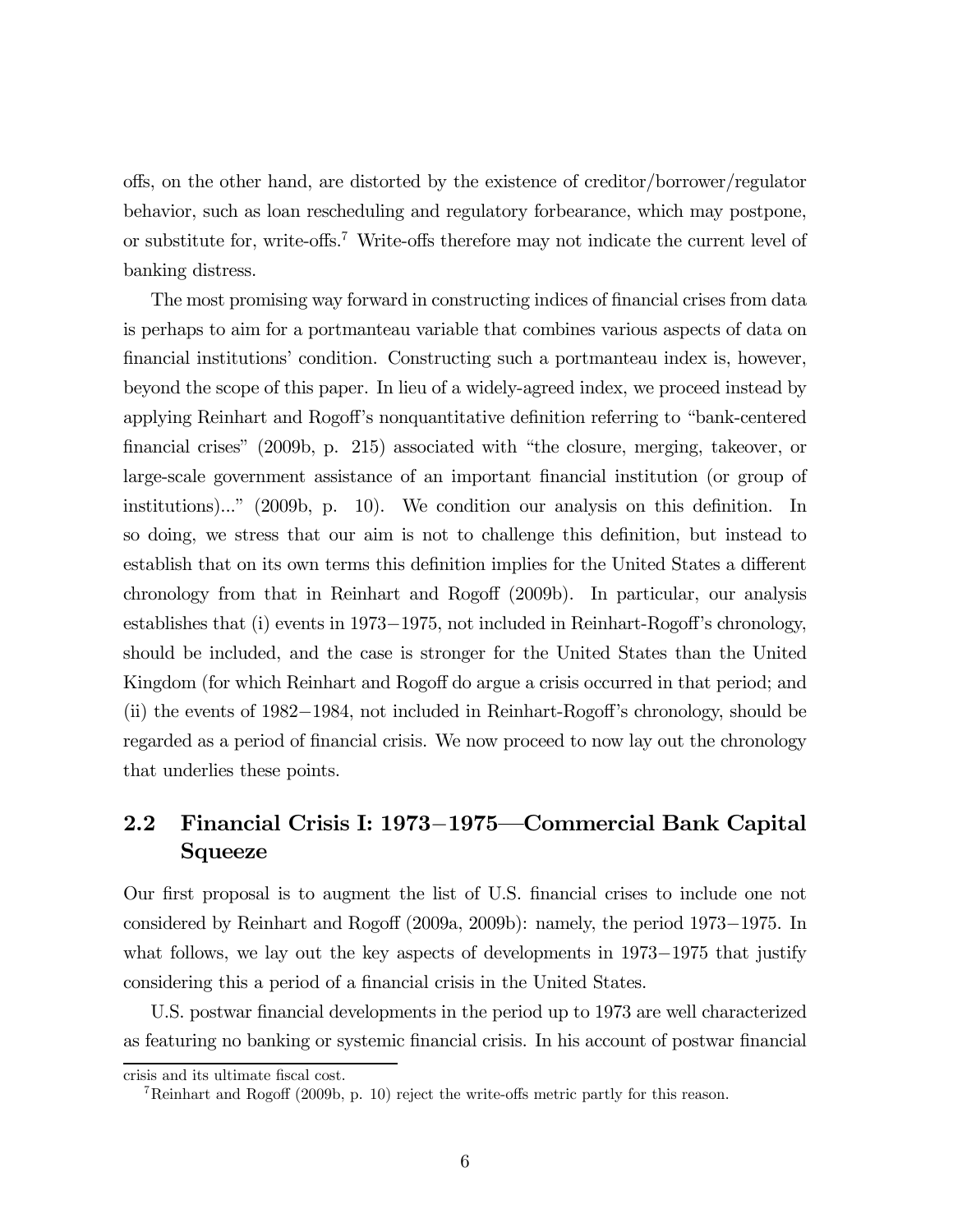

Figure 1: Commercial banks' equity capital (as percentage of total bank assets), 1959−2008. Source: FDIC.

changes, Benjamin Friedman (1980, p. 13) noted, "There have been far fewer bank failures, and–until 1974–essentially no failures at all of large banks." Friedman's reference to 1974 here is a significant qualification. The mid-1970s featured major problems for banks reflected in the behavior of the aggregate banking system, greater than those observed in earlier postwar decades. Figure 1 plots the ratio of bank common equity capital to the book value of aggregate commercial bank assets, using the annual Federal Deposit Insurance Corporation (FDIC) Call Report data for FDIC-insured banks.<sup>8</sup> The series closely matches the plot of the ratio of bank equity to assets given in Boyd and Gertler (1994) and the tabulated values in Barth and Litan (1998). Using the series in Figure 1 as the metric, it is apparent that the most serious capital problem for U.S. commercial banks in the *whole* postwar period occurred in the mid-1970s, when the capital ratio reached a postwar trough.<sup>9</sup>

There are further indications that the mid-1970s was a period of financial crisis in the United States. Federal Reserve Chairman Arthur Burns described the environment

<sup>8</sup>The series plotted is the ratio of the "Total Equity Capital" column of the "Liabilities and Equity Capital, FDIC-Insured Commercial Banks" table (http://www2.fdic.gov/hsob/hsobRpt.asp) to the "Total Assets" column of the "Assets, FDIC-Insured Commercial Banks" table (http://www2.fdic.gov/hsob/hsobRpt.asp).

<sup>9</sup>A similar picture of the deterioration in U.S. commercial banks' capital position in the mid-1970s is apparent in Berger, Herring, and Szegö's (1995) capital ratio series.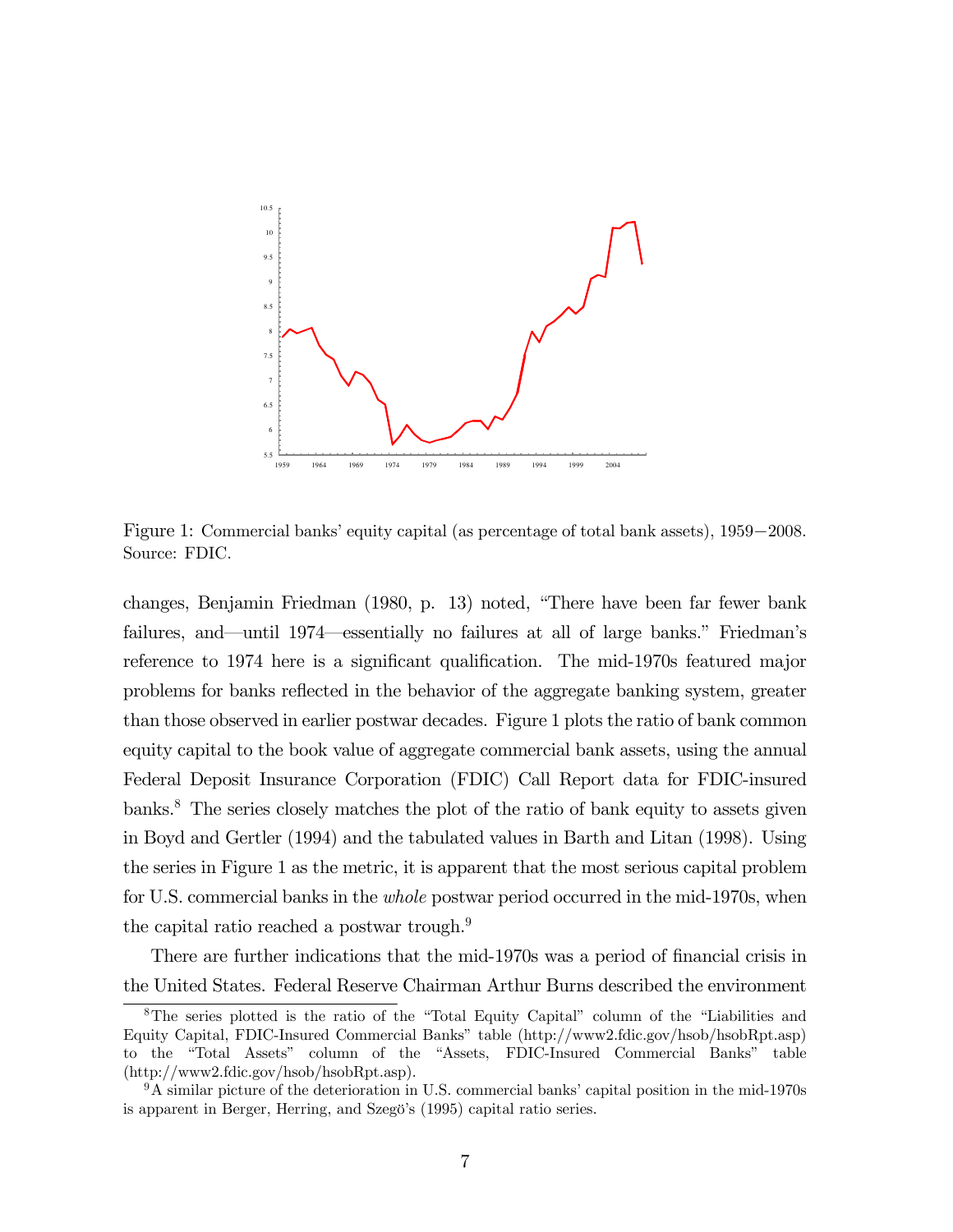prevailing in late 1974 as one of "stresses and strains in the financial system" (quoted in Cohn, 1974). One of the strains, alluded to in the passage from Friedman (1980) given above, was the first series of large bank failures witnessed in the U.S. postwar period. Watson (1975, p. 3) noted "several failures of large banks in 1974"; likewise, the *Washington Star* of April 6, 1975, observed, "In the past two years, three big banks have failed or been merged in distress situations" (Holusha, 1975). The banks in question were the United States National Bank of San Diego (declared insolvent in October 1973), the Franklin National Bank (the twentieth largest bank in the United States, declared insolvent in October 1974), and the Security National Bank of New York (the subject of an emergency merger in 1975).<sup>10</sup> Noting these failures as part of a sequence that culminated in 1975, Edwards and Scott (1979, p. 66) observe, "During the last few years, a number of uncommonly large banks have failed." Table 1 displays data from Edwards and Scott (1979, Table 2.1) and also reports in real terms the dollar amounts they give. The amounts of deposits of closed banks mark 1971−1975 out from prior postwar half-decades; in addition, a breakdown in Edwards and Scott (1979, p. 67) indicates that 24 of the 34 banks that closed in 1971−1975 did so in 1973−1975.<sup>11</sup>

| TANIO I, DOMIN FONGLOD OMO OTIVID I |            |                      |                                                                          |  |
|-------------------------------------|------------|----------------------|--------------------------------------------------------------------------|--|
| Period                              |            |                      | Avg. $\#$ of banks closed Total deposits of closed banks (avg. per year) |  |
|                                     | (per year) | Current dollars      | 2005 dollars                                                             |  |
| $1956 - 1960$                       | 4.0        | $\$9 \text{ m}$      | $$50.0 \text{ m}$                                                        |  |
| $1961 - 1965$                       | 6.6        | $$24.4 \text{ m}$    | $$126.3 \text{ m}$                                                       |  |
| $1966 - 1970$                       | 6.4        | $$46.6 \text{ m}$    | $$209.9 \text{ m}$                                                       |  |
| $1971 - 1975$                       | $6.8\,$    | $$1,021.2 \text{ m}$ | $$3,533.4 \text{ m}$                                                     |  |

Table 1. Bank Failures and Crisis I

Source: Edwards and Scott (1975, p. 67); final column, authors' calculations using annual series on the GDP deflator from the Federal Reserve Bank of St. Louis' FRED portal.

<sup>10</sup>As part of the liquidation process for both the National Bank of San Diego and Frankin National, the FDIC arranged for the deposit business and some assets of the failed banks to be taken over by other institutions. See Committee on Banking and Currency (1975), Committee on Housing, Banking and Currency (1975), and Schwartz (1986) for details. Franklin National was given as the twentieth largest U.S. bank in Committee on Banking and Currency (1975, p. 152).

<sup>&</sup>lt;sup>11</sup>The table in Barth, Brumbaugh, Sauerhaft, and Wang (1986, p. 511) indicates that 1973 was the year in which total assets of failed commercial banks surged dramatically, both in nominal and real terms.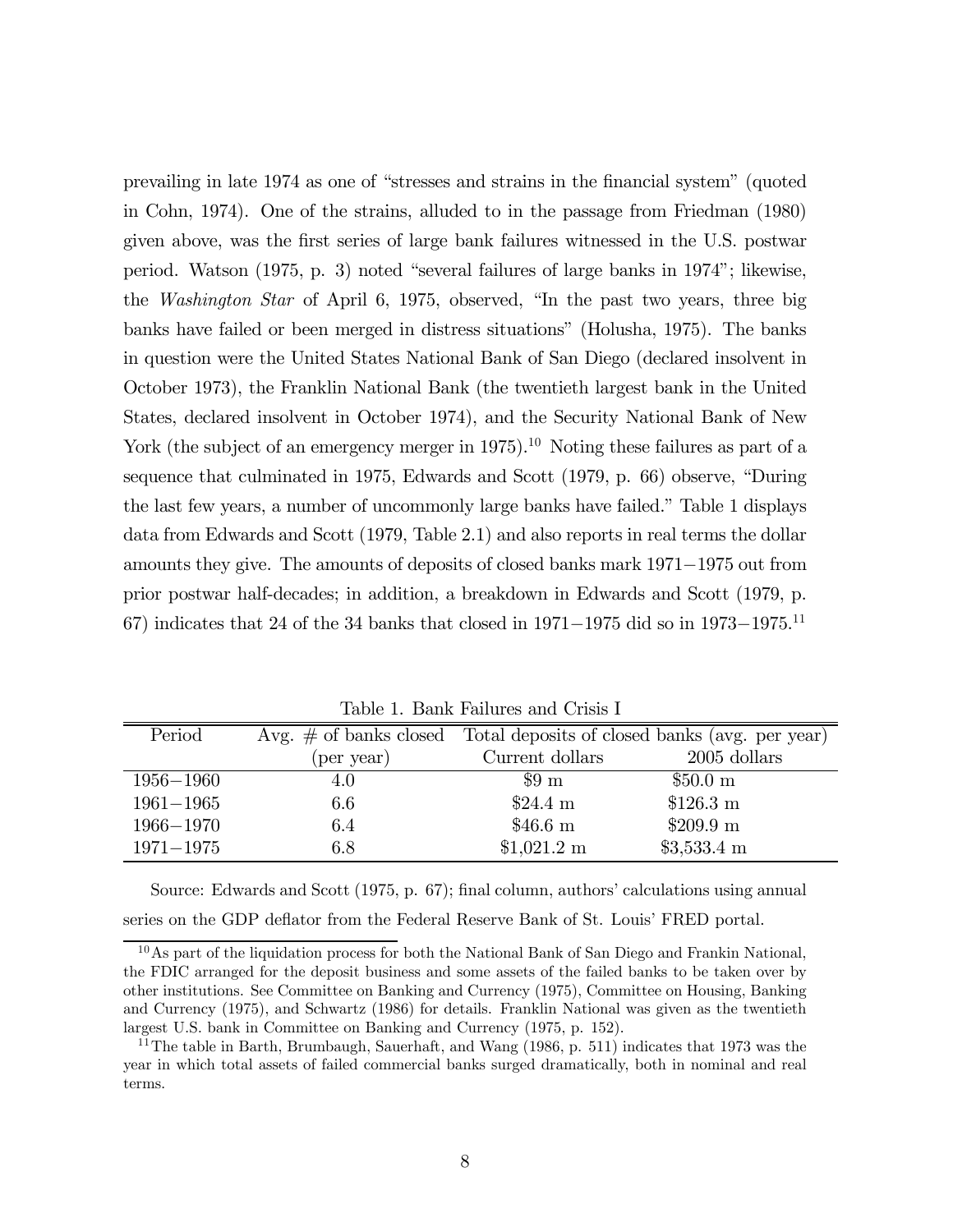In 1980, the Chairman of the Bank of America reflected on the running down of bank capital during the early 1970s and the bank closures of the mid-1970s, and their implications for still larger banks:

"*. . . the rapid expansion of loans and investments in the early 1970s could not continue for long without proportionate additions to equity capital. Balance sheets of commercial banks soon began showing signs of strain. . .* [*A*]*t the end of 1973, equity capital equaled only 6.5 percent of total bank assets, a considerable decline from 9 percent at the end of 1960. The closure of the United States National Bank of San Diego in 1973, followed by the demise of Franklin National and the international reverberations of the Bankhaus Herstatt failure, further escalated concerns over the soundness of the banking system in this country and abroad.*

"*Against this backdrop, Bank of America adopted a policy of self-restraint in the summer of 1974.*"

Carron (1982, p. 398) notes that the problems of Franklin National led, in addition, to a period of elevated market interest rates at which commercial banks borrow, reflecting "doubts about the safety of the banking system." A further element of financial strain in the mid-1970s was the heightened prospect that the New York City government would default, an uncertainty resolved by the provision of federal financial assistance to the city in late  $1975^{12}$  The mid-1970s also witnessed a heightening of concern about widespread failure in the thrift industry (i.e., the industry then consisting largely of savings and loan institutions). In 1974, Alan Greenspan raised the  $prosect<sup>13</sup>$  that the thrift industry might require a rescue in the form of a large-scale infusion of funds from the federal government–an eventuality which was not realized on this occasion.

In their classification of financial crises, Reinhart and Rogoff (2008b, 2009b) do not include any episode from the postwar United States prior to the 1980s, even though they categorize other countries (such as the United Kingdom) as being in a financial crisis during the mid-1970s. We believe however, that the developments outlined above,

 $12$ New York City's near-default is discussed, in the context of the mid-1970s financial distress, by Schwartz (1986).

<sup>13</sup>As reported in Jensen (1974), and Dale (1974).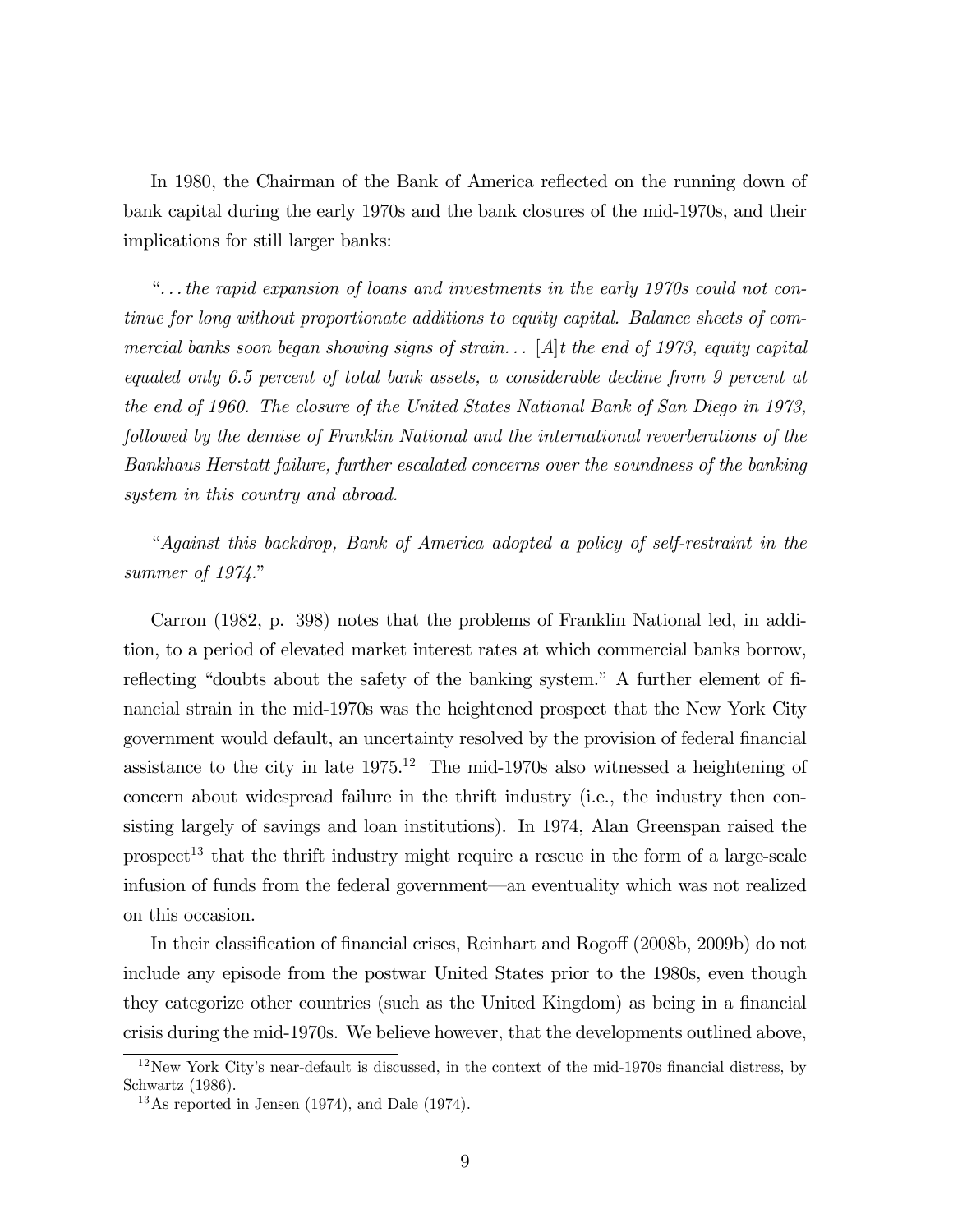

Figure 2: Total uses of the terms "financial crisis" or "banking crisis" in the *Wall Street Journal*, the *Washington Post*, and the *New York Times*, by year. Source: Authors' calculations from Proquest database.

notably the strain on bank capital, the extent of bank closures or distress mergers, and the risk of default of a leading municipal government, all classify the United States as experiencing a financial crisis during 1973−1975. This crisis saw a liquidation of a major commercial bank, whereas the financial crisis acknowledged for the same period in the United Kingdom in Reinhart and Rogoff's chronology did not involve liquidations or rescue operations for major commercial banks. The U.K. secondary banking rescue in 1974, which Reinhart and Rogoff do classify as occurring in a financial crisis, pertained to a class of nonbank financial institutions, not to established commercial banks.

Our case for 1973−1975 as a financial crisis period is reinforced by a search of articles in major U.S. newspapers. Figure 2 plots the hits by years of the terms "financial crisis" and "banking crisis," in the collected electronic archives (in the Proquest database) of the *Wall Street Journal*, the *Washington Post*, and the *New York Times*. The Proquest database covers these newspapers up to 1991, which is why the series in Figure 2 stops in that year. The figure indicates that there was a noticeable peak in the mid-1970s in the number of articles making reference to a banking or financial crisis.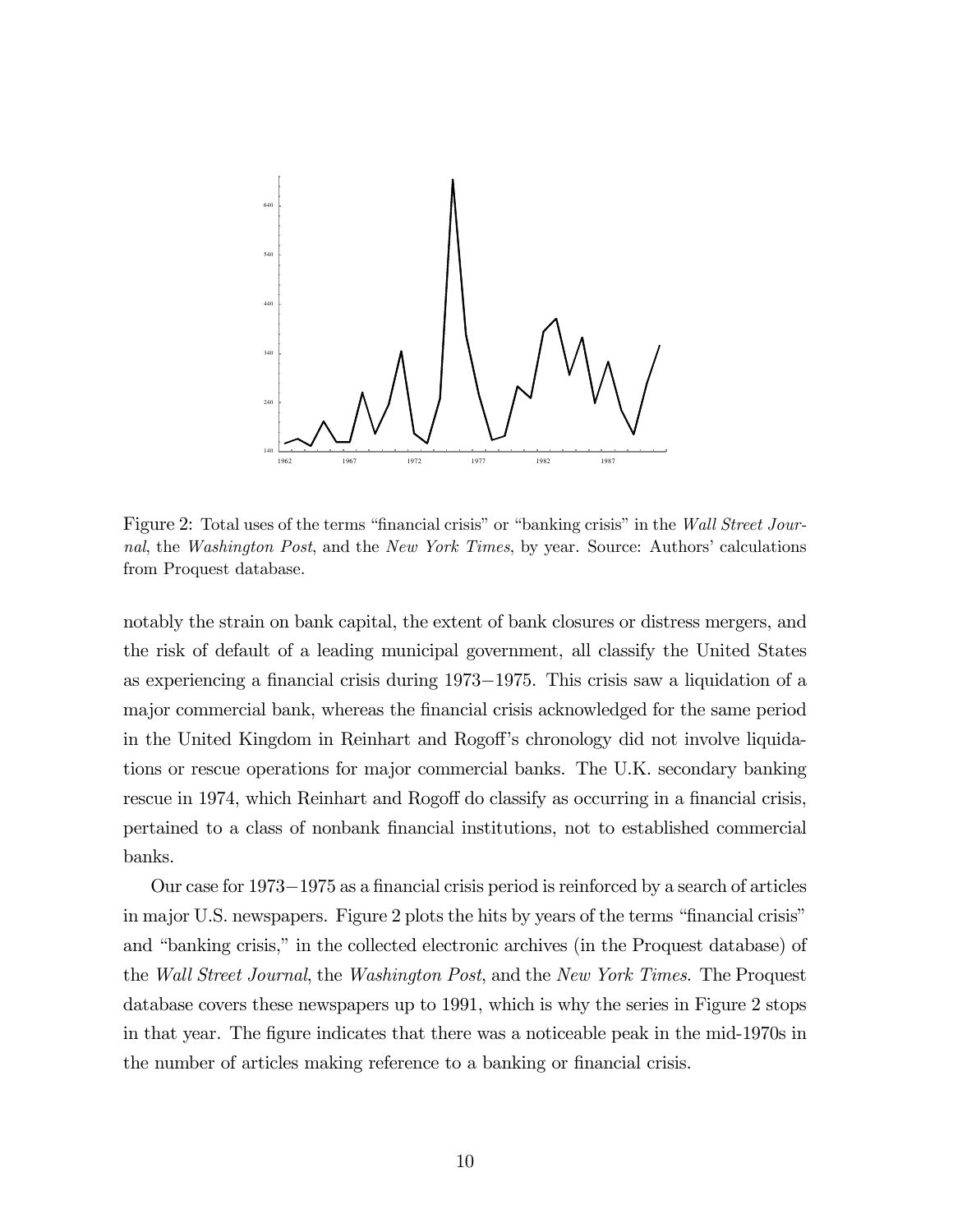#### 2.3 Comparison with the United Kingdom

The United Kingdom is classified in the chronologies of Reinhart and Rogoff (2009a) and Caprio, Klingebiel, Laeven, and Noguera (2005) as having experienced financial crisis in 1974−1976. This reinforces our case for labeling the mid-1970s a financial crisis for the United States. The reason is that the United Kingdom's problems in the mid-1970s are less recognizable as a bank-centered financial crisis than are those of the United States.

The U.S. financial crisis of 1973−1975 featured liquidation of two large commercial banks. The U.K. financial crisis of 1974−1976 (as designated by Reinhart and Rogoff, 2009b, p. 388) witnessed no closure or liquidation of commercial banks. Rather, the distress was concentrated in nonbank institutions. In the first place, nonfinancial corporations suffered a liquidity crisis, arising from the interaction of strict official price controls with rapid growth in costs. This corporate distress is one reason the term "financial crisis" is associated with the United Kingdom over this period–for example, an *American Banker* report (Mendelsohn, 1974) was headlined, "U.K. Industry Straining to Avoid Financial Crisis"–but, by the same token, that distress clearly did not amount to a bank-centered crisis.

Another reason this episode is frequently treated as one of financial crisis is that certain U.K. nonbank financial institutions entered difficulties in the mid-1970s. Specifically, late 1973 saw the rescue of some members of what were called the "secondary banking" sector. A *Financial Times* analysis of the secondary banking crisis noted the secondary banks had "a good deal less than full banking status," and noted that they tended to be involved in investment banking (Blanden, 1973). This brings out the fact that the secondary banks–their name notwithstanding–were *not* commercial banks but rather were investment banking-type institutions. Their difficulties arose primarily from the impact of the 1973 crash in U.K. equity and housing prices on their real estateand equity-related loans and investments. The Governor of the Bank of England at the time of the secondary banking rescue, Gordon Richardson, later testified: "The secondary banks were nonbanks." (October 27, 1992, testimony, in Treasury and Civil Service Committee, 1993, p. 93.)

To recapitulate: Reinhart and Rogoff (2009b) classify the United Kingdom as having a bank-centered financial crisis in the mid-1970s, while they treat the United States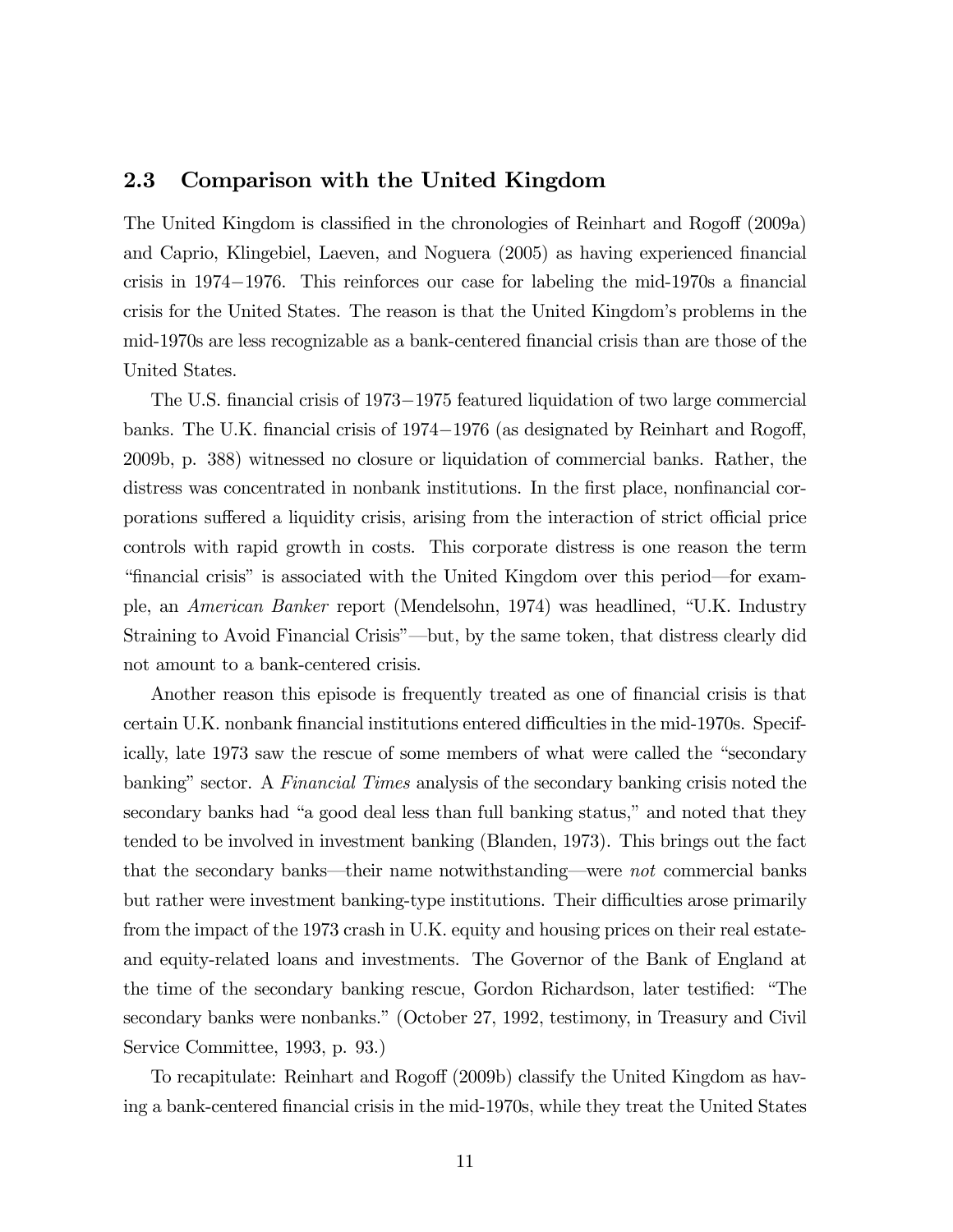as crisis-free over the same period. In the mid-1970s some large U.S. commercial banks were formally declared insolvent. By contrast, the United Kingdom witnessed no commercial bank failures over this period; indeed, the commercial banks were strong enough to share the cost with the Bank of England of the rescue of the secondary banks. Using Reinhart and Rogoff's (2009b, p. 216) criterion of a "bank-centered financial crisis," the case for treating the United States as having a financial crisis in 1973−1975 is actually stronger than it is for the United Kingdom.

#### 2.4 Financial Crisis II: 1982−1984–LDC Debt Threat

Many studies of U.S. banking developments in the 1980s concur on the position that a U.S. banking crisis began in 1982. For example, Litan (1994, p. 535) judges that "the initial bank crisis arose in 1982," and his table of U.S. banking crises in the 1980s associates 1982 with the "LDC [less developed countries] debt crisis" (1994, p. 527); Boyd and Gertler (1994, p. 1) state that "the greatest crisis in U.S. commercial banking since the Great Depression" started in 1982; and Benati and Goodhart (2010), along with many others, date the commencement of the crisis to August 1982, when the prospect arose of the Mexican government defaulting on borrowings from U.S. commercial banks.

According to Reinhart and Rogoff's (2008, 2009a) chronology of financial crises, however, the United States has suffered a single financial crisis in the pre-2007 postwar period–the savings-and-loan crisis, which they characterize as beginning in 1984. Reinhart and Rogoff therefore overlook what Benati and Goodhart (2010) label "the second most severe financial crisis"<sup>14</sup> of the 1979−2008 period–one that began *before* 1984, and did *not* originate in the savings and loan industry. As already noted, the key factor associated with this financial crisis was the elevated prospect of a default by several Latin American governments on their borrowings from major U.S. commercial banks. The natural starting date for this U.S. banking crisis is 1982; we argue below that the culmination of the crisis can be viewed as the U.S. government's rescue of the Continental Illinois Bank in July 1984.

U.S. policymakers described developments from late 1982 in crisis terms, both pub-

<sup>&</sup>lt;sup>14</sup> "Second," that is, to the crisis beginning in 2007, close to the end of the period considered by Benati and Goodhart (2010).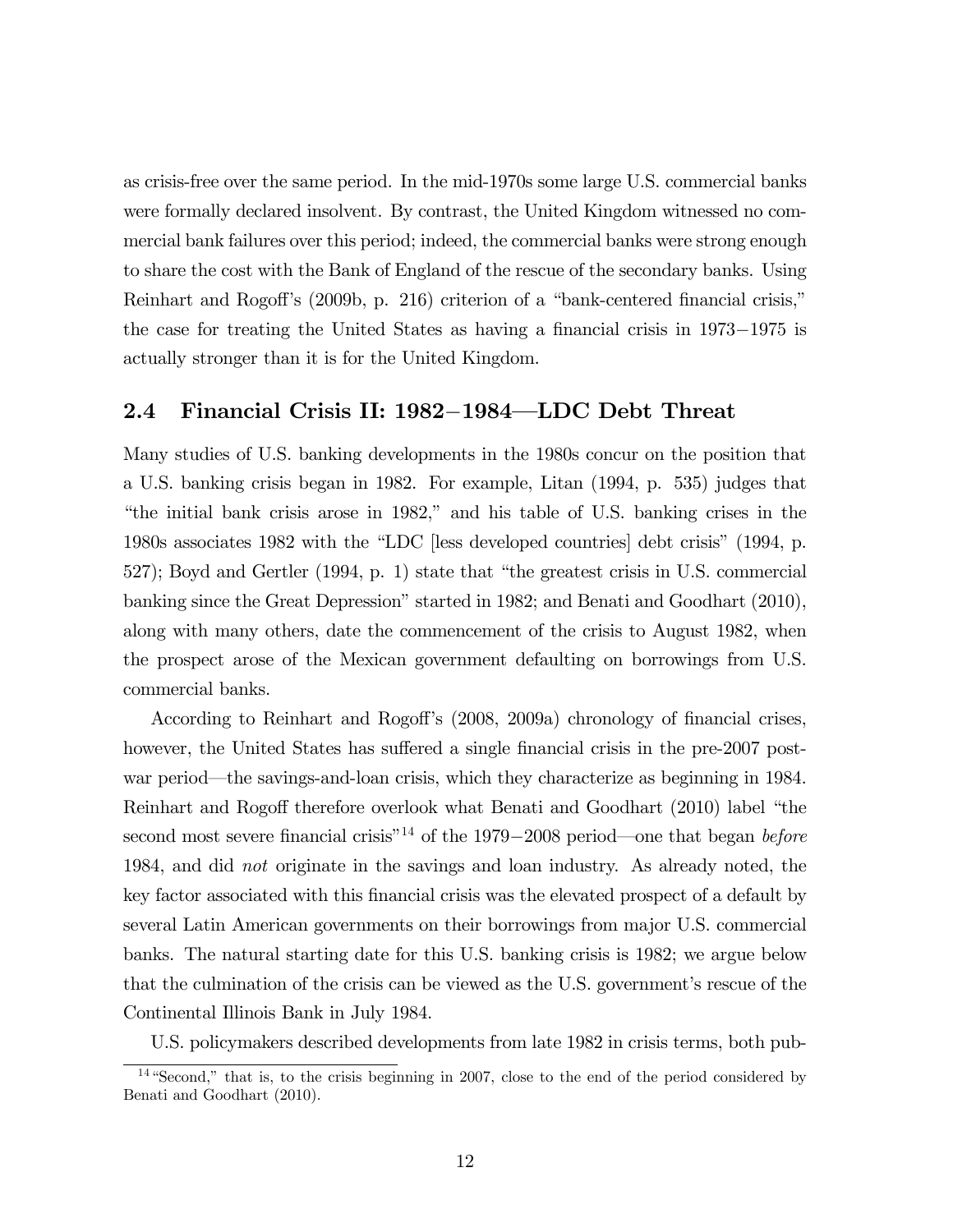licly and privately. For example, in the Federal Open Market Committee deliberations of October 5, 1982, Federal Reserve Chairman Paul Volcker observed, "it's patently obvious that Mexico was going to borrow all it could borrow and all the banks were going to give them and at some point that was going to come to an end. And it was going to be a crisis situation. . . We can't have a banking system that's totally loaned up to Mexico, Brazil, Venezuela, Argentina, and Yugoslavia, but that's the direction they were going in. And some day that had to stop."<sup>15</sup> Publicly, Chairman Volcker observed in November 1982 said the LDC debt situation implied a threat to financial stability "essentially without precedent in the postwar period."<sup>16</sup> In 1983, the Chairman of the FDIC testified (Isaac, 1983, p. 115), "overly aggressive lending policies by some U.S. banks have made our banks vulnerable to the performance and policies of foreign governments."

The assessment of a crisis situation was reflected in much financial commentary, such as the following observation in a *Financial Times* survey of May 24, 1983 (Kaletsky, 1983): "The stability of the international banking system has been directly imperiled by the Third World's inability to service its debts." This type of commentary is also manifested in an surge during 1982−1984 in references in key U.S. newspapers to a banking or financial crisis (see Figure 2 above).

Not only the prospect of what *might* happen to vulnerable U.S. banks, but the *reality* of banking failures, point to a U.S. banking crisis being in force during 1982−1984. While, as Bernanke (1983, p. 154) observed, lending to LDCs was "highly concentrated among a relatively few large banks," the LDC debt threat emerged against a background of distress among smaller banks. Many commercial banks came into difficulties through their energy-related investments and, like the LDCs, found their financial position worsened by the commodity price decline after 1981 (Isaac, 1983). U.S. commercial bank failures exhibit an upward trend during the 1980s, but the most dramatic percentage *increase* in bank failures occurred in 1982: this is clear from Figure 3, which plots the growth rate of Boyd and Gertler's (1994) series on U.S. bank failures. Consistent with this impression, in 1983 the Chairman of the FDIC further testified (Isaac, 1983, p. 115), "Bank failures have increased during the past decade

<sup>15</sup>From Federal Open Market Committee Transcript (1982, p. 21).

<sup>16</sup>Volcker (1982); this portion of Volcker's remarks was quoted in Bacon (1982).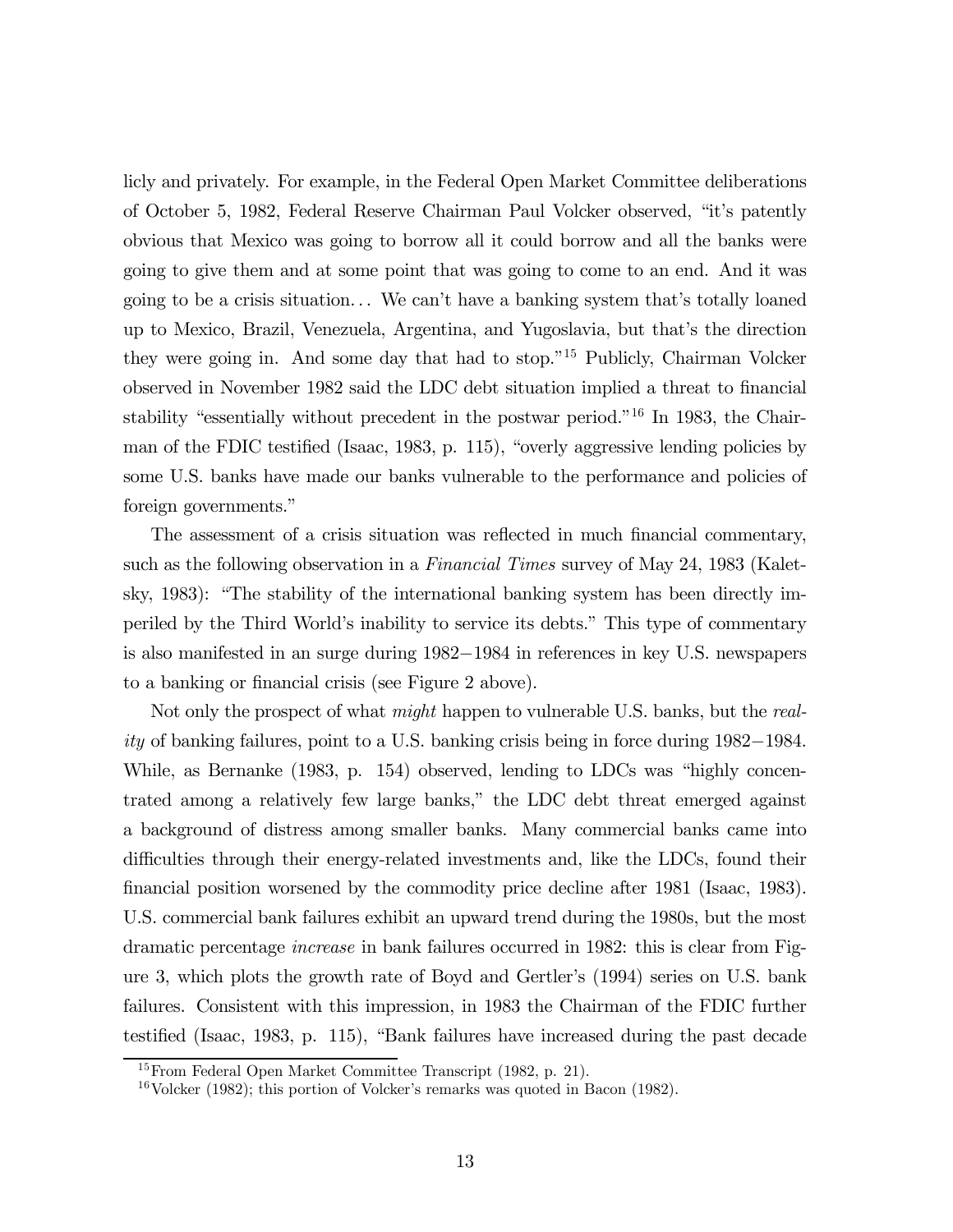

Figure 3: Percent increase in number of bank failures, 1980−1991. Source: Calculated from Boyd and Gertler (1994, Table 1.2).

and even more dramatically during the past year. In 1982 alone, the FDIC handled 42 bank failures. We expect the failure rate for 1983 to be at least as high. So far this year, fifteen banks have failed... [T]here is a greater sense of bank exposure and risk of failure that exists not just among those who regulate and follow banks but with the general public as well." This depiction of the situation contrasts with Reinhart and Rogoff's characterization of 1982 and 1983 as featuring no banking crisis.

The elevated pace of bank failures in 1982 was reflected most visibly in the failure of the Penn Square Bank (based in Ohio) in July 1982. While this bank was not nationally famous prior to its failure, its collapse received wide attention and was the subject of lengthy Congressional hearings (Committee on Banking, Finance, and Urban Affairs, 1982, 1983). The nature of the Penn Square failure was notable because it featured substantial losses for uninsured depositors (Nadler, 1983a) and because a much larger commercial bank, Continental Illinois, had major investments in Penn Square. The losses from Penn Square came on top of the loan problems that Continental, which was the eighth largest commercial bank in the United States in 1984, incurred from the LDC situation.<sup>17</sup>

<sup>&</sup>lt;sup>17</sup>Continental Illinois suffered about \$220 million in the second quarter of 1982 in losses related to Penn Square (Weiner, 1982). Continental was said to have "something over \$1 billion" in loans to Mexico in August 1982 (Carson, 1982); U.S. banks as a whole held roughly \$25 billion of the Mexican government's debt by that point (Norton, 1982). References to Continental Illinois' status as the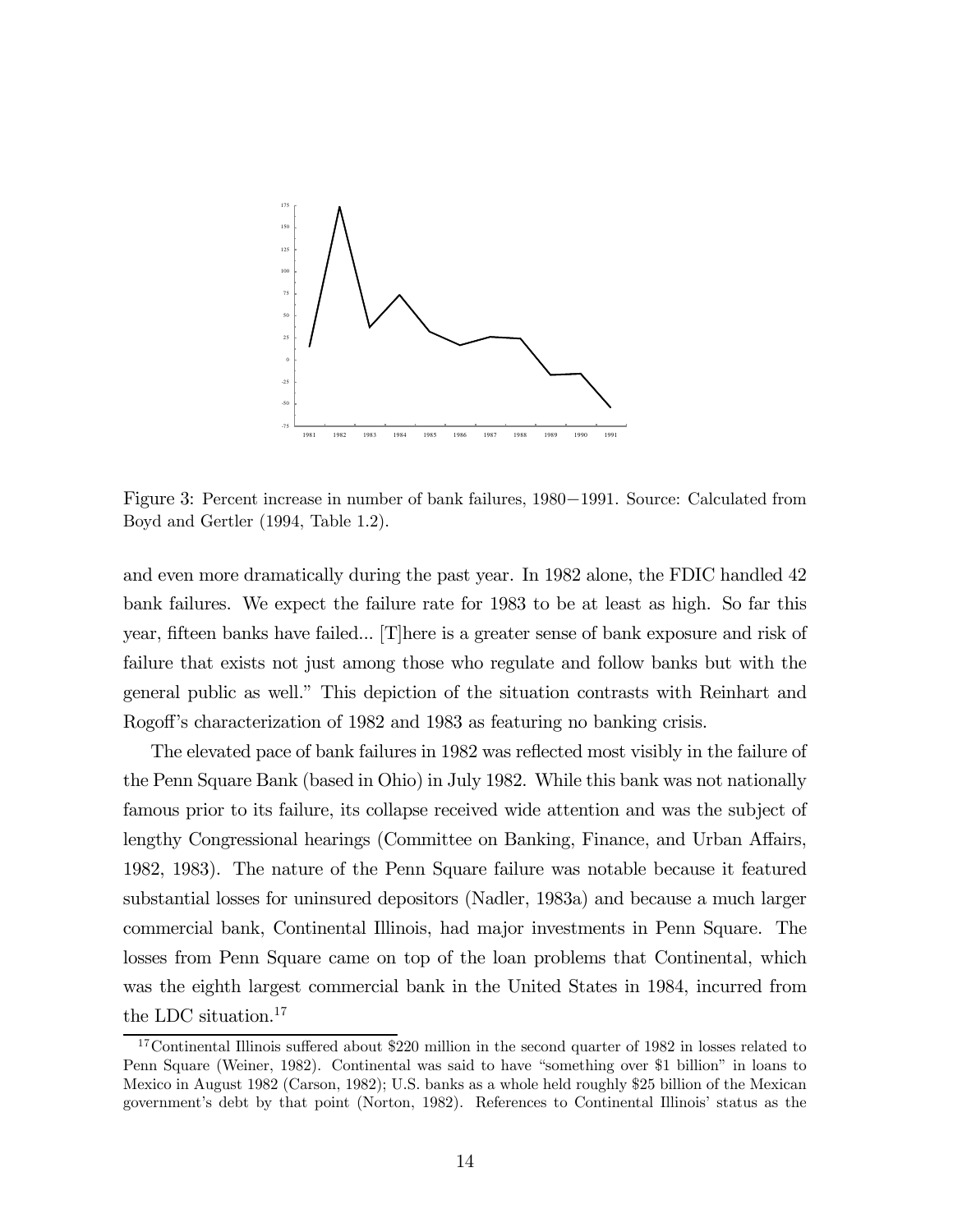The financial crisis of 1982−1984 led to the U.S. government rescue of Continental Illinois Bank in July 1984. This rescue followed earlier stabilization operations by the authorities in May 1984, at which time an article in *American Banker* had observed, "Continental in fact has been suffering a steady decline in financial condition for the last two years" (Forde,  $1984$ ).<sup>18</sup>

Large U.S. commercial banks, especially Continental, thus were in a relatively strained position over the years 1982 to 1984, not in 1984 alone. While 1984 should indeed be considered a financial crisis year, the positions that it was the *initial* year of a financial crisis and that the relevant crisis should be labeled the "S&L crisis" seem out of line with the record of banking developments. Rather, 1984 can be thought of as the year that produced the most serious repercussions for commercial banks of the LDC debt threat that emerged in 1982. The institution whose fate was the most prominent feature of that crisis–Continental Illinois–is not mentioned by Reinhart and Rogoff (2009a, 2009b).

The rescue of Continental Illinois in July 1984 can be considered the culmination of the U.S. banking crisis associated with LDC debt problems, and the rescue date accounts for our choice of the years 1982−1984 as the years for this financial crisis. It is true that U.S. commercial bank recapitalization operations in the wake of the LDC loan problems proceeded beyond 1984 (just as the 1973−1975 crisis was followed by years of bank recapitalization); also, of course, concerns about LDC debt did not end in 1984.<sup>19</sup> But 1984 was the year in which a large U.S. commercial bank required a rescue as a result of the LDC debt threat. Bank failures reached their peak rate of increase in 1982−1984. The events in 1985−1987 do not exhibit characteristics typically associated with financial crises. Litan's (1994) tabulation of financial crises in the 1980s lists, for 1985, thrift deposit runs that were limited to a couple of U.S. states;<sup>20</sup> Litan gives no crises in 1986; and for 1987 Litan lists only the stockmarket crash, which did not lead to a systemic financial crisis or banking crisis in the United

eighth largest U.S. commercial bank appear in a number of sources, including Bennett (1984).

<sup>18</sup>Likewise, a May 1984 *New York Times* report stated, "Continental has experienced earnings difficulties for almost two years" (Bennett, 1984).

<sup>&</sup>lt;sup>19</sup>According to Dornbusch (1985), however, the view gained ground over the course of 1984 that the LDC debt problem would be managed without the world economy being set back.

<sup>&</sup>lt;sup>20</sup>These runs were not indicative of a national S&L crisis because the runs pertained to particular types of thrift that were insured by the Ohio and Maryland governments; see Mester (1990, p. 16) and Litan (1994).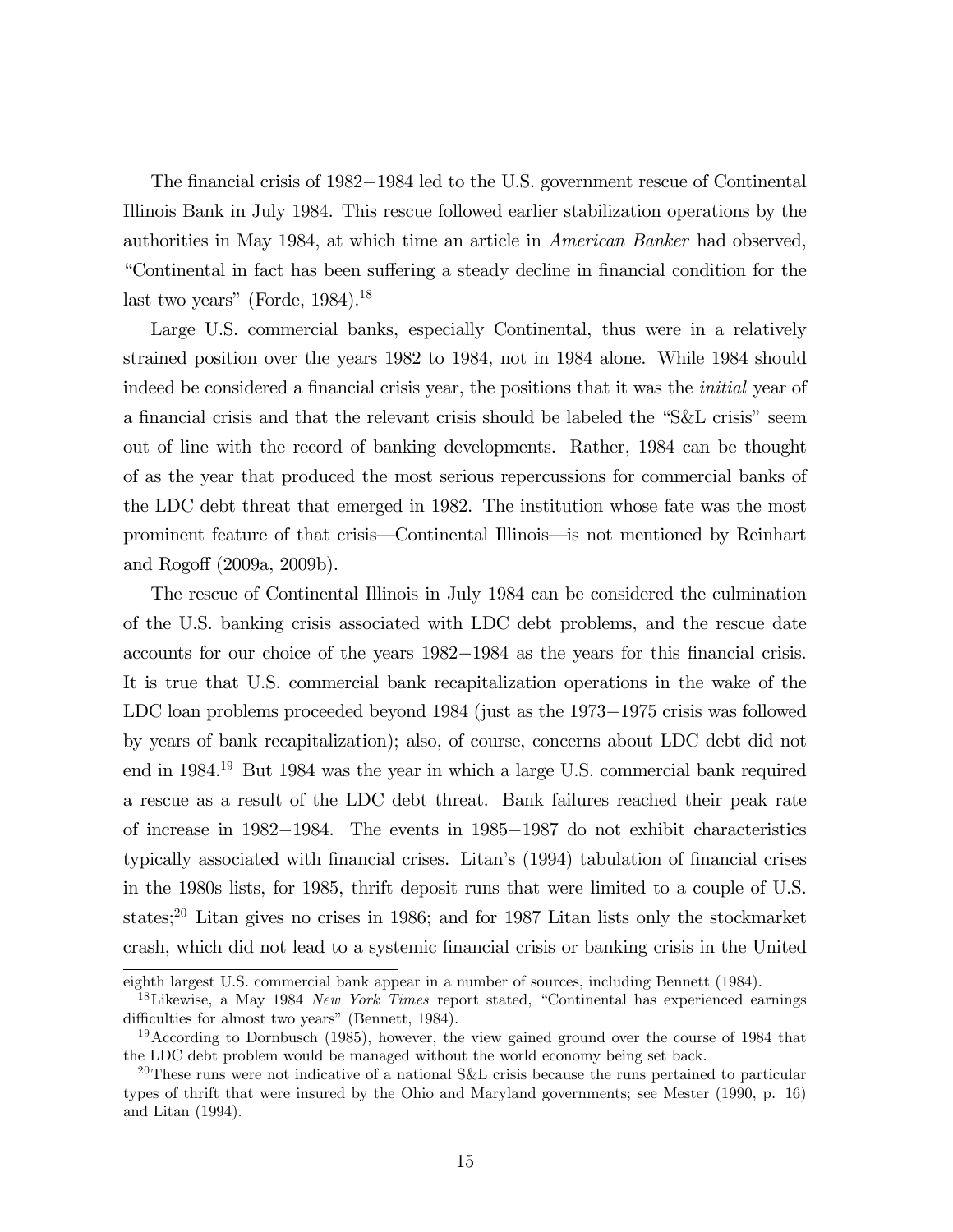

Figure 4: Loan charge-offs as a share of total bank loans, percent, 1959−2008. Source: FDIC.

States.<sup>21</sup> The absence of U.S. banking crises in the middle years of the 1980s is reflected in the fact that loan charge-offs as a ratio to average total loans made by commercial banks actually underwent a period of leveling off and decline during the mid-to-late 1980s (see Figure 4).<sup>22</sup>

Reflecting on the 1982 events in a May 1987 editorial, the *Financial Times* said:

*"Mr. Volcker recognized the need for an abrupt change of stance when Mexico found it was unable to meet its obligations in August 1982. And by any historical standard the Fed's role in the management of the* resulting financial crisis *was impressive."* (*Financial Times*, May 26, 1987; emphasis added.)

This editorial explicitly refers to 1982 as witnessing a "financial crisis," supporting our chronology. Moreover, the editorial clearly puts that financial crisis in the past tense, which supports our treatment of the U.S. financial crisis associated with

<sup>&</sup>lt;sup>21</sup>It is widely accepted that, as forcefully argued by Friedman and Schwartz (1963), a major stockmarket decline does not in and of itself imply a financial crisis.

 $^{22}$ Figure 4 is calculated by expressing FDIC annual data on commercial banks' "net loan and lease charge-offs" (http://www2.fdic.gov/hsob/hsobRpt.asp) as a percentage of "net loans and leases" of commercial banks (http://www2.fdic.gov/hsob/hsobRpt.asp). Figure 4 closely matches the figure, covering a shorter period, plotted in Litan (1994, p. 546).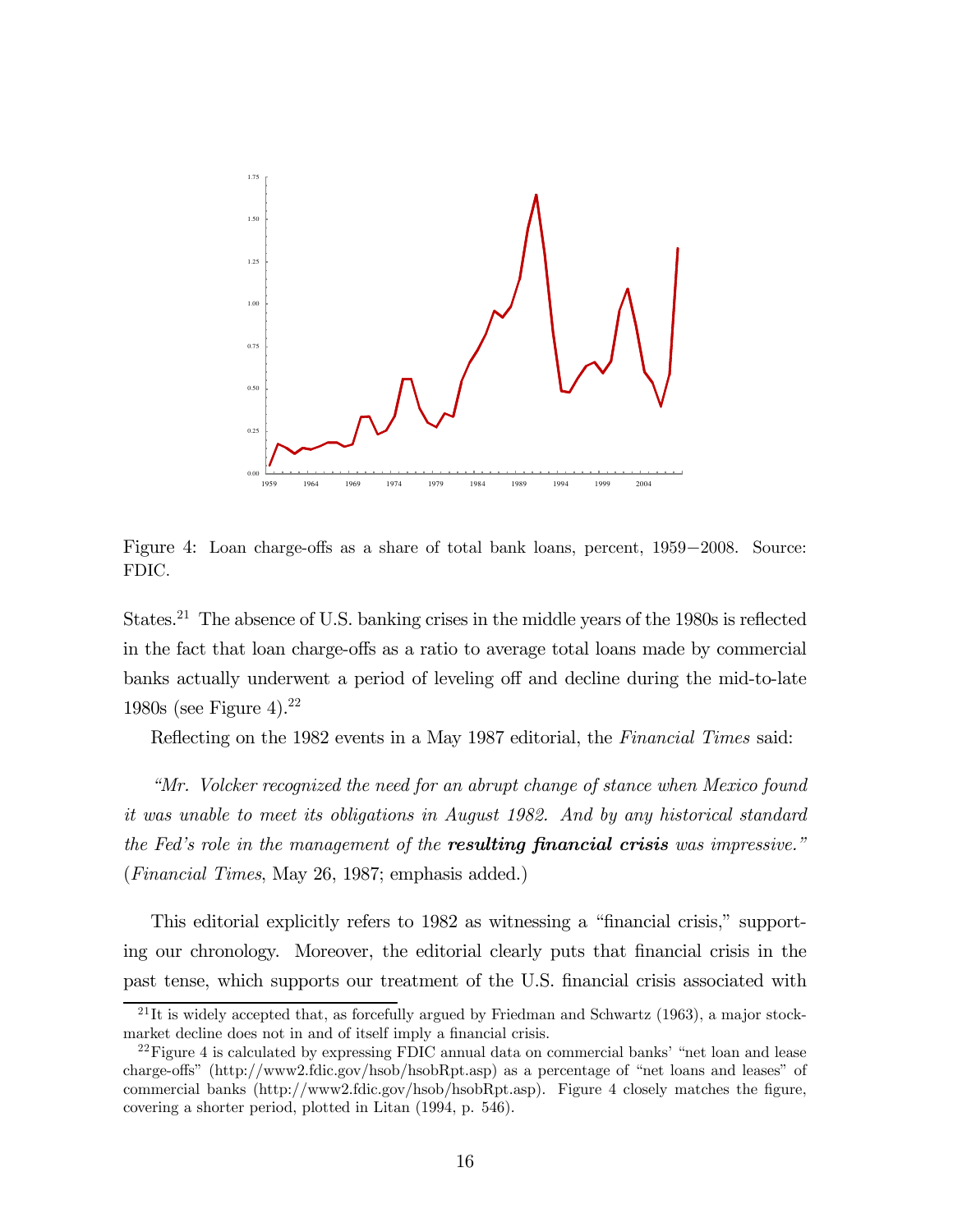international debt as ending prior to 1987.

#### 2.5 Parallels with other crises

The 1973−1975 and 1982−1984 U.S. financial crises have parallels with both traditional U.S. banking crises and the post-2007 U.S. financial crisis. Crisis I and Crisis II were authentically bank-centered crises, as historical financial crises had been; while they also featured aspects of a modern-day run on a bank of the type that Gorton (2008) and Bernanke (2010) highlight as a key characteristic of the crisis that started in 2007. Let us now consider these parallels.

In important respects, Crisis I and Crisis II actually are more clearly recognizable as traditional *banking* crises than either the subsequent S&L crisis or the recent crisis. In Crisis I and Crisis II, the directly threatened institutions were institutions which served as the intermediary channeling traditional deposit liabilities into loans. By contrast, as late as 1980 S&L deposits were not included in the United States' official M1 and M2 monetary aggregates; and even after the definitions of these aggregates were widened in 1980 to incorporate the more liquid liabilities of S&Ls, the contraction of the S&L industry had a much more pronounced effect on the behavior of the less widely watched M3 series than on M1 and M2 (see Greenspan, 1990). Thus S&Ls remained predominantly creators of nonbank liabilities rather than of recognized deposit liabilities. The 2007 crisis was in the first instance a crisis for nonbank financial entities whose connection to commercial banks was in large part via counterparty involvement and by off-balance-sheet commitments of the banks. By contrast, Crisis I and Crisis II were associated with more traditional features of banking crises–such as troubled banks incurring deposit runs (notably Franklin National in 1974, and Continental Illinois in 1982−1984), and the prospect of a systemwide deposit contraction in the absence of policy intervention. Crisis I and Crisis II thus fit more closely than subsequent U.S. crises Reinhart and Rogoff's (2009b, p. 216) criterion of being "bank-centered financial crises."

Crisis I and Crisis II also exhibit important parallels with the post-2007 crisis. In his testimony to the Financial Crisis Inquiry Commission on September 2, 2010, Federal Reserve Chairman Bernanke included a section entitled "Dependence on Unstable Short-Term Funding" as a cause of the crisis. Chairman Bernanke testified, "Lead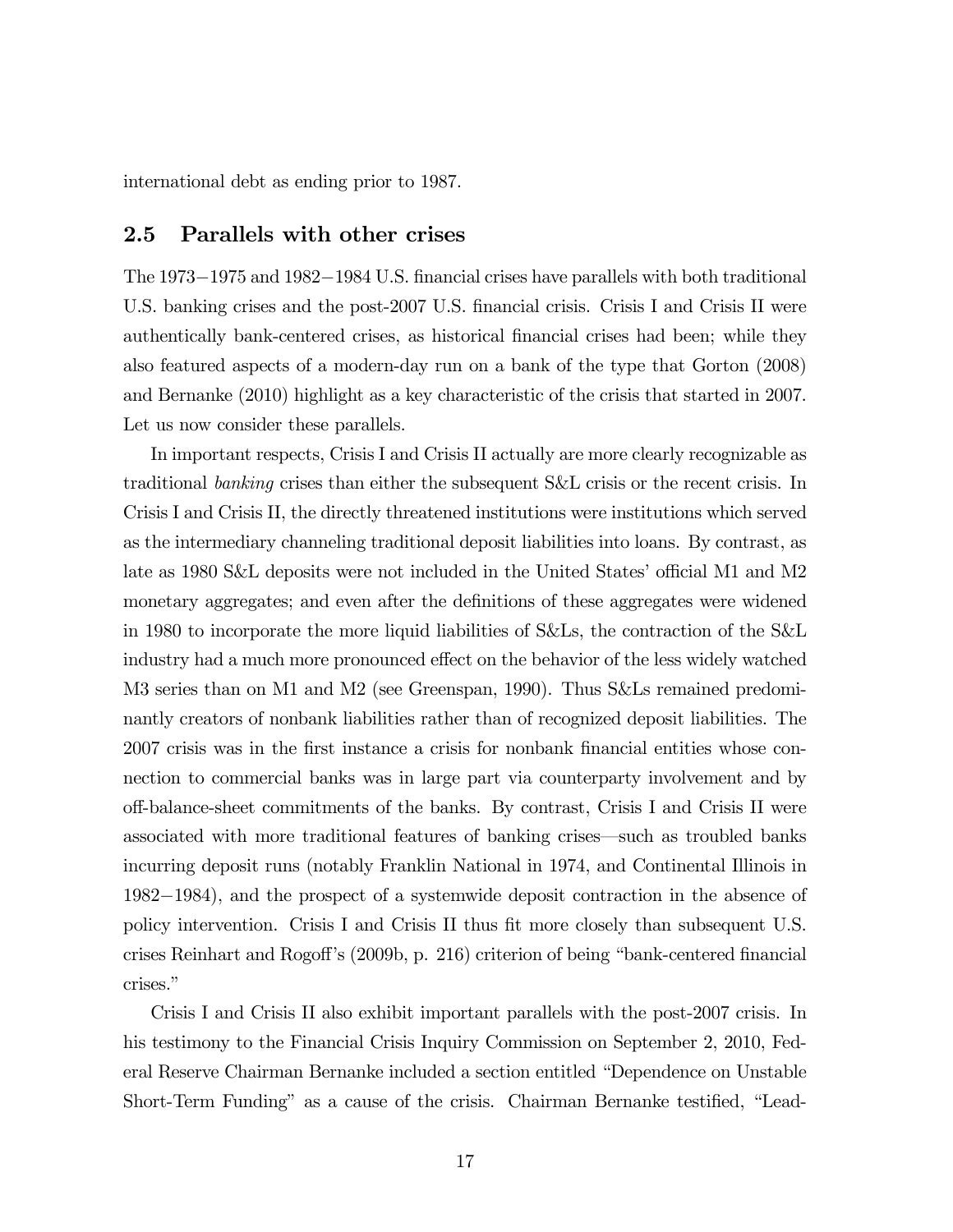ing up to the crisis, the shadow banking system, as well as some of the largest global banks, had become dependent on various forms of short-term wholesale funding." This aspect of bank financing is closely connected to the feature of banking highlighted in a U.S. Senate Banking Committee analysis of the mid-1970s financial crisis. On that occasion, Senator William Proxmire stated (1975, p. III), "In order to support increases in longer-term loans and holdings of riskier securities, banking institutions have shifted their deposit liability base into forms of deposits and borrowings which are more costly and often highly volatile. . . This massive shift in the composition of the asset and liabilities structures of banking institutions poses certain dangers to the banking system." Homan (1975) viewed the mid-1970s financial crisis as arising from precisely this danger; noting the three major bank failures that we listed in Section 2.2, Homan (1975, p. 267) stated that "all three banks may have failed prematurely because of a phenomenon which has come to be called 'a modern run on banks.'" The "modern run"–the loss or running-off of volatile wholesale funds–was discussed for the specific case of Franklin National by Kane (1974, p. 849), who noted that "after the rapid CD and federal-funds runoffs experienced by the Franklin National Bank, the threat of bank failures weighed heavily on the minds of the [Federal Reserve] Board and noticeably depressed the market for bank stocks."

Likewise, the 1984 difficulties of Continental Illinois which were the peak of Crisis II, took the form of what Goodhart and Schoenmaker (1993) describe as "a run on wholesale deposits." During Continental's difficulties, the *Wall Street Journal* reported, on May 11, 1984, "More than most major banks, Continental relies on volatile commercial deposits. . . [It] must buy most of its deposits from large businesses and financial institutions here and abroad. These companies, industry officials say, are more likely than consumers to move their money to other institutions." On this occasion, the main deposits affected were certificates of deposit, and Continental Illinois' difficulties in May 1984 were said in the Journal report to have "cast a pall over the whole (certificate of deposit) market." (Bailey and Zaslow, 1984.)

The propensity for volatile wholesale bank funding to trigger a modern run on banks is emphasized in the accounts of the post-2007 crisis in Gorton (2008) and Bernanke (2010). The instruments most subject to a run have changed since the 1970s: as we have seen, Crisis I and Crisis II, the wholesale market in which the "modern run" was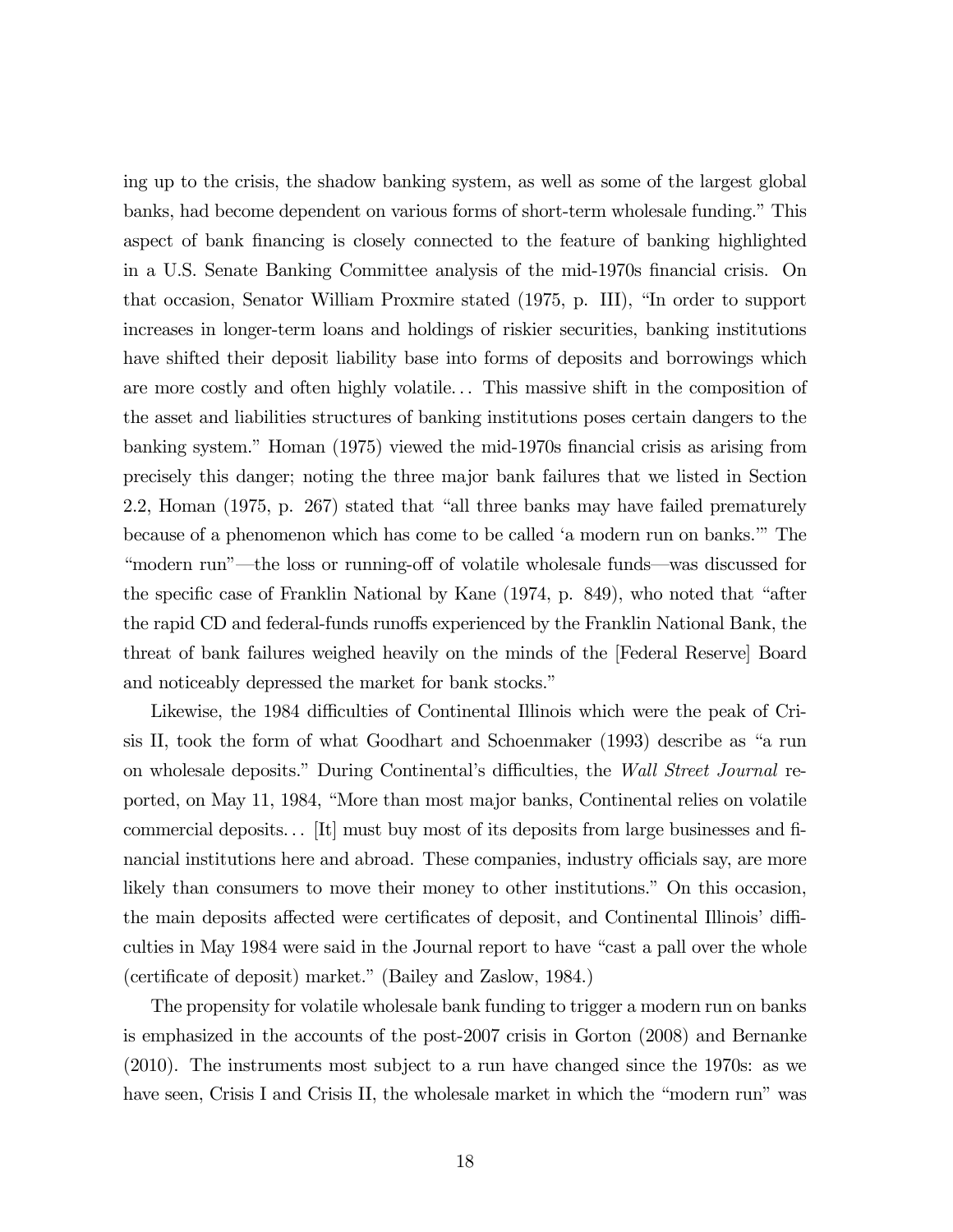concentrated was that for wholesale certificates of deposit, while the 2007 and 2008 runs were concentrated in other short-term wholesale instruments. But the change in the character of systemic bank runs from household deposit runs to their modern form of runs on the wholesale market occurred with Crisis I in the 1970s and continued in Crisis II in the 1980s.

## 2.6 Financial Crisis III: Savings and Loan Crisis–1988−1991  $(not 1984-1991)$

The one U.S. postwar financial crisis Reinhart and Rogoff allow for in the savings and loan crisis, which they refer to as the "savings and loan crisis beginning in 1984" (Reinhart and Rogoff 2008b, p. 7) or as "the savings and loan crisis of 1984" (2009b, p. 460). The date given for the S&L crisis in Reinhart and Rogoff (2008b, p. 82) is "1984−1991."<sup>23</sup> We argue that treating this crisis as taking place over the whole 1984−1991 period is to place the start of the crisis much too early. The alternative dating of 1988−1991 has much support in the literature and is reflected in the fact that the intense deterioration in the S&L industry was concentrated in those years.

It is not clear how Reinhart and Rogoff arrived at the 1984 date that they repeatedly use in referring to the S&L crisis. Their tables of crises (2008b, Table A5; 2009b, p. 390) give the 1984−1991 dating and cite Caprio and Klingebiel (1993) and Bordo, Eichengreen, Klingebiel, and Martínez-Pería (2001) as their sources of information on the S&L crisis. Of these references, the study by Bordo, Eichengreen, Klingebiel, and Martínez-Pería (2001) does not treat the United States as having a postwar financial crisis, so the sole apposite reference cited in the (2008b) table is Caprio and Klingebiel (2003). Caprio and Klingebiel (2003) indeed give 1984−1991 as the date of the savings and loan crisis. Another reference to the S&L crisis in Reinhart and Rogoff (2009a) cites a different paper, Caprio, Klingebiel, Laeven, and Noguera (2005), but continues to use the 1984 date for the crisis; Reinhart and Rogoff (2009b, p. 216) also use 1984 as the starting date for the S&L crisis in their table on "Post World War II bank-centered financial crises," and cite two papers, Caprio and Klingebiel (2003) and

 $^{23}$ In his examination of existing accounts of pre-World War II banking crises, Jalil (2009) notes that there are some variations across the Reinhart-Rogoff studies in their prewar chronology, but that their studies consistently associate the pre-2007 postwar period with a single financial crisis that begins in 1984.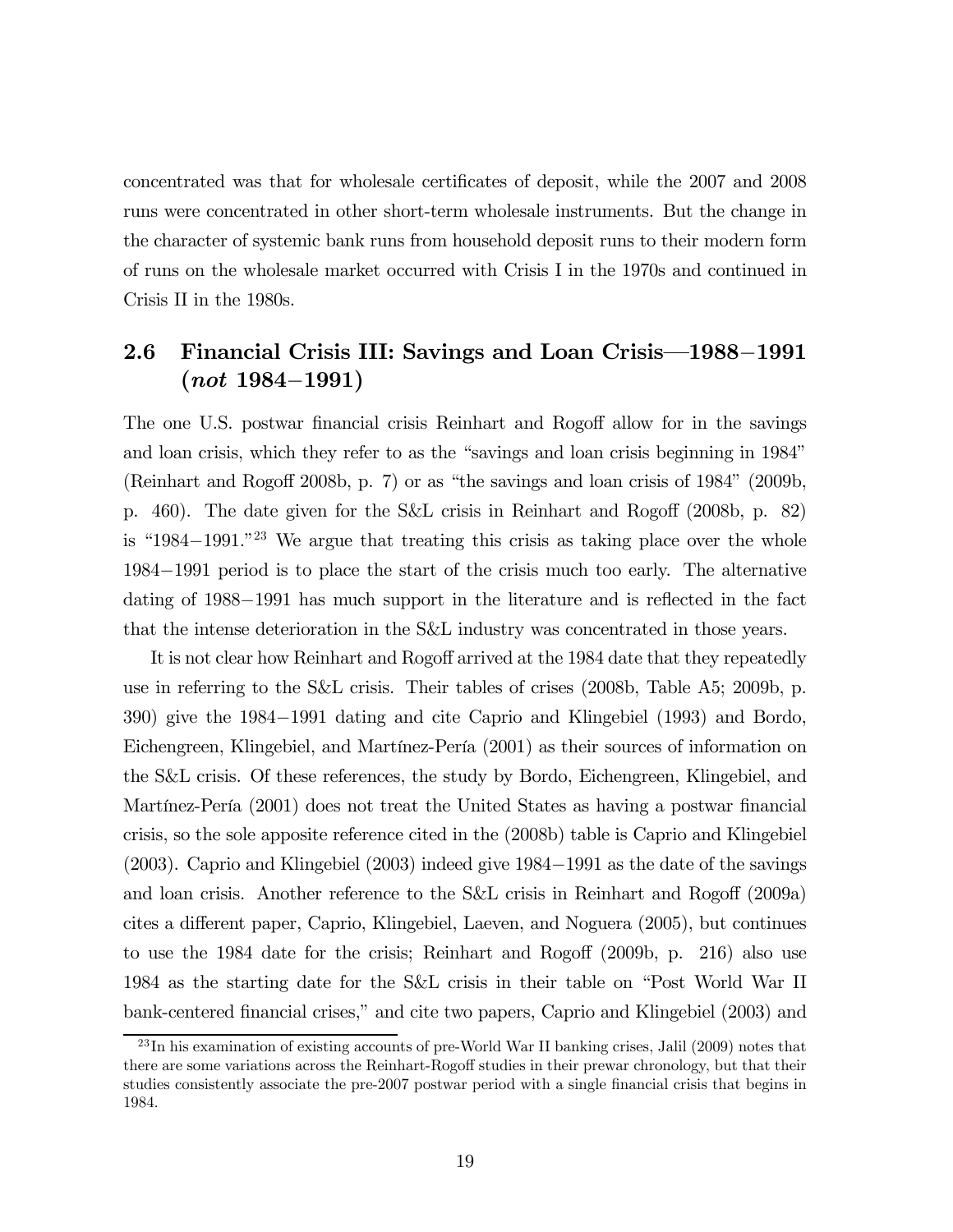Caprio, Klingebiel, Laeven, and Noguera (2005), that refer to the S&L crisis. Of these, Caprio, Klingebiel, Laeven, and Noguera (2005), in contrast to Caprio and Klingebiel (2003), give *1988*−*1991* as the date for the crisis, but otherwise provide the same details (i.e., numbers of bank and S&L failures and cost of the federal support to the financial system) as appear in Caprio and Klingebiel's (2003) detailing of the S&L crisis. It is likely that the treatment in Caprio, Klingebiel, Laeven, and Noguera (2005) should be taken as giving a more authoritative dating of the crisis than the 1984−1991 dating previously used in Caprio and Klingebiel (1996, 2003); this seems consistent with the subsequent use of the 1988−1991 dating by Laeven and Valencia (2008).

Thus, it is not clear that the 1984−1991 dating is justified even in the sources that Reinhart and Rogoff cite. Be that as it may, a strong case against 1984−1991 as the date of the S&L crisis can be made by considering key aspects of the S&L decline.

Problems with the savings-and-loan industry had been apparent well before the 1980s; as Bernanke (1983, p. 150) observed, "The thrift industry has been the 'problem child' of the U.S. financial sector for almost twenty years now." The thrift industry was long recognized as vulnerable because of the contrast between the long-term loan commitments inherent in savings-and-loan lending for house purchase and the short maturity of the industry's deposit liabilities. In particular, periods of rising interest rates and declining asset values tended to put savings and loan institutions in a precarious position. Samuelson (1967, p. 58) characterized the position of savings and loan institutions as a whole during the 1966 credit crunch as "technically insolvent"; and, as noted above, during the 1973−<sup>1975</sup> financial crisis, leading financial commentators raised the prospect of a federal rescue of the thrift industry. It is therefore important to distinguish between long-run weakness and actual crisis periods for the S&Ls. The crunch point for savings and loan did not come until the 1980s, and culminated in a federal rescue and an administered scaling down of the industry. It is not in dispute that the S&L crisis came about sometime in the 1980s. At issue is whether Reinhart and Rogoff (2009b) are correct to date the contraction of the S&L industry and accompanying crisis to the period 1984−1991.

The long-term structural weakness of the savings and loan institutions was recognized in 1960s commentary, as noted above. But this underlying problem did not prevent periods of relative stability or growth in the S&L industry, and it would not be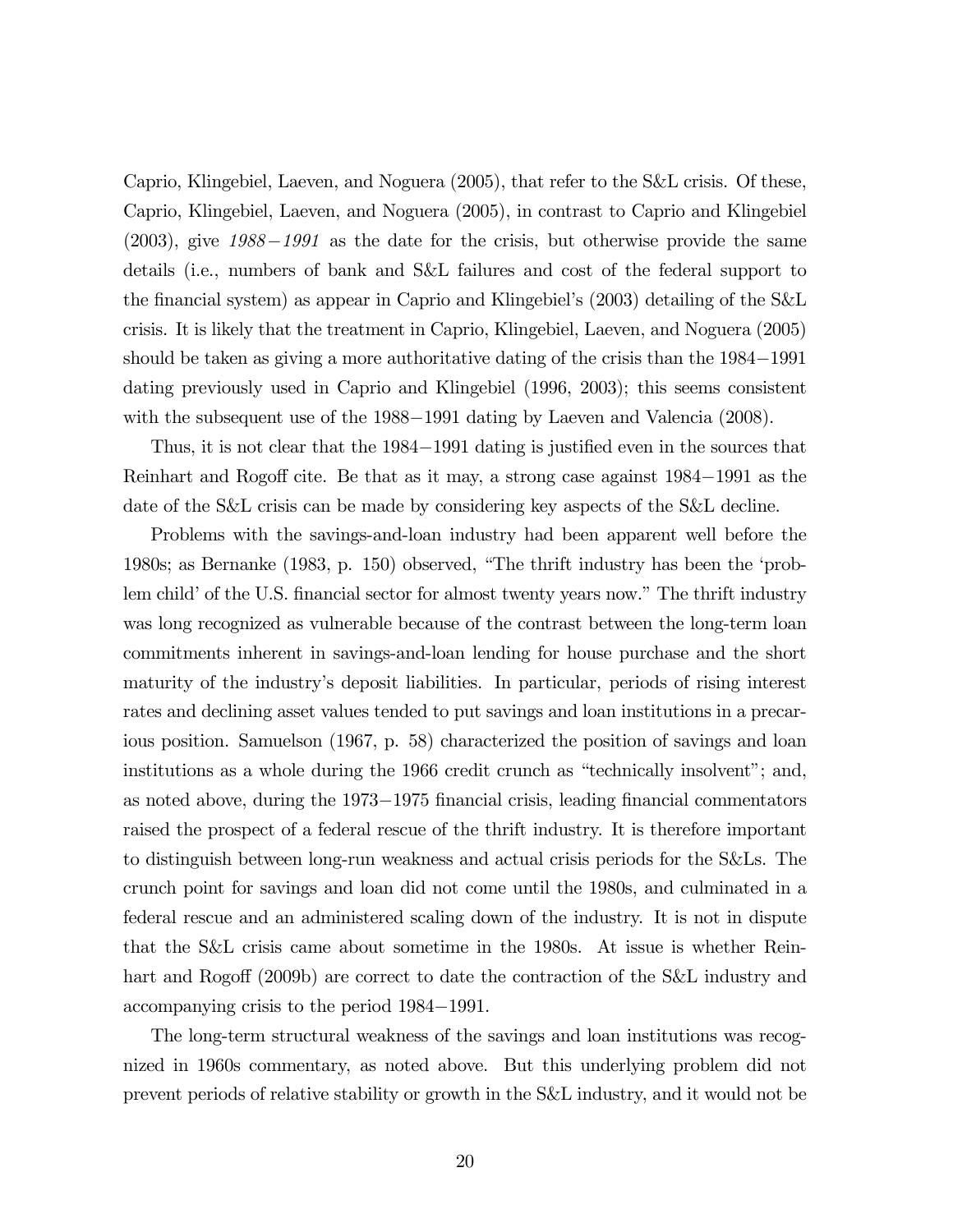appropriate to classify these periods as part of the "S&L crisis." Of particular relevance for our purposes is that the period from 1983 onward actually featured a considerable amount of growth in the industry, in the wake of a squeeze in 1980−1982. Interest-rate levels observed during the monetary tightening of 1980−1982 heightened the pressure on the S&L's financial position (see Litan, 1994, p. 527). But the decline in interest rates in 1982−1983 and deposit interest rate deregulation were perceived as greatly relieving the S&Ls' position. One skeptic about the S&Ls' future acknowledged in 1983 the "enthusiasm that so many institutional investors and analysts have for the thrift industry today" (Nadler, 1983b). Many indices of actual S&L performance between 1983 and 1987 make it problematic to classify the mid-1980s as crisis years. Isaac (1994, p. 560) notes that "S&Ls began a tremendous growth spurt" after  $1982<sup>24</sup>$  Moreover, failures of thrifts were lower in 1984 than in any other year in 1981−1989 (Litan, 1994, p.  $523$ ).<sup>25</sup>

In 1985, although, as noted above, runs occurred on specific thrifts in Ohio and Maryland, the systemic crisis had not begun. Chairman Volcker testified in September 1985, "I think what we're seeing at the moment, at the current level of interest rates, is that well-managed thrifts, including those that have remained heavily concentrated in the home lending business, are doing quite well. . . [T]hey are potentially on the road to recovery."<sup>26</sup> In March 1986, George Gould, U.S. Treasury Under Secretary of Finance, argued that it was an opportune time to face the longer-term problems of the savings and loan industry because "interest rates are down and many in the industry are enjoying exceptional profits."<sup>27</sup>

Thus, while the longer-term problems of the S&L industry did not disappear in 1984−1987, they were known about before 1984 and did not prevent growth in the

<sup>&</sup>lt;sup>24</sup>This growth is evident in the expansion of total assets of the S&L system over 1983-1987 given in Barth (1991, p. 25), while Barth and Litan (1998, p. 144) show that returns on equity and returns on assets in the S&L industry were positive in the years 1983-1986 while they were negative in the years 1981, 1982 and 1987-1990.

<sup>25</sup>A related metric, the number of resolutions of savings and loan institutions, was lower in 1984 than in any other year in 1981−1989 (Barth, 1991, p. 63). In addition, Barth and Litan (1998, p. 144) show that, while the S&L industry's equity-capital-to-assets ratio shows a downward trend in the 1970s and 1980s, two of only seven years in 1969−1988 during which the ratio increased were 1985 and 1986.

 $^{26}$ From September 11, 1985, testimony in Committee on Banking, Currency, and Housing (1986a, p. 1333).

 $^{27}$ From March 4, 1986, written testimony in Committee on Banking, Currency, and Housing (1986b, p. 104).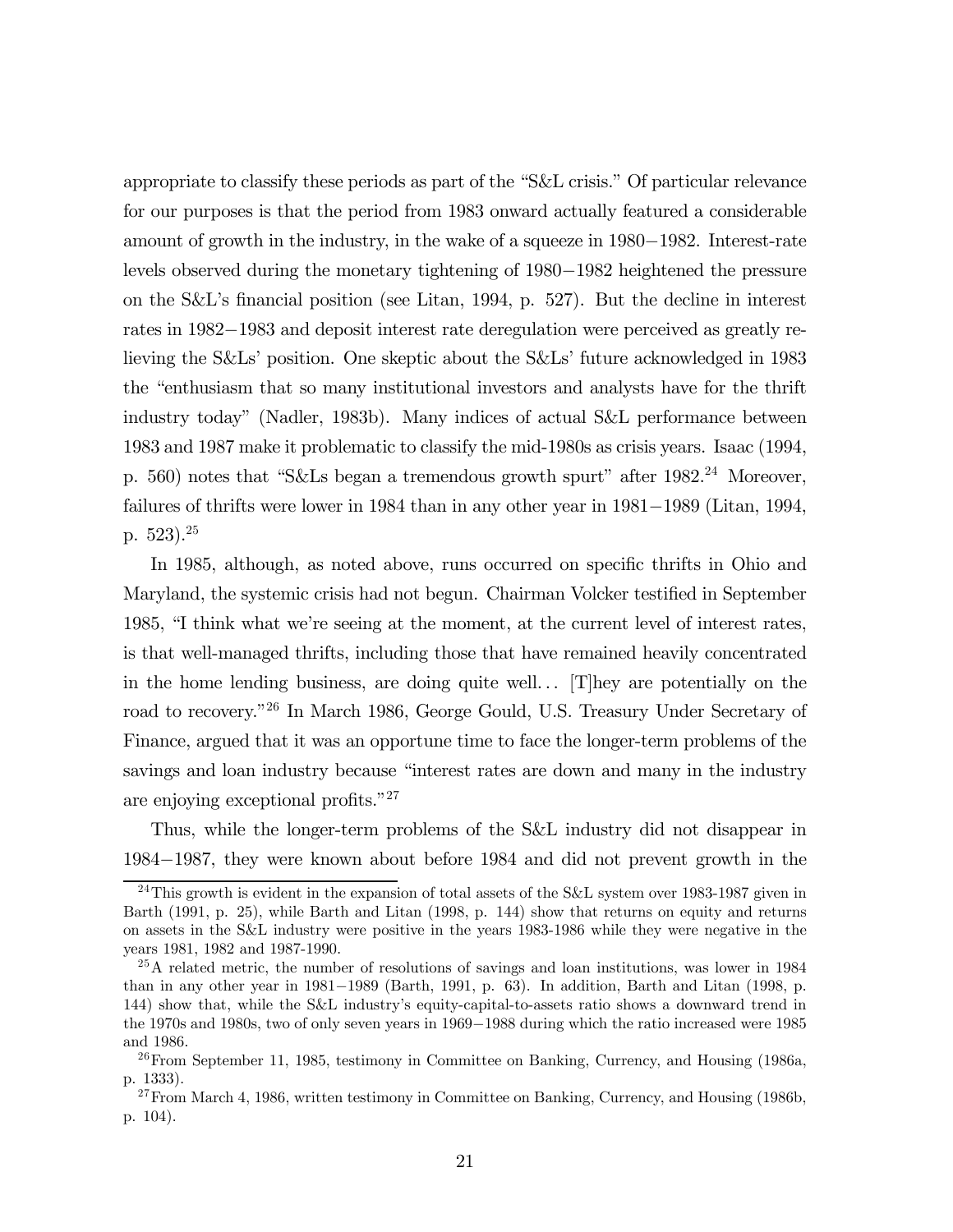industry during the mid-1980s alongside much optimism about the industry's longerterm survival. The explosion of savings and loan failures took place in 1988, with Barth (1991, p. 63) reporting a rise from 47 S&L resolutions in 1987 to 205 in 1988. Thus, 1988−1991, the date used in several sources but not by Reinhart and Rogoff, is the more compelling date for the S&L crisis. A factor intensifying U.S. financial problems over 1988−1991, moreover, was an effort by commercial and savings banks, especially in New England, to rein in asset growth in light of more stringent regulatory capital requirements (Bernanke and Lown, 1991; Syron, 1991).

In following Reinhart and Rogoff's (2009b) 1984 dating, Schularick and Taylor (2010, p. 32) note the discrepancy with other sources, but defend 1984 as the start of the S&L crisis on the grounds that "the number of bank failures had started to increase rapidly earlier [than 1988]." This, however, is a *non sequitur* when it comes to defending Reinhart and Rogoff's chronology. The existence of pre-1988 banking failures does not justify putting all pre-2007 U.S. postwar financial crises under the "S&L crisis" rubric. Nor does it justify treating 1984 as the *beginning* of a 1980s banking crisis. A more appropriate procedure seems to consist of distinguishing the late 1980s S&L crisis from other banking crises in the pre-2007 postwar experience.

## 2.7 Summary of the chronology

Table 2 summarizes our chronology of pre-2007 U.S. postwar financial crises. For comparison, Reinhart and Rogoff's (2008b, 2009a, 2009b) chronology is also provided.

| $\pm$ $\frac{1}{2}$ $\frac{1}{2}$ $\frac{1}{2}$ $\frac{1}{2}$ $\frac{1}{2}$ $\frac{1}{2}$ $\frac{1}{2}$ $\frac{1}{2}$ $\frac{1}{2}$ $\frac{1}{2}$ $\frac{1}{2}$ $\frac{1}{2}$ $\frac{1}{2}$ $\frac{1}{2}$ $\frac{1}{2}$ $\frac{1}{2}$ $\frac{1}{2}$ $\frac{1}{2}$ $\frac{1}{2}$ $\frac{1}{2}$ $\frac{1}{2}$ $\frac{1}{$ |           |                                     |               |  |
|-------------------------------------------------------------------------------------------------------------------------------------------------------------------------------------------------------------------------------------------------------------------------------------------------------------------------|-----------|-------------------------------------|---------------|--|
| Reinhart-Rogoff (2008b, 2009b) dating                                                                                                                                                                                                                                                                                   |           | Alternative Chronology              |               |  |
| Crisis                                                                                                                                                                                                                                                                                                                  | Date      | Crisis                              | Date          |  |
|                                                                                                                                                                                                                                                                                                                         |           | Crisis I: Bank Capital Squeeze      | $1973 - 1975$ |  |
|                                                                                                                                                                                                                                                                                                                         |           | Crisis II: LDC Debt Threat          | 1982-1984     |  |
| Savings and Loan Crisis                                                                                                                                                                                                                                                                                                 | 1984-1991 | Crisis III: Savings and Loan Crisis | 1988–1991     |  |

Table 2. Chronologies of postwar U.S. financial crises before 2007

Source: Reinhart-Rogoff dating: Reinhart and Rogoff (2008b, esp. p. 7 and Table A5, p. 82; 2009b, esp. pp. 215−216). Alternative chronology: see text.

The table brings out the elements of difference in our chronology. We include a 1970s financial crisis–Crisis I; our chronology recognizes the LDC debt threat to U.S.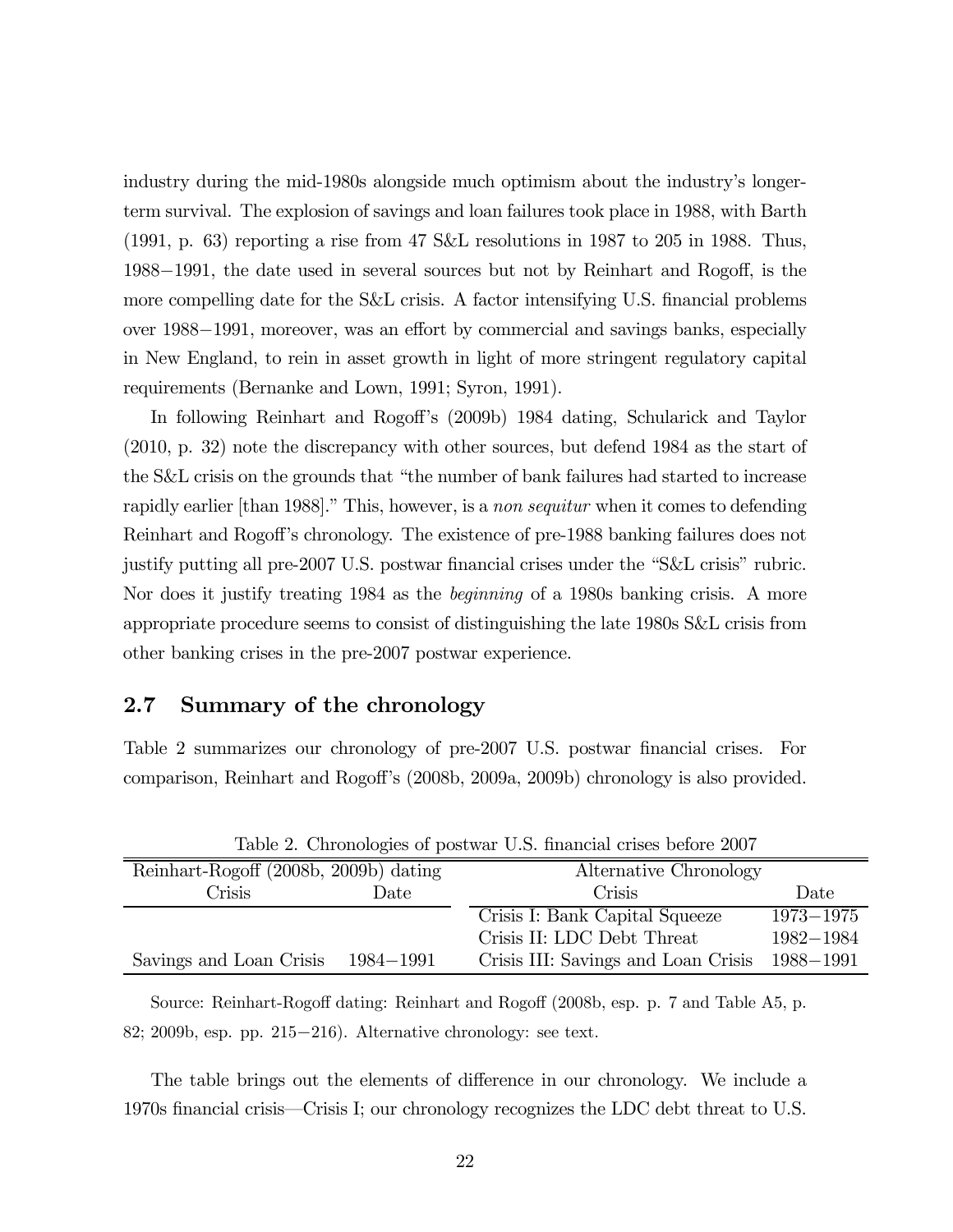banks–Crisis II, beginning in 1982 and culminating in the Continental rescue. Finally, in keeping with a substantial prior literature, we specify a much later start for the S&L crisis than Reinhart and Rogoff's date of 1984.

# 3 Economic recoveries after U.S. financial crises

With our revised chronology, we have three financial crises in the postwar United States from which to make a judgment about the pace of economic recovery after the crisis.

### 3.1 Recovery in the wake of Crisis I

Crisis I (1973−1975) coincided with a recession in the United States. Commentators in early to mid-1975 predominantly regarded the prospects for a strong recovery as bleak. Reasons for this pessimism were catalogued in a New York *Daily News* report (Cahill, 1975),

"*The sharper the business decline, the sharper the ensuing rebound. That was the lesson of business boom-and-bust cycles of the past.*

*"Today, however, that con*fi*dence seems to have been shaken. Consumers. . . have turned pessimistic again. Interest rates are up. . . Energy prices also are on the move again. . . Auto, housing and steel industries see better times, but nothing like the boom times of 1972 and 1973. . .*

*"* [*T*]*he odds are growing that the economic recovery will be slow and painful."*

This assessment of the recovery outlook followed many similar assessments of private sector and government economists that had been made during 1975. For example, a Bankers Trust analysis published in February 1975 stated, "the economic decline is not expected to be followed by a prompt or vigorous recovery in business activity," and cited a poor outlook for the housing and automobile markets (Bankers Trust, 1975, p. 580). Alice Rivlin of the CBO, in her July 1975 testimony to the Senate Budget Committee, stated that "there is a danger that the recovery will not be very strong. . . There is no obvious growth sector pushing the economy ahead. Housing doesn't look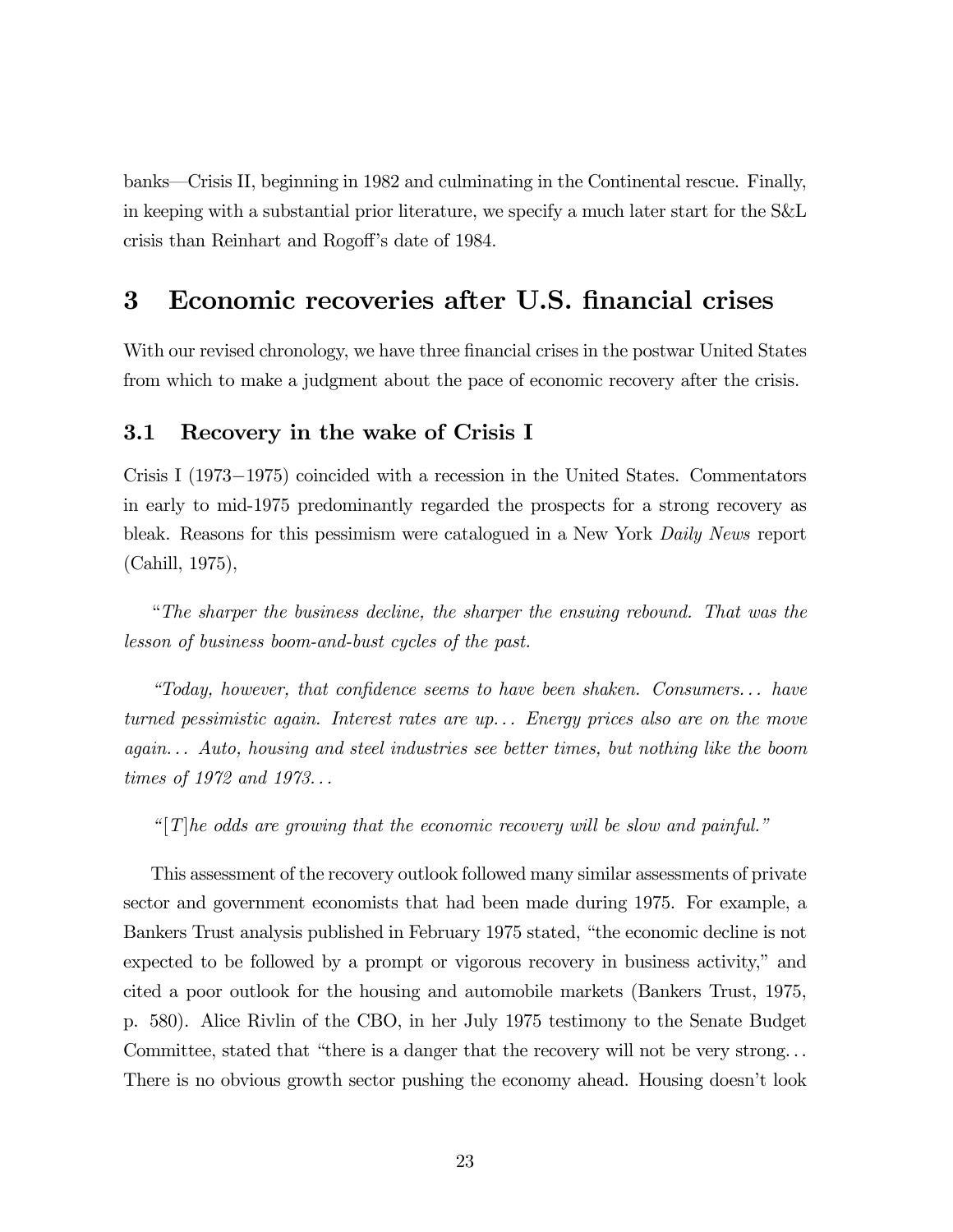

Figure 5: The 1975 recovery compared to pre-1975 postwar recoveries. Source: Federal Reserve Bank of St. Louis' FRED portal, authors' calculations.

like it is going to be the bellwether sector, nor does the automobile industry, nor does business investment."<sup>28</sup>

Despite these reservations, the expansion that began in May 1975 actually produced another instance of a vigorous recovery pattern of U.S. postwar period. Four-quarter growth of real GDP to the first quarter of 1976 was 5.9%.

Some perspective on how well the economy recovered in 1975 is brought out by Figure 5. The figure indexes real GDP to its 1975Q1 trough and also plots the average path of GDP in prior postwar recoveries,<sup>29</sup> when each of these recoveries are expressed relative to the trough of GDP. Instead of being the slow recovery predicted, the early stages of the expansion that began in 1975 were right in line with the prior historical experience, supporting McNees' (1978, p. 45) judgment (on the basis of a similar graph based on 1977-vintage data) that the expansion was "very typical of the postwar period."

Two aspects of the 1975 output revival are worth emphasizing. First, although the first year of this recovery featured considerably faster output growth than the recovery from the 1969−1970 recession, the increase in real residential investment was

 $28$  From July, 15, 1975, testimony, in Committee on the Budget (1975, p. 4).

 $^{29}$ Recoveries underlying the average in this figure include the 1949 recovery, following McNees (1978). Starting with the 1954 recovery produces a similar average.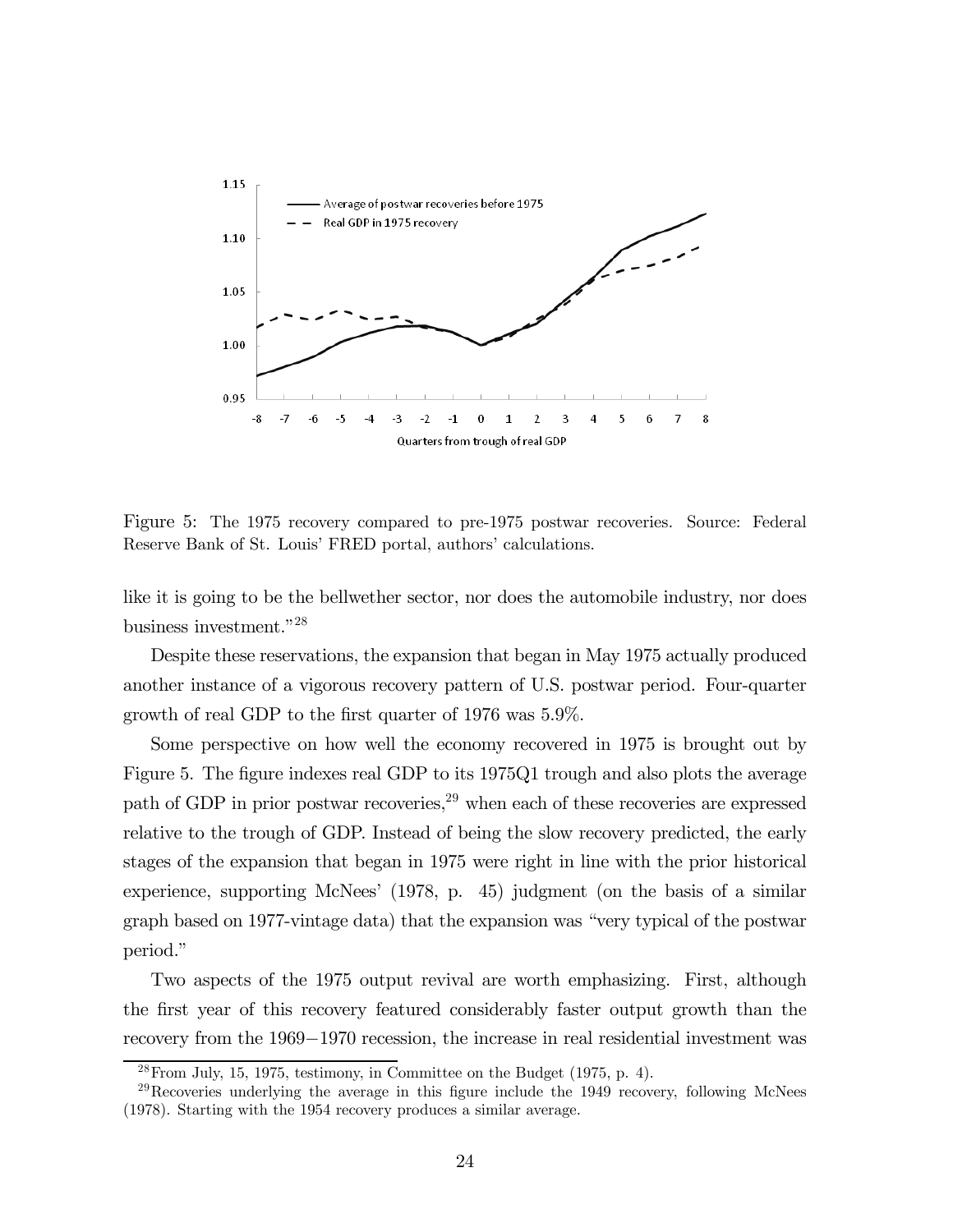slightly smaller. Consequently, the arithmetic contribution of this expenditure category to the recovery's first year of real GDP growth of roughly 6 percent came at under 1 percentage point, whereas it had contributed about 1.25 percentage points to the roughly 4.5 percent GDP growth observed in 1971. The less buoyant housing recovery was thought to reflect a correction of earlier over-lending to the housing sector (Isaac, 1983). Structural adjustment in the housing sector in the mid-1970s proved consistent with robust growth in the aggregate economy.

Second, this recovery occurred in the wake of the post-1973 productivity slowdown, whose dimension policymakers initially did not grasp; this was one reason that the trough in output in 1975 involved much less slack than thought at the time (Orphanides, 2003). A case can be made that the recovery was *too* typical. In retrospect, the initial recovery was perhaps too impressive, and helped push the economy within a couple of years back above potential, reversing the progress made toward price stability. Policymakers, however, believed at the time that an expansion like that observed in the postwar period was consistent with a noninflationary recovery. Their stimulative policies succeeded in delivering the additions to aggregate demand that created such a rapid expansion. The fact that total GDP exhibited a typical-sized recovery testifies to the predominance of the state of aggregate demand in determining output behavior in the short term, even in the face of aggregate supply weakness.

### 3.2 Recovery in the wake of Crisis II

Whereas Crisis I coincided with a recession, most of Crisis II of 1982−1984 coincided with a U.S. economic expansion. A recovery of the U.S. economy, following the 1981−1982 recession, began in late 1982 despite the emergence of the LDC debt threat, and the early years of this recovery saw a historically strong rebound of GDP.

The leadup to the 1983 recovery provided a further instance, paralleling that in 1975, in which commentators and officials prematurely declared a break with the pattern of past recoveries. In testimony to the Senate Appropriations Committee, CEA Chairman Martin Feldstein said, "real GNP is forecast to rise 3.1% between the fourth quarter of 1982 and the fourth quarter of 1983."<sup>30</sup> In a submission to the same committee, CBO Director Rivlin stated, "The CBO short-run forecast represents our best

<sup>30</sup>From February 16, 1983, testimony, in Committee on Appropriations, U.S. Senate (1983, p. 79).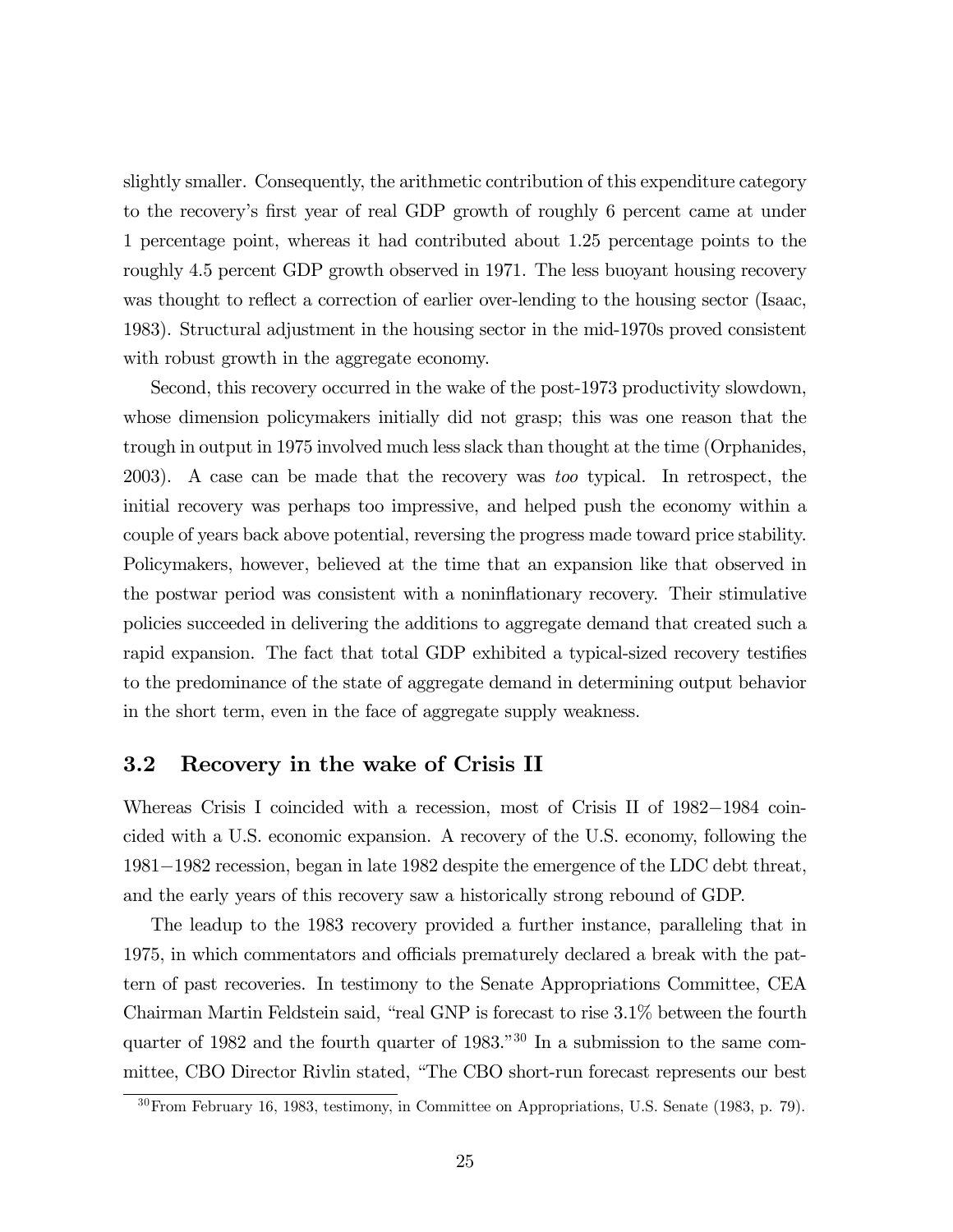

Figure 6: The 1983 recovery and average of pre-1983 postwar recoveries. Source: Federal Reserve Bank of St. Louis' FRED portal, authors' calculations.

judgment, and it shows real growth of 4.0 percent from the fourth quarter of 1982 to the fourth quarter of 1983... That would be a mild recovery by comparison with previous recoveries. . . "<sup>31</sup> GDP outcomes in 1983 confounded these expectations. The present vintage of data suggests that four-quarter growth in output to 1983Q4 was 7.4% using the real GDP definition of output, and 7.5% by the criterion of real GNP. The first two years of economic recovery were well above the prior postwar norm (Figure 6). This expansion of aggregate demand likely reflected in large part a reaction to a sequence of monetary policy actions, notably a large reduction in short-term interest rates, accompanied by rapid rates of monetary expansion, over the second half of 1982.

#### 3.3 Recovery in the wake of Crisis III

According to our chronology, the S&L crisis took place over 1988−1991. The U.S. economy experienced a slowdown from mid-1989 to mid-1990, followed by a recession in 1990 and 1991. The initial recovery from this recession was indeed slow: the first

 $31$ In Committee on Appropriations, U.S. Senate (1983, p. 140).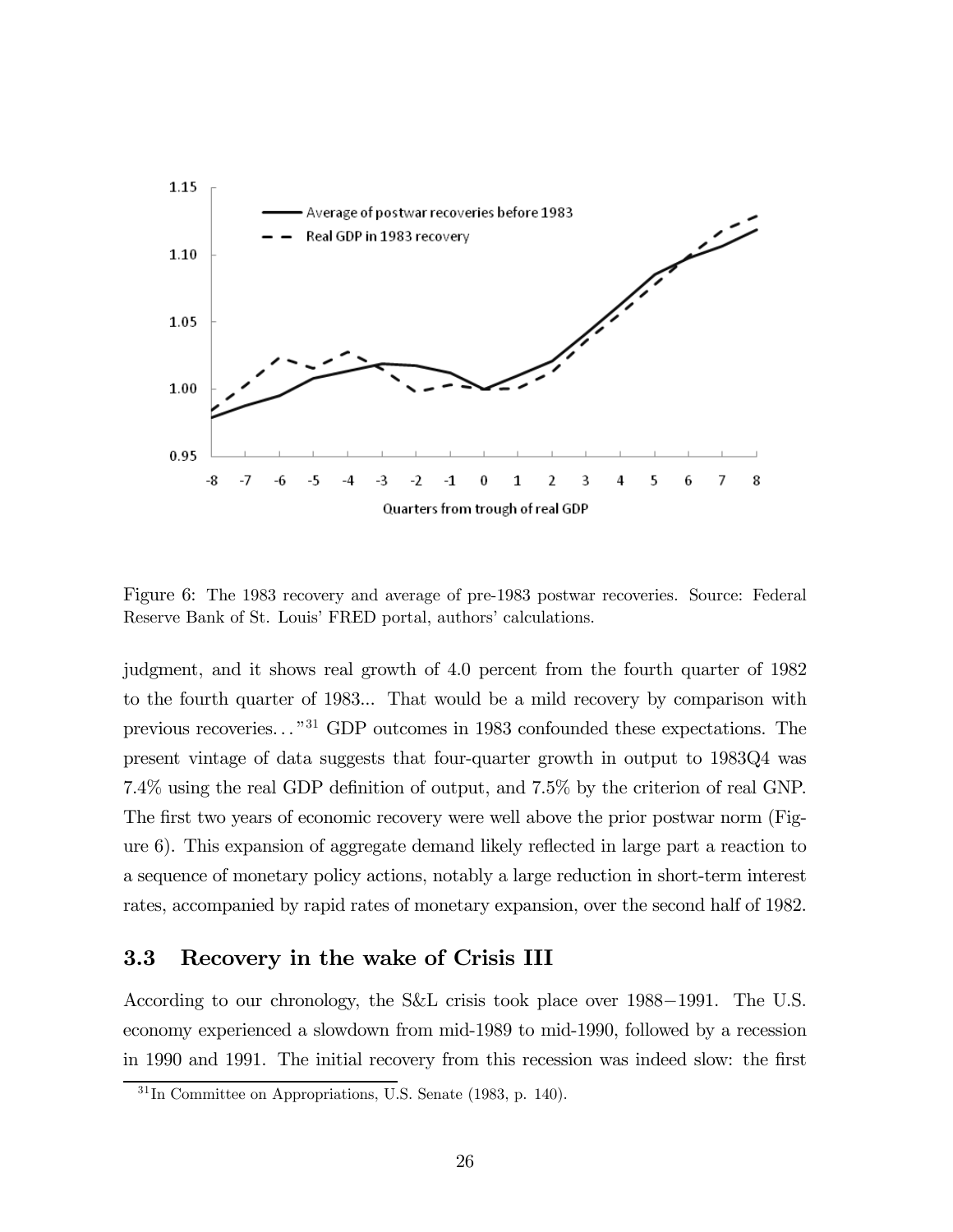four quarters' growth of real GDP came to 2.6%, compared to an average of 6.3% for recoveries in the four prior decades. On the surface, therefore the S&L crisis' aftermath does appear to be in keeping with the Reinhart and Rogoff (2009a, 2009b) finding that financial crises are associated with slow economic recoveries.

But how plausible is it that financial weakness was important in making this recovery slow? We have argued that *aggregate demand policies*, rather than the fact of a prior financial crisis, became the decisive factor underpinning the previous recoveries in 1975 and 1983. Aggregate demand also seems to have been the decisive factor for the whole slowdown-recession-recovery cycle of 1988−1992. A policy tightening sequence undertaken by the Federal Reserve pointed toward a cooling of the economy after 1988. As Romer and Romer (1994), FOMC decisions in late 1988 are consistent with a deliberate restriction of the economy in light of inflation data, and both Ball (1993, p. 6) and Romer and Romer (1994) list disinflationary monetary policy as a factor behind the 1990−1991 recession. The fact that, notwithstanding the sustained monetary policy restriction of the late 1980s, the 1990−1991 recession was one of the mildest U.S. recessions does not seem to leave much room for amplification of the recession from the S&L crisis.

What about the weakness of the early stages of the subsequent economic expansion? Here the fact that the recession was mild has a bearing on the interpretation of the recovery. As we noted in the introduction, much of the business cycle literature emphasizes the relationship between the strength of the recovery and the severity of the preceding recession: what Friedman (1964, 1993) calls the "plucking" property of output. Figure 7 plots the growth rate in the first year of postwar U.S. recoveries (beginning in 1954) against the growth rate of GDP in the last year of the preceding recession. There is a clear association (correlation  $= -0.70$ ). The 1991 recovery falls in line with the postwar pattern in the sense that, while the initial recovery of GDP was the second weakest in the postwar period, the prior year's decline in GDP was the third smallest.

This statistical property should not, however, be taken as itself providing an explanation for the weakness of the early 1990s recovery. The "plucking" property observed in Figure 7 should not emerge independently of aggregate demand policy. If, as in New Keynesian models, output is demand-determined in the short run, a sufficiently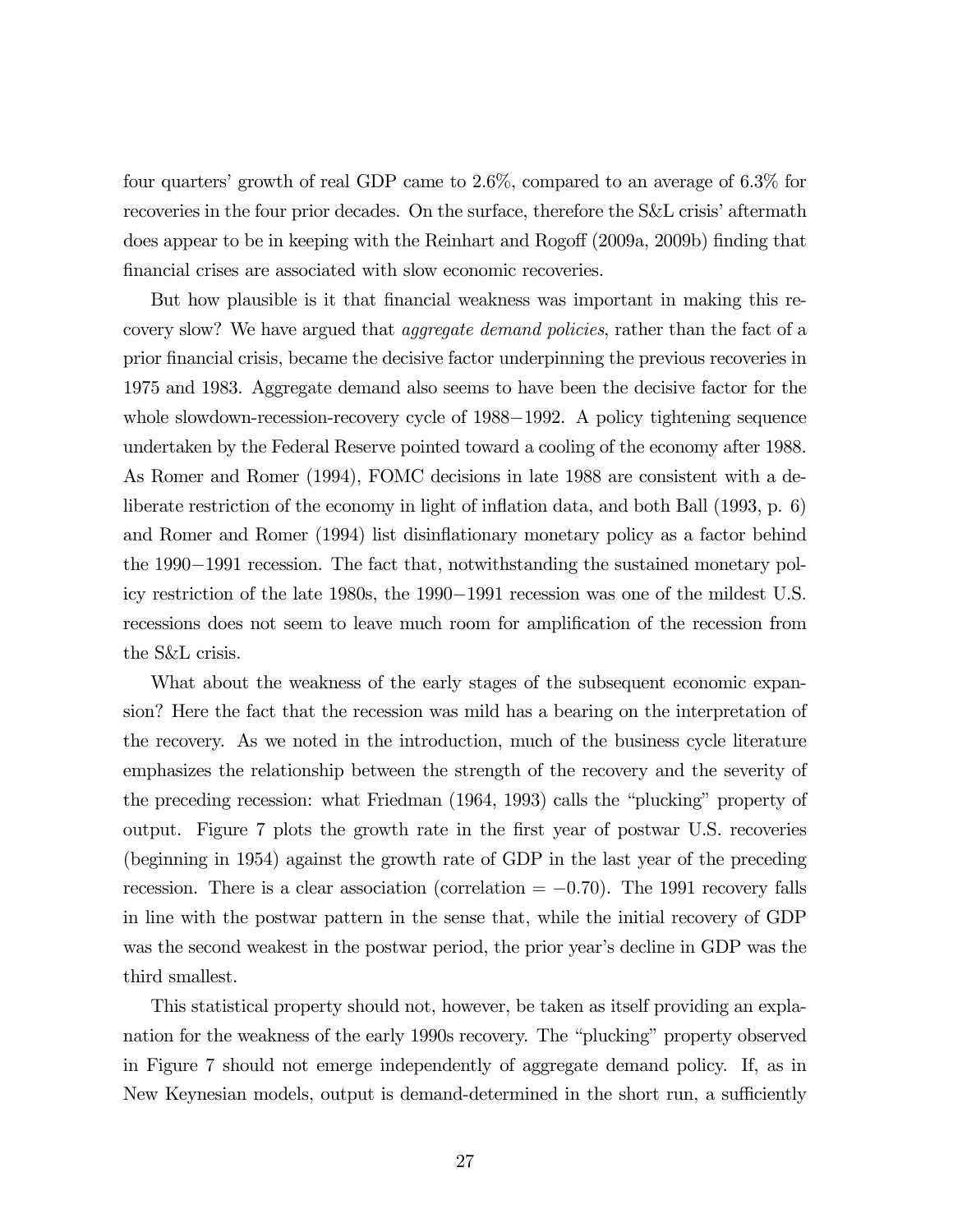

Figure 7: Scatter of growth in first year of recovery (*y*-axis) against growth in year to recession trough (*x*-axis), U.S. postwar recoveries from 1954 to 2002. Source: Computed from real GDP in Federal Reserve Bank of St. Louis' FRED portal. Growth rates measured as log-differences.

aggressive stimulation of aggregate demand by policymakers should be able to produce a rapid recovery even in the aftermath of a shallow recession. Thus, underlying our argument that the early 1990s recovery was slow is the position that the 1990s policymakers chose not to pursue an aggressive expansion of demand.

The details of policymaking are consistent with the position just outlined. Policymaking during the early 1990s may be contrasted with that in the mid-1970s. As noted above, policymakers in the mid-1970s failed to recognize that the 1973 output peak occurred with output well above potential; furthermore, they did not grasp the post-1973 long-term economic slowdown. Policymakers therefore came out of the 1973−1975 recession believing that there was a great amount of slack in the economy to be taken up. And, as we have seen, their aggregate demand policies delivered an output expansion that was initially right in line with pre-1975 recoveries. By contrast, policymakers in the early 1990s recognized that the years to 1989 had been associated with output above potential (see Orphanides, 2001, p. 969); hence, they were *not* inclined to support an economic expansion that made up for all the below-trend growth observed in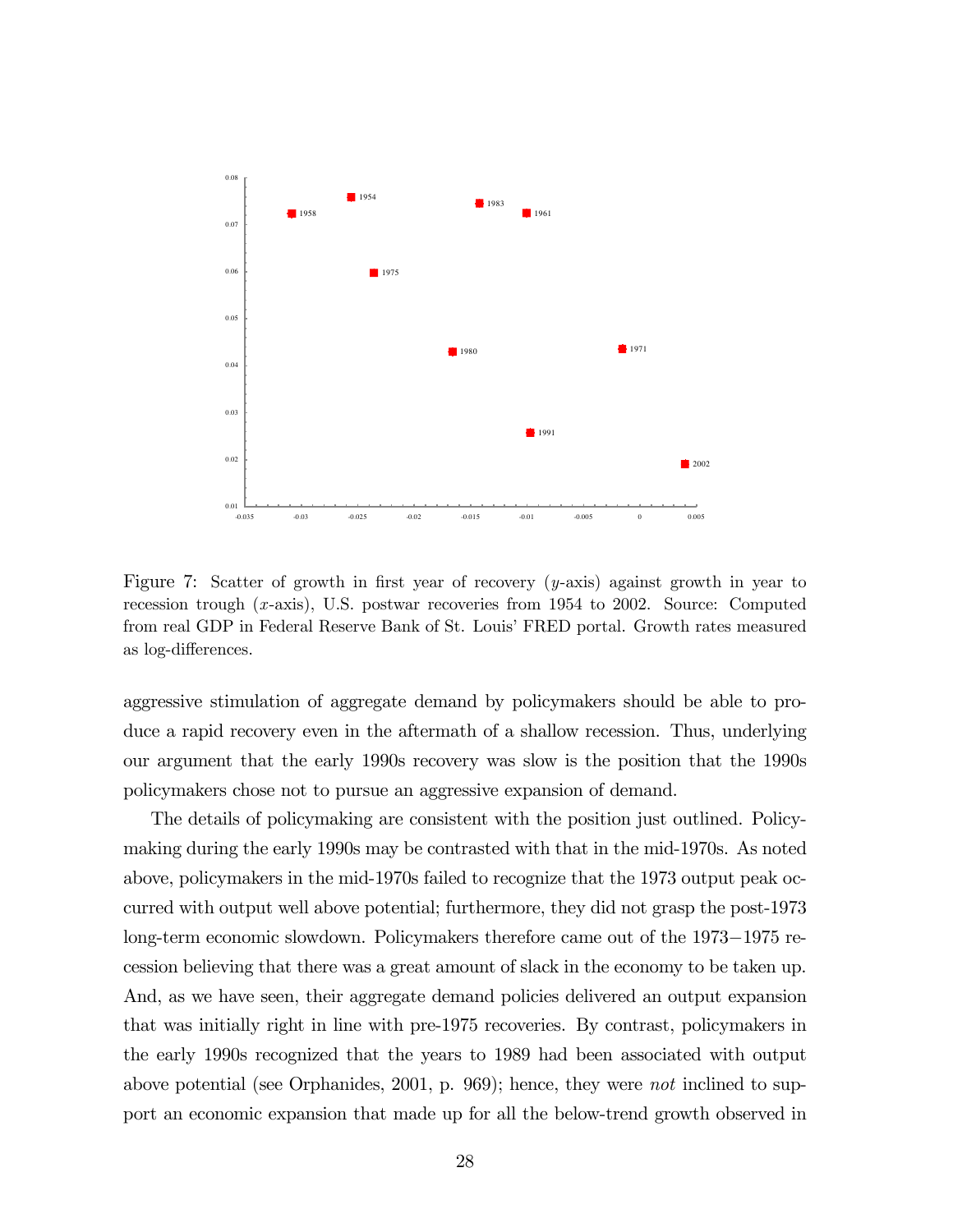1989−1991. And although data revisions later took away much of the decline in GDP in 1990−1991, it was perceived even at the time as a mild recession. Finally, while in 1975 policymakers had not taken in the post-1973 slowdown in economic growth, by 1991 this long-term slowdown had been incorporated into their estimates of potential GDP. All these considerations meant that policymakers were disinclined to produce aggregate demand conditions conducive to a recovery of the same magnitude as the postwar average.

The mildness of the recovery therefore largely reflected the carrying out of stabilization policy. As Chairman Greenspan put it in January 1991 testimony, "we must take care to avoid a policy that is overly stimulative. The amount of slack in the economy is not great by historical standards, and an overly aggressive monetary easing could end up being counterproductive."<sup>32</sup> This restrained approach guided the transition from the 1990−1991 recession to the early 1990s recovery, leading Stanley Fischer to comment in 1994, "the Fed disinflated in a particular way in 1989, '90, '91, '92, very successfully. It did it slowly, it did it by cutting rates slowly and inflation came down..."<sup>33</sup>

The fact that the recovery after 1991 was in broad outline consistent with the stabilization goals of monetary policy leaves open the possibility that a significant portion of the weakness may nevertheless have arisen from the fact that the recovery followed a financial crisis. We investigate this possibility in the remainder of this paper.

# 4 Regression evidence

In this section we investigate systematically the link between postwar recoveries and financial crises. We estimate regressions in which the dependent variable, denoted  $G_{y, recovery}$ , is the average growth rate of output (measured as first differences of log real GDP) in the first four quarters of the U.S. economic expansion. There are nine observations on this variable, reflecting the nine economic recoveries from 1954 to 2002. We use as an indicator of financial crises a dummy variable equal to unity for recoveries that are in the wake of financial crises. We consider two such dummy variables: one based on the Reinhart-Rogoff (2009b) chronology of U.S. financial crises, and one based

 $32G$ reenspan (1991, p. 170). In keeping with this observation, the Bank of England's (1991) commentary on the U.S. economy noted that economic recovery was "likely to be slower than in previous upturns" because of the recession's "relatively high level of capacity utilization."

<sup>33</sup>June 9, 1994 remarks, quoted in Capie, Goodhart, Fischer, and Schnadt (1994, p. 326).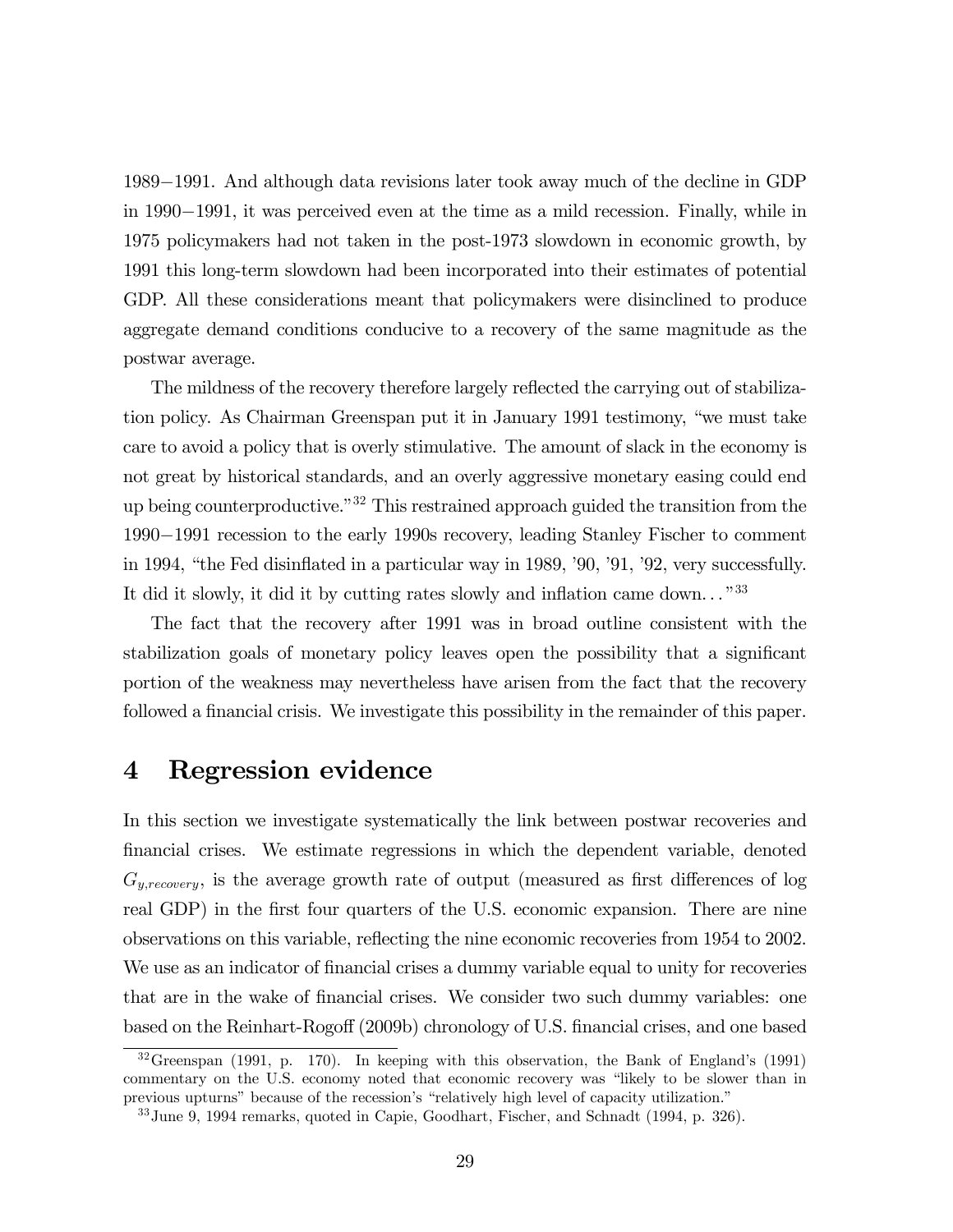on our alternative chronology. According to the Reinhart-Rogoff chronology, there has been only one pre-2007 financial crisis in the postwar United States, and the recovery in its aftermath is the recovery following the 1990−1991 recession. The dummy variable associated with this chronology is accordingly defined as

$$
DRR_t = \begin{cases} 1 & \text{for} & t = 8 \\ 0 & \text{for} & t = 1, ..., 7 \text{ and } t = 9 \end{cases}
$$
 (i.e., the recovery after 1990 – 1991);  
(all the rest).

In our alternative chronology, the 1975 and 1983 recoveries were also recoveries in the wake of financial crises, so the indicator variable associated with our alternative chronology is defined as:

$$
DAC_t = \begin{cases} 1 & \text{for} & t = 5, t = 7, \text{ and } t = 8; \\ 0 & \text{for } t = 1, ..., 4 \text{ and } t = 6, \text{ and } t = 9. \end{cases}
$$

In Table 4 we initially report simple regressions of the dependent variable on each of these dummy variables. The dummy variable has a negative coefficient (the right sign) but is statistically insignificant. The correlation of this dummy with economic recoveries is <sup>−</sup>0483. When we estimate the same specification with the indicator  $DAC<sub>t</sub>$  based on our own chronology of financial crises, the variable has no explanatory power, having an almost precisely zero correlation with economic recoveries (correlation  $-0.023$ ). There is thus no association between the size of recoveries and the existence of financial crises in the United States if an indicator based on our refined chronology is used.

We emphasized in Section 3 the insight of the business cycle literature that the size of expansion and severity of preceding downturn. We suggested that this pattern can be interpreted as reflecting the aggregate demand policies pursued, and that these policies rather than the financial crisis may be primarily responsible for the slow recovery from 1991 onward. We now investigate this matter further by estimating the impact of financial crises on economic recoveries after controlling for the severity of the prior downturn. To do so, we estimate the multiple regression,

$$
G_{y|recovery,t} = g_0 + g_1 G_{y|recession,t} + g_2 D_{FC,t},
$$

where  $D_{FC,t}$  is the crisis dummy (i.e.,  $DRR_t$  or  $DAC_t$ , depending on the specification estimated), and  $G_{y|recession}$  is the variable plotted in the *x*-axis of Figure 7; that is to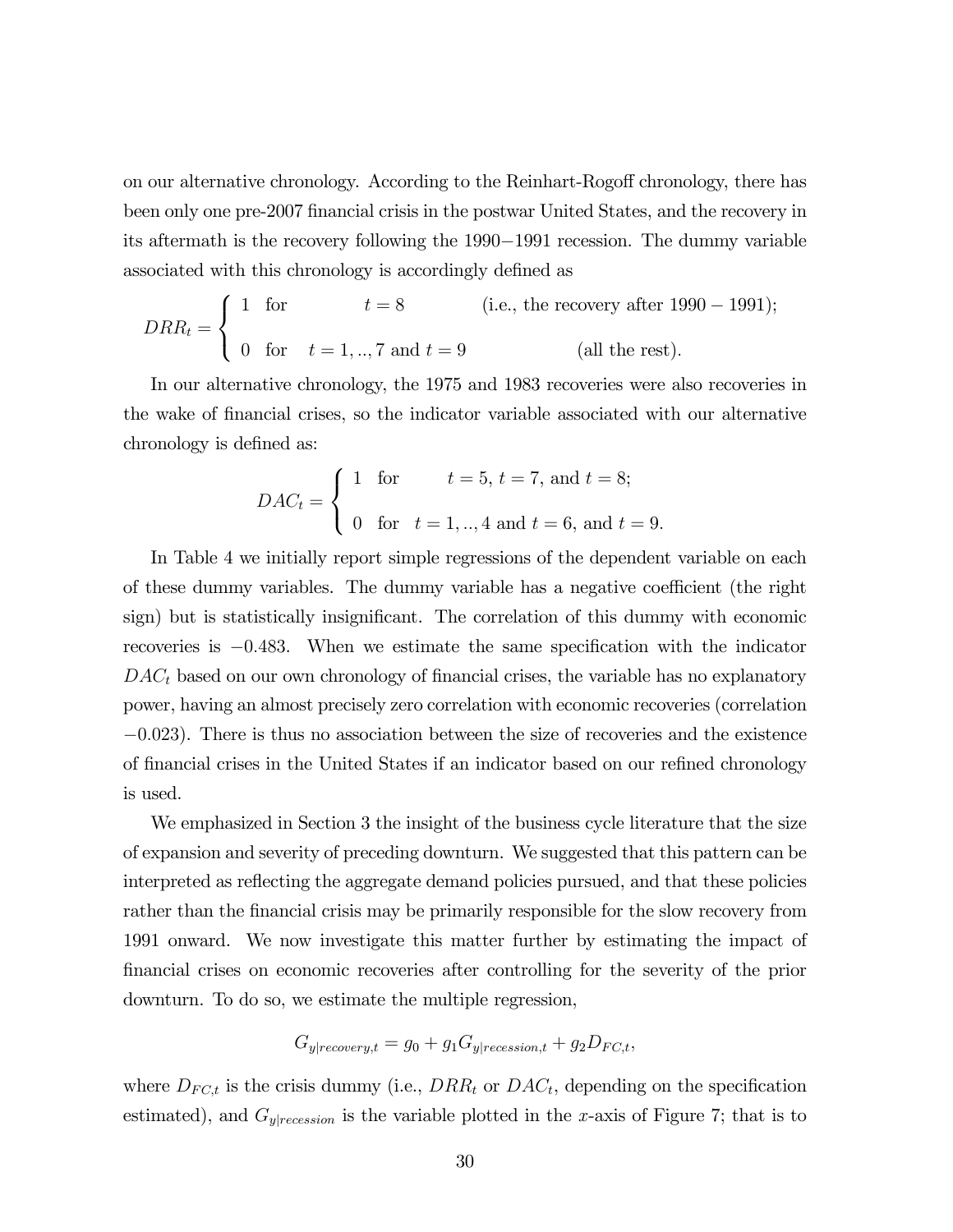say, it is the growth rate of GDP for the four quarters up to and including the trough of the prior recession.<sup>34</sup>

We would expect  $g_1 \leq 0$ . If  $g_1 = 0$ , there is no systematic relation between the size of an economic expansion and the severity of the preceding downturn (holding the financial-crisis indicator variable constant). If  $g_1 < 0$ , then growth is related to the scale of the prior downturn. If  $g_1 = -1.5$ , for example, then the first year of expansion makes up for the loss of output in the final year of the recession and, on top of that, the economy grows by an amount equal to 50% of the recession-year loss. In circumstances where a recession has created a negative output gap and potential output is growing smoothly at rate  $g_0$ , a value of  $g_1 \leq -1.0$  implies that the first year of the recovery witnesses GDP growth relative to potential rapid enough to make inroads into the output gap.

In the multiple regression, the estimated coefficient on the financial-crisis dummy indicates whether a financial crisis affects the extent of the output rebound; a negative coefficient means that the revival in GDP is held back below the recovery path that one would normally expect given the scale of the preceding downturn.

We begin with a simple regression excluding the dummy. This suggests that there is indeed a statistically significant "plucking" property in U.S. postwar recoveries, with a recession tending to produce growth 14 times the absolute value of the prior year's percent output decline. When we add the dummy variable for financial crises that is based on the Reinhart-Rogoff chronology, this dummy is statistically insignificant, while prior growth remains significant. When we use the dummy variable implied on our alternative chronology of financial crises, there is even less evidence of a bracing effect of financial crises on economic recoveries; the dummy's coefficient estimate and *t*-statistic are even lower.

<sup>&</sup>lt;sup>34</sup>Like the dependent variable, however, this variable is expressed in quarterly units in the regressions, while the data in Figure 7 are in annual units, so are simply four times the values entering the regressions. A tabulation of all data used in the regressions is provided in Table A1 in the Appendix.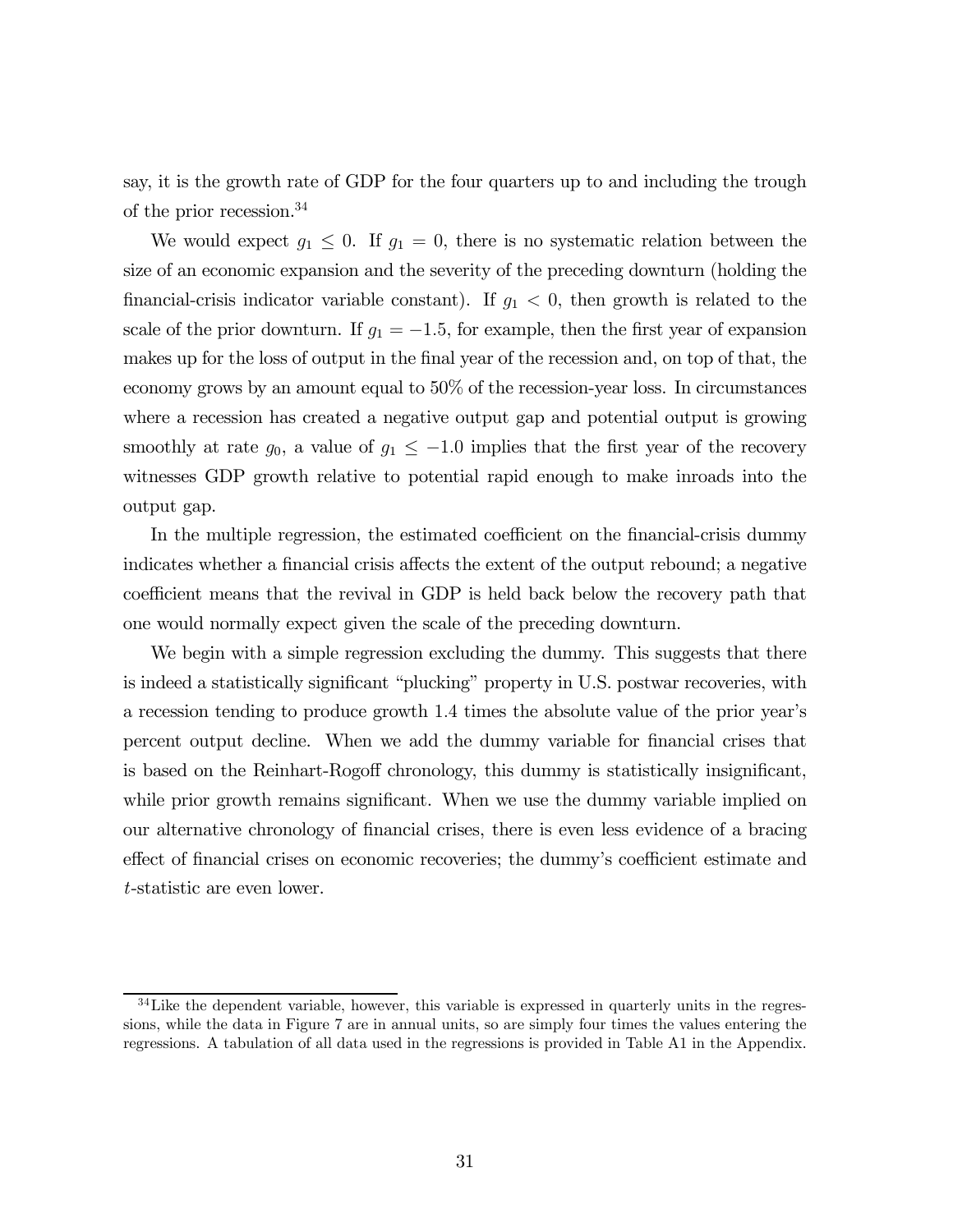| Variable                                                        |                        | Simple Regressions     |                       |                       | Multiple Regressions  |  |
|-----------------------------------------------------------------|------------------------|------------------------|-----------------------|-----------------------|-----------------------|--|
| Constant                                                        | 0.0149<br>(0.0020)     | 0.0136<br>(0.0024)     | 0.0087<br>(0.0023)    | 0.0098<br>(0.0022)    | 0.0090<br>(0.0026)    |  |
| Financial crisis dummy-<br>Reinhart-Rogoff $(DRR_t)$            | $-0.00795$<br>(0.0055) |                        |                       | $-0.0064$<br>(0.0041) |                       |  |
| Financial crisis dummy-<br>alternative chronology $(DAC_t)$     |                        | $-0.00025$<br>(0.0042) |                       |                       | $-0.0064$<br>(0.0041) |  |
| Average growth in the final four<br>quarters of prior recession |                        |                        | $-1.3606$<br>(0.5213) | $-1.2486$<br>(0.4806) | $-1.3806$<br>(0.5608) |  |
| $R^2$<br><b>SEE</b>                                             | 0.233<br>0.0051        | 0.001<br>0.0059        | 0.493<br>0.0042       | 0.639<br>0.0038       | 0.503<br>0.0045       |  |
| Excluding Recovery from 1980 Recession (# of observations = 8)  |                        |                        |                       |                       |                       |  |
| Constant                                                        | 0.0149<br>(0.0020)     | 0.0142<br>(0.0028)     | 0.0089<br>(0.0024)    | 0.0102<br>(0.0021)    | 0.0096<br>(0.0027)    |  |
| Financial crisis dummy-<br>Reinhart-Rogoff $(DRR_t)$            | $-0.0085$<br>(0.0057)  |                        |                       | $-0.0069$<br>(0.0039) |                       |  |
| Financial crisis dummy-<br>alternative chronology $(DAC_t)$     |                        | $-0.0008$<br>(0.0045)  |                       |                       | $-0.0019$<br>(0.0033) |  |
| Average growth in the final four<br>quarters of prior recession |                        |                        | $-1.3979$<br>(0.5303) | $-1.2833$<br>(0.4616) | $-1.4404$<br>(0.5672) |  |
| $R^2$<br>SEE                                                    | 0.27<br>0.0053         | 0.005<br>0.0062        | 0.537<br>0.0042       | 0.713<br>0.0037       | 0.566<br>0.0045       |  |

### All recoveries  $1954 - 2002$  (# of observations = 9)

Memo item: Simple correlations of dummy with dependent variable:

 $DDR_t: -0.483$ ; excluding 1980 recovery:  $-0.520$ .

 $DCA_t: -0.023$ ; excluding 1980 recovery:  $-0.074$ .

Terrones, Scott, and Kannan (2009) argue for treating 1980−1982 as one long recession when studying U.S. economic recoveries. We consider this alternative in the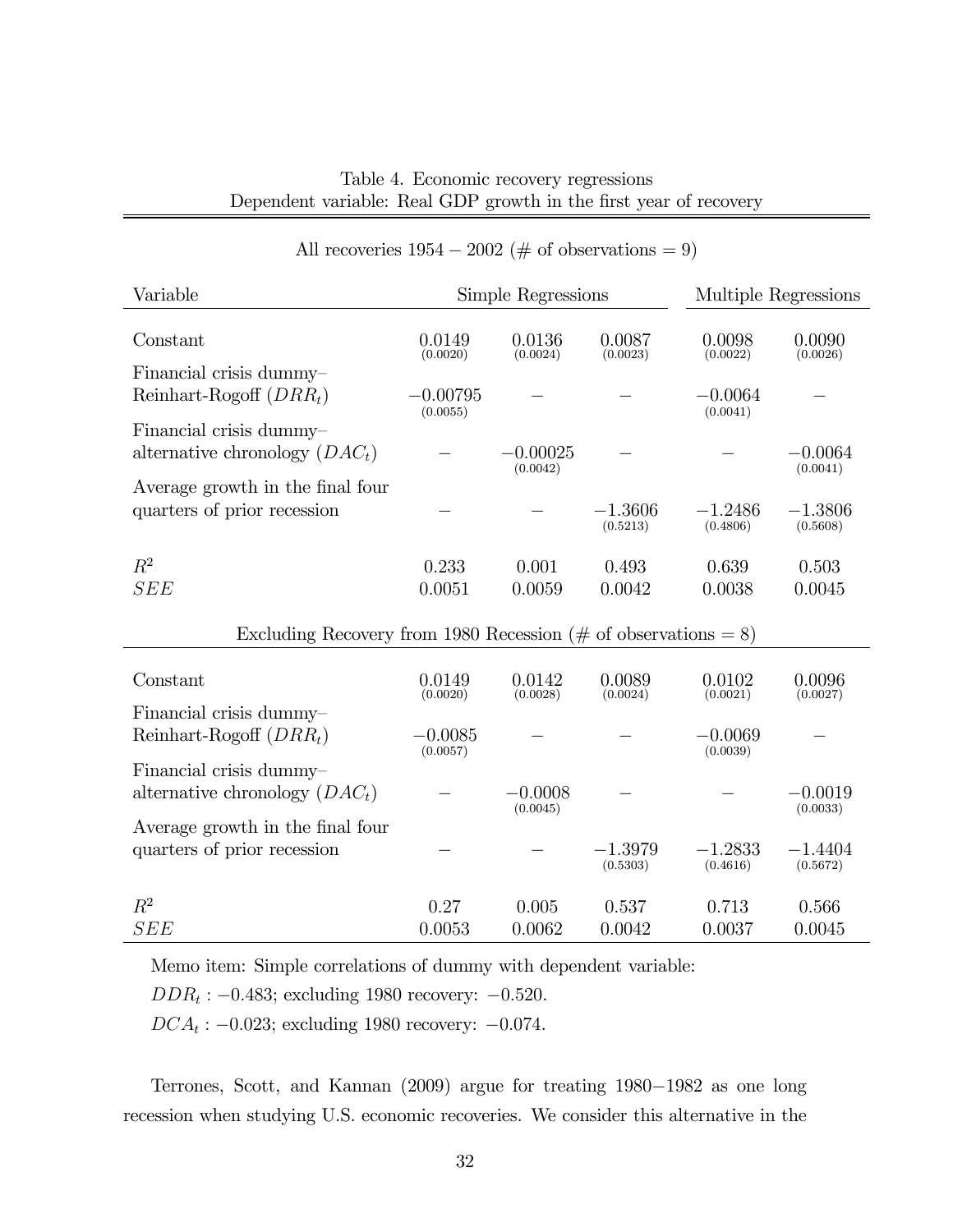bottom half of the table by dropping the 1980−1981 recovery from the observations used in the regressions. The resulting estimates are little changed. There is still a systematic relation between the size of recoveries and the severity of the prior recession, and no significant effect of the crisis dummies. In particular, the estimated coefficient on the dummy variable  $DAC_t$ , representing our chronology of financial crises, is low and statistically insignificant. The evidence in Table 4 therefore suggests that, for the postwar United States, economic recoveries are not systematically slower in the wake of financial crises.

# 5 Conclusion

In this paper we have considered the relationship between financial crises and economic recoveries in the pre-2007 postwar record of the United States. Reinhart and Rogoff (2009a, 2009b) emphasize the lessons for the United States that can be drawn from the postwar experience with financial crises outside the United States. While we concur that international experience can be informative, we believe that U.S. postwar record prior to 2007 is more informative on this issue than Reinhart and Rogoff suggest. Reinhart and Rogoff's (2009b) account of U.S. financial crises is questionable on several counts. They treat the 1970s as free of financial crises in the United States, even though the mid-1970s witnessed banking stresses that saw banks' equity capital ratio plunge to a postwar low. Reinhart and Rogoff do not treat 1982 and 1983 as years of financial crisis, despite the pressure in those years on U.S. commercial banks induced by the LDC debt position. And the single pre-2007 postwar crisis for the postwar United States acknowledged in their analysis–i.e., the savings and loan crisis–is referred to by Reinhart and Rogoff (2009b) as "the savings and loan crisis of 1984," even though S&L failures actually were lower in 1984 than in any other year in 1981−1989.

We provided our own alternative chronology of financial crises in the United States, which added crises in 1973−1975 and 1982−1984 and, in keeping with the bulk of the literature, treated the S&L crisis as starting in the late 1980s rather than in 1984. With this revised chronology, we carried out a case-by-case analysis of recoveries after financial crises as well as a statistical analysis of postwar recoveries as a whole. We found that the evidence does not support the notion that financial crises have had a systematic effect in slowing economic recoveries in the United States.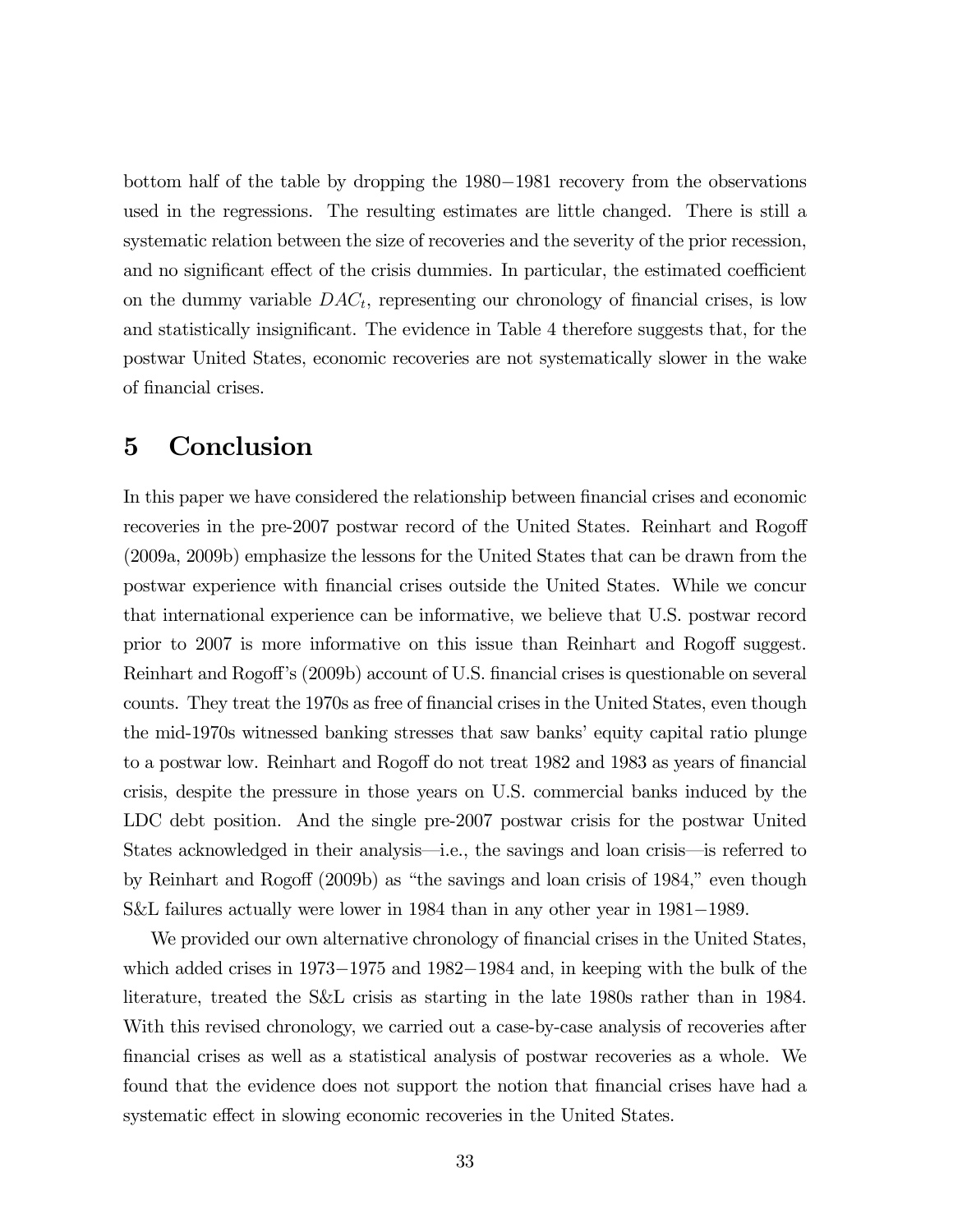Given the wide acknowledgement of the connections between the financial sector and aggregate economic behavior, why is it that financial crises do not seem to have had a *systematic* connection with the speed of economic recoveries? We suggested that the key factor is aggregate demand policy. If output is demand-determined in the short run, strongly stimulative aggregate demand policies can have their effects felt on output even when the financial sector is weak. And, as suggested in the introduction, a rapid economic expansion could then relieve the positions of banks considerably, further diminishing the effects of the prior financial crisis. These considerations suggest that judgments about the effects of financial crises on output behavior in the United States require an even greater focus on the the factors bearing on aggregate demand.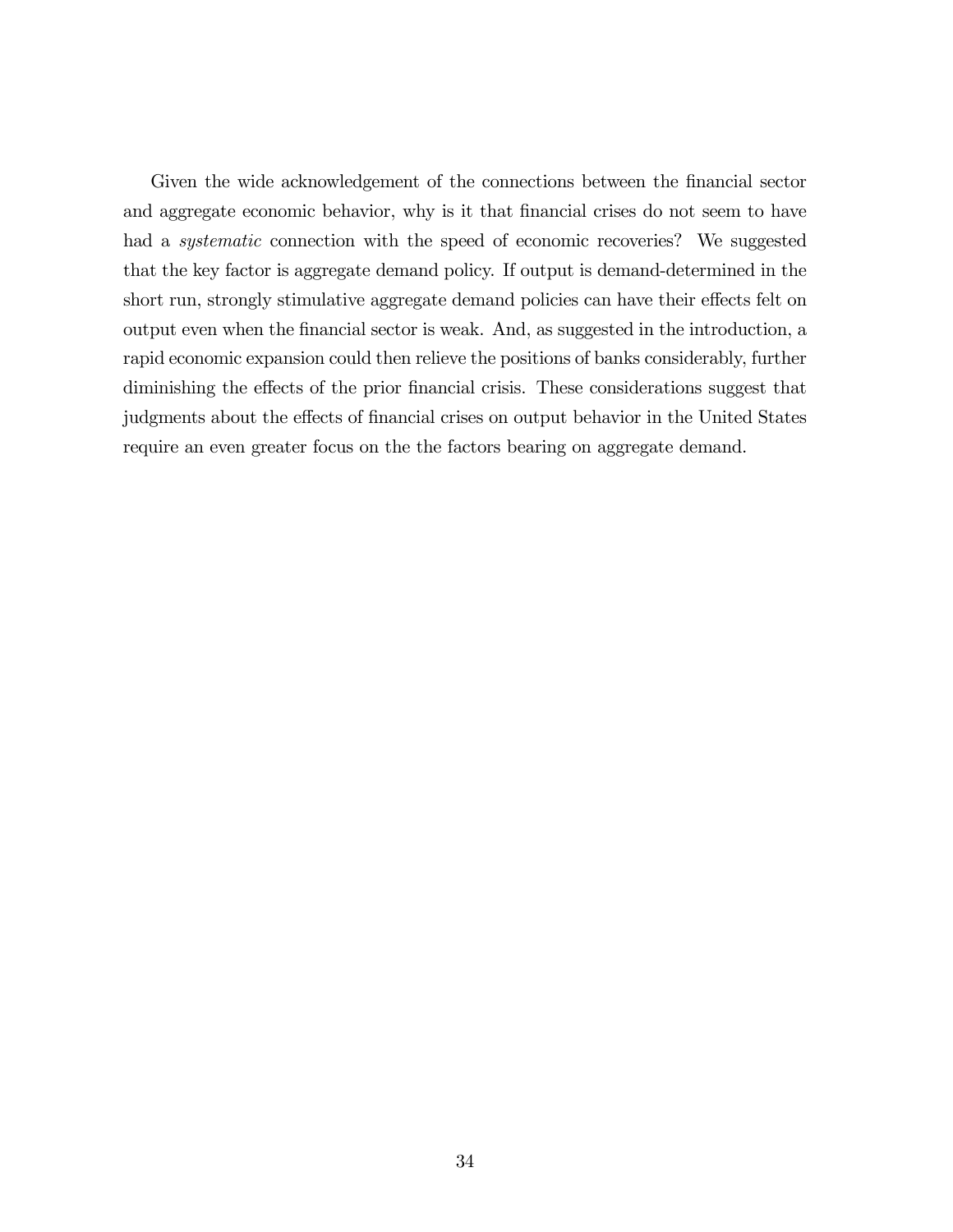# Appendix

|             |          | Average real GDP     | Average real GDP      | Dummy for financial crises |             |
|-------------|----------|----------------------|-----------------------|----------------------------|-------------|
|             |          | growth, first four   | growth, four quarters | chronology                 |             |
|             | Recovery | quarters of          | prior to              | Reinhart-                  |             |
|             | begining | recovery             | recovery              | Rogoff                     | Alternative |
| Observation |          | $(G_{y recovery,t})$ | $(G_{y recession,t})$ | $(DRR_t)$                  | $(DAC_t)$   |
|             |          |                      |                       |                            |             |
|             | 1954Q3   | 0.0189614            | $-0.0063958$          | 0                          | 0           |
| 2           | 1958Q2   | 0.0180886            | $-0.0077123$          |                            | 0           |
| 3           | 1961Q2   | 0.0181241            | $-0.0025089$          |                            | 0           |
| 4           | 1971Q1   | 0.0108962            | $-0.0003887$          |                            | 0           |
| 5           | 1975Q2   | 0.0149432            | $-0.0058902$          |                            |             |
| 6           | 1980Q4   | 0.0107398            | $-0.0041511$          |                            |             |
|             | 1983Q1   | 0.0186439            | $-0.0035541$          |                            |             |
| 8           | 1991Q2   | 0.0064399            | $-0.0024262$          |                            |             |
| 9           | 2002Q1   | 0.0047588            | 0.0010034             | 0                          | 0           |
|             |          |                      |                       |                            |             |

Table A1. Data used in regressions in Table 3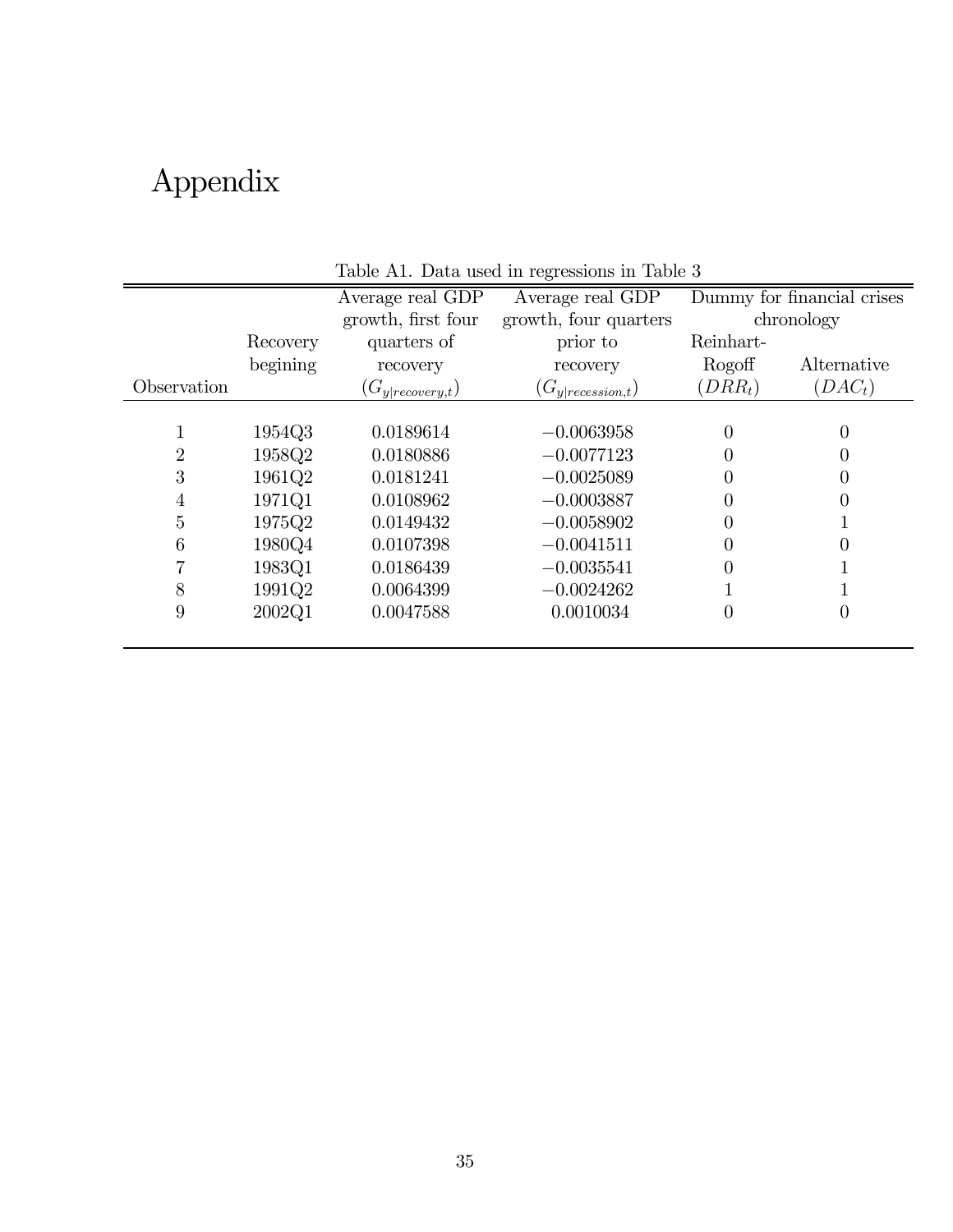# References

- [1] Bacon, Kenneth H. (1982). "Volcker Offers Plan to Reduce Strain on Developing Nations, Cut Default Risk," *Wall Street Journal*, November 17, p. 2.
- [2] Bailey, Jeff, and Jeffrey Zaslow (1984). "Continental Illinois Securities Plummet Amid Rumors Firm's Plight Is Worsening," *Wall Street Journal,* May 11, p. 3.
- [3] Ball, Laurence (1993). "What Causes Inflation?," *Federal Reserve Bank of Philadelphia Business Review*, Vol. 77(1), 3−12.
- [4] Bank of England (1991). "General Assessment," *Bank of England Quarterly Bulletin*, Vol. 31(4), 451−457.
- [5] Bankers Trust (1975). *Credit and Capital Markets 1975*. February. Reprinted in Committee on the Budget, U.S. House of Representatives, *Fiscal Year 1976 Budget and the Economy*. Washington, DC: GPO. 575−586.
- [6] Barth, James R. (1991). *The Great Savings and Loan Debacle*. Washington, DC: AEI Press.
- [7] Barth, James R., R. Dan Brumbaugh, Jr., Daniel Sauerhaft, and George H.K. Wang (1986). "Insolvency and Risk-Taking in the Thrift Industry: Implications for the Future." In Committee on Banking, Housing, and Urban Affairs, U.S. Senate, *Deposit Insurance Reform and Related Supervisory Issues: Hearings, Part 1: July 23, 25, 31, September 10 and 11, 1985*. Washington, DC: GPO. 483−518.
- [8] Barth, James R., and Robert E. Litan (1998). "Lessons from Bank Failures in the United States." In G. Caprio, Jr., W.C. Hunter, G.G. Kaufman, and D.M. Leipziger (eds.), *Preventing Bank Crises: Lessons from Recent Global Bank Failures*. Washington, DC: World Bank. 133−171.
- [9] Benati, Luca, and Charles A.E. Goodhart (2010). "Monetary Policy Regimes and Economic Performance: The Historical Record, 1979−2008." Manuscript, London School of Economics. In B.M. Friedman and M. Woodford (eds.), *Handbook of Monetary Economics, Volume 1D*. North Holland, forthcoming.
- [10] Bennett, Robert A. (1984). "Continental Fighting Rumors," *New York Times*, May 11, pp. D1 and D3.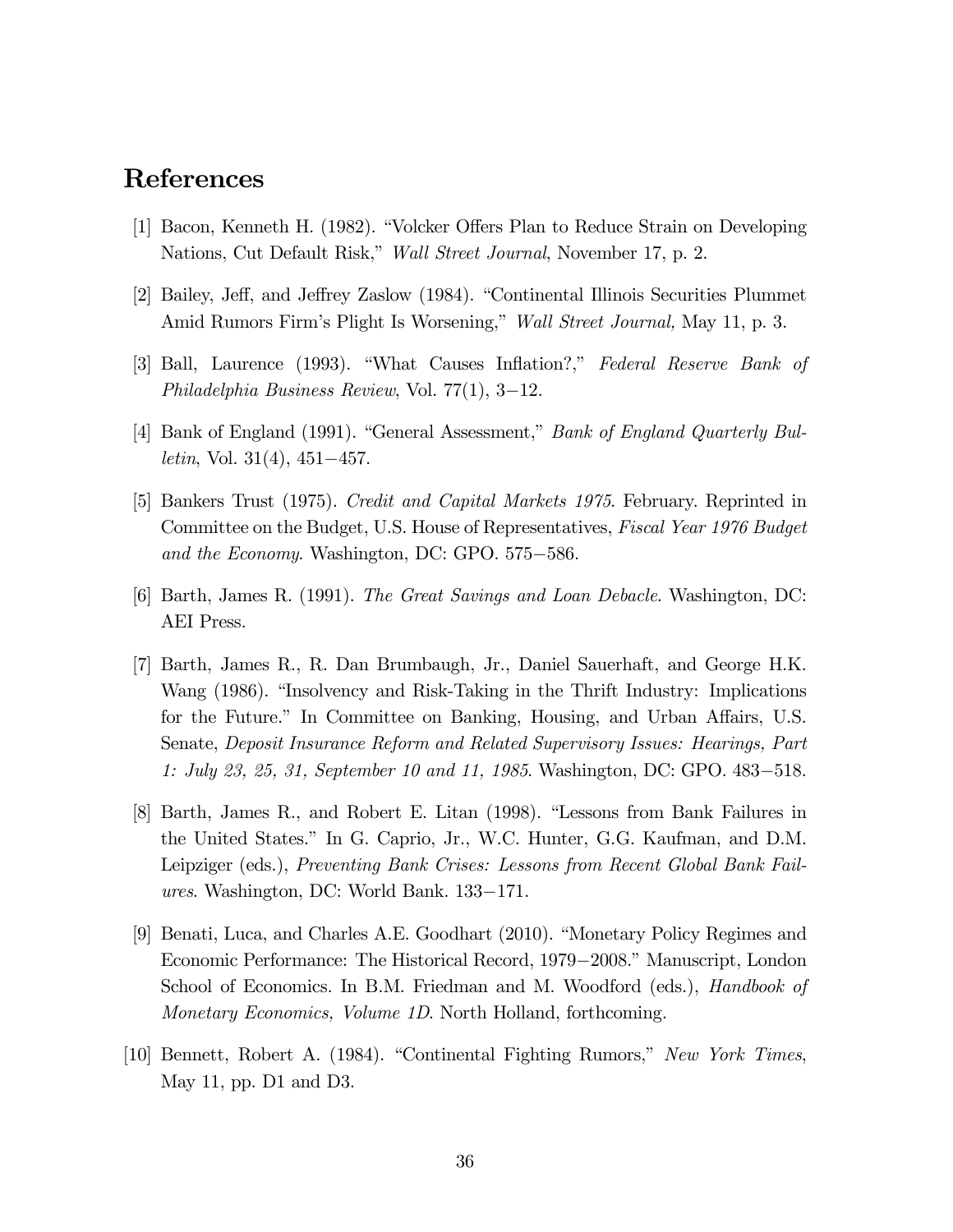- [11] Berger, Allen N., Richard J. Herring, and Giorgio P. Szegö (1995). "The Role of Capital in Financial Institutions," *Journal of Banking and Finance*, Vol. 19(34), 393−430.
- [12] Bernanke, Ben S. (1983). "The Real Effects of Financial Crises: Theory and Evidence." In Federal Reserve Bank of San Francisco, *Proceedings of Sixth West Coast Academic/Federal Reserve Economic Research Seminar November 1982*. San Francisco: Federal Reserve Bank of San Francisco. 134−162.
- [13] Blanden, Michael (1973). "Secondary Banks: An End to Freewheeling," *Financial Times*, December 24, p. 5.
- [14] Bordo, Michael, Barry Eichengreen, Daniela Klingebiel, and Maria Soledad Martínez-Pería (2001). "Is the Crisis Problem Growing More Severe?," *Economic Policy*, Vol. 16(32), 51−82.
- [15] Boyd, John H., and Mark Gertler (1994). "The Role of Large Banks in the Recent U.S. Banking Crisis," *Federal Reserve Bank of Minneapolis Quarterly Review*, Vol. 18(1), 1−21.
- [16] Cahill, Jerome (1975). "The Economy: On Its Feet, But Tottery," *Daily News* (New York), September 21, p. 73.
- [17] Capie, Forrest, Charles Goodhart, Stanley Fischer, and Norbert Schnadt (1994). *The Future of Central Banking: The Tercentenary Symposium of the Bank of England*. Cambridge, U.K.: Cambridge University Press
- [18] Caprio, Gerard, Jr., and Daniela Klingebiel (2003). "Episodes of Systemic and Borderline Financial Crises." World Bank, January.
- [19] Caprio, Gerard, Jr., Daniela Klingebiel, Luc Laeven, and Guillermo Noguera (2005). "Banking Crisis Database." In P. Honohan and L. Laeven (eds.), *Systemic Financial Crises*. Cambridge, U.K.: Cambridge University Press. 307−340.
- [20] Carron, Andrew S. (1982). "Financial Crises: Recent Experience in U.S. and International Markets," *Brookings Papers on Economic Activity*, Vol. 33(2), 395−418.
- [21] Carson, Teresa (1982). "Mexican Loan Agreement Reached: Debt Will Be Rolled Over; Interest Payments to Continue," *American Banker*, August 23, pp. 1 and 16.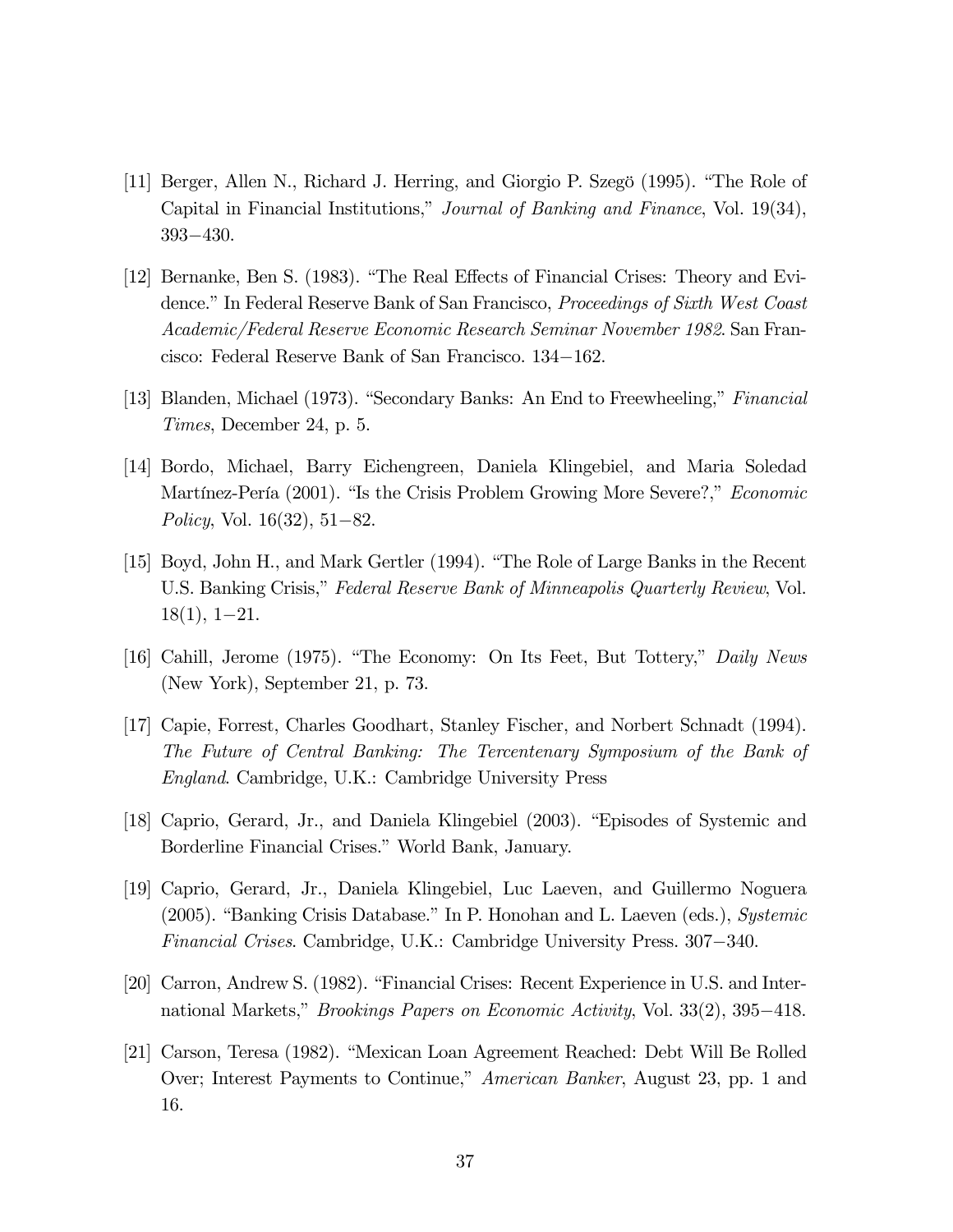- [22] Cecchetti, Stephen G., Marion Kohler, and Christian Upper (2009). "Financial Crises and Economic Activity." NBER Working Paper No. 15379.
- [23] *Charlie Rose Show* (2009). "Kenneth S. Rogoff." Transcript, November 10. http://www.charlierose.com/download/transcript/10707.
- [24] Clausen, A.W. (1980). "The Changing Character of Financial Markets in the Postwar Period: A Personal Perspective." In M.S. Feldstein (ed.), *The American Economy in Transition*. Chicago: University of Chicago for NBER. 86−94.
- [25] Cohn, Lee M. (1974). "Burns Warns Gold-Buying May Damage Economy," *Washington Star*, December 5, 1974, pp. A−1 and A−4.
- [26] Committee on Appropriations, U.S. Senate (1983). *Economic Overview, Fiscal Year 1984: Special Hearings*. Washington, DC: GPO.
- [27] Committee on Banking and Currency, U.S. House of Representatives (1974). *Failure of the U.S. National Bank of San Diego: Hearings before the Subcommittee on Bank Supervision and Insurance; November 27, 1973; December 10, 11, and 12, 1974*. Washington, DC: GPO.
- [28] Committee on Banking, Currency, and Housing, U.S. House of Representatives (1975). *Bank Failures, Regulatory Reform, Financial Privacy: Hearings before the Subcommittee on Financial Institutions Supervision, Regulation and Insurance; Part 2–July 16, 17, and 21, 1975*. Washington, DC: GPO.
- [29] Committee on Banking, Finance, and Urban Affairs, U.S. House of Representatives (1982). *Penn Square Bank Failure: Hearings, Part 1: July 15; and August 16, 1982*. Washington, DC: GPO.
- [30] Committee on Banking, Finance, and Urban Affairs, U.S. House of Representatives (1983). *Penn Square Bank Failure: Hearings, Part 2: September 29 and 30, 1982*. Washington, DC: GPO.
- [31] Committee on Banking, Housing, and Urban Affairs, U.S. Senate (1986a). *Deposit Insurance Reform and Related Supervisory issues: Hearings before the Committee on Banking, Housing, and Urban A*ff*airs, U.S. Senate, Part 1: July 23, 25, 31, September 10 and 11, 1985*. Washington, DC: GPO.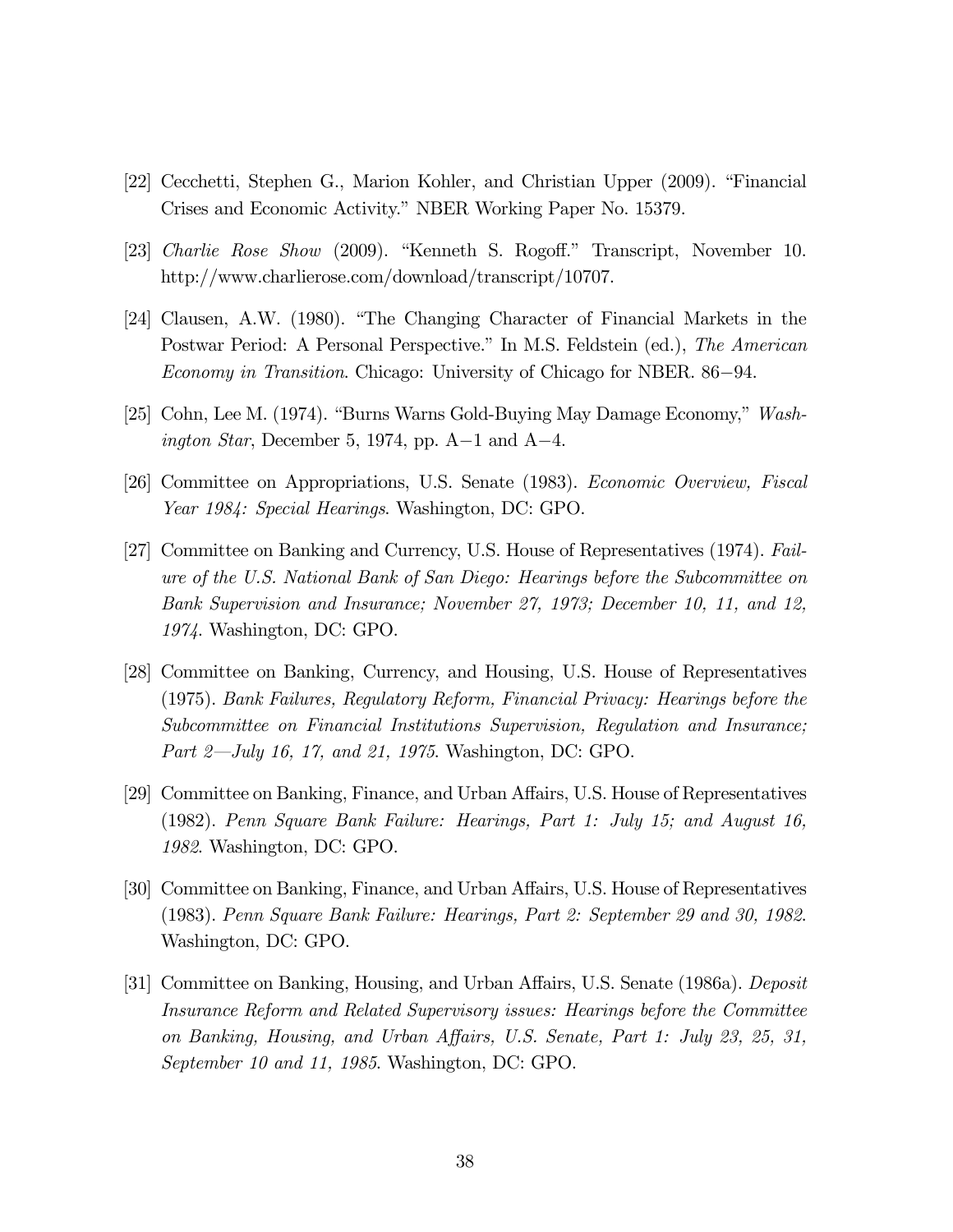- [32] Committee on Banking, Housing, and Urban Affairs, U.S. Senate (1986b). *Deposit Insurance Reform and Related Supervisory Issues: Hearings before the Committee on Banking, Housing, and Urban A*ff*airs, U.S. Senate, Part 2: January 22 and March 4, 13, 1986*. Washington, DC: GPO.
- [33] Committee on the Budget, U.S. Senate (1975). *Seminar: Economic and Budget Outlook, 1976*−*1980*. Washington, DC: GPO.
- [34] Dale, Edwin L. (1974). "The Specter of a Saving Hemorrhage," *New York Times*, September 15, p. 154.
- [35] Dornbusch, Rudiger (1985). "Dealing with Debt in the 1980s," *Third World Quarterly*, Vol. 7(3), 532−551.
- [36] Edwards, Franklin R., and James Scott (1979). "Regulating the Solvency of Depository Institutions: A Perspective for Deregulation." In F.R. Edwards (ed.), *Issues in Financial Regulation*. New York: McGraw-Hill. 65−105.
- [37] *Fareed Zakaria GPS* (2010). "Timothy Geithner." CNN, April 25. http://transcripts.cnn.com/TRANSCRIPTS/1004/25/fzgps.01.html
- [38] Federal Open Market Committee Transcript (1982). "Meeting of the Federal Open Market Committee, October 5, 1982." www.federalreserve.gov
- [39] *Financial Times* (1987). "The Case for Paul Volcker," *Financial Times*, May 26, p. 22.
- [40] Forde, John P. (1984). "Continental Decline Not Swift: Firm's Condition Had Been Weakening for Two Years," *American Banker*, May 21, p. 24.
- [41] Friedman, Benjamin M. (1980). "Postwar Changes in the American Financial Markets." In M.S. Feldstein (ed.), *The American Economy in Transition*. Chicago: University of Chicago for NBER. 9−78.
- [42] Friedman, Benjamin M. (1991). "Views on the Likelihood of Financial Crisis." In M. Feldstein (ed.), *The Risk of Economic Crisis*. Chicago: University of Chicago Press for NBER. 19−43.
- [43] Friedman, Milton (1964). "The Monetary Studies of the National Bureau." In NBER, *The National Bureau Enters Its 45th Year–44th Annual Report*. New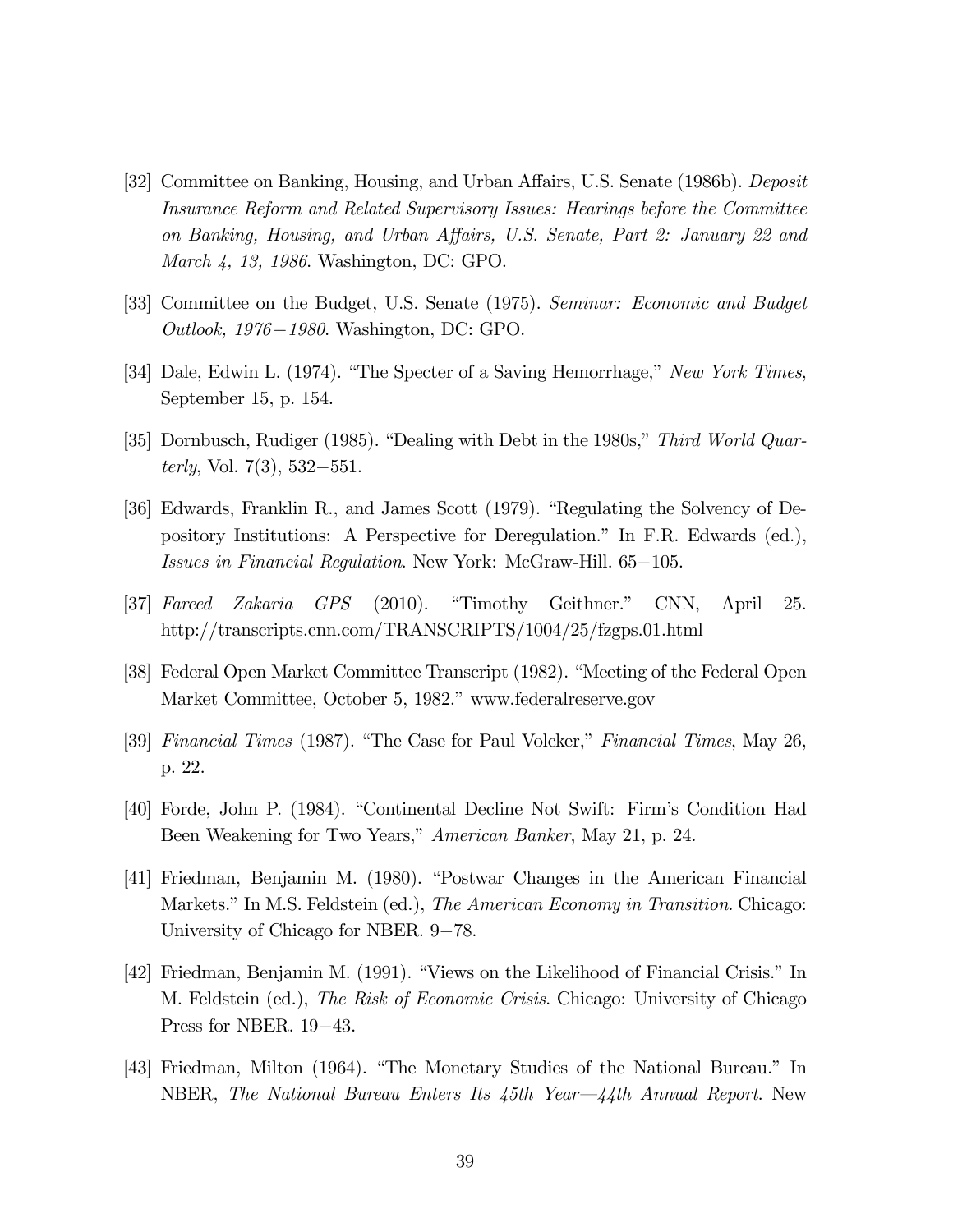York: NBER. 7—25. Reprinted in M. Friedman, *The Optimum Quantity of Money and Other Essays*. Chicago: Aldine, 1969. 261—283.

- [44] Friedman, Milton (1993). "The 'Plucking Model' of Business Fluctuations Revisited," *Economic Inquiry*, Vol. 31(2), 171−177.
- [45] Friedman, Milton, and Anna J. Schwartz (1963). *A Monetary History of the United States, 1867*−*1960*. Princeton, N.J.: Princeton University Press.
- [46] Goodhart, Charles A.E., and Dirk Schoenmaker (1993). "Institutional Separation Between Supervisory and Monetary Agencies." In F. Bruni (ed.), *Prudential Regulation, Supervision and Monetary Policy*. Centro di Economia Monetaria e Finanziari. 353−439.
- [47] Gorton, Gary B. (2008). "The Panic of 2007." In Federal Reserve Bank of Kansas City, *Maintaining Stability in a Changing Financial System*. Kansas City, MO: Federal Reserve Bank of Kansas City. 131−262.
- [48] Greenspan, Alan (1990). "Statement by Alan Greenspan, Chairman, Board of Governors of the Federal Reserve System, before the Committee on Banking, Housing, and Urban Affairs, U.S. Senate, February 22, 1990," *Federal Reserve Bulletin*, Vol. 76(4), 215−222.
- [49] Greenspan, Alan (1991). "Statement by Alan Greenspan, Chairman, Board of Governors of the Federal Reserve System, before the Committee on the Budget, U.S. House of Representatives, January 22, 1991," *Federal Reserve Bulletin*, Vol. 77(2), 168−171.
- [50] Holusha, John (1975). "Q&A: A Banker's View of U.S. Money Woes," *Washington Star*, April 6, pp. A−1 and A−4.
- [51] Homan, Paul M. (1975). "Changes in the Composition of Bank Assets and Liabilities, Bank Capital Adequacy, and Bank Failures: Their Effect on the Liquidity and Solvency of American Banks." In Committee on Banking, Housing and Urban Affairs, U.S. Senate, *Compendium of Major Issues in Bank Regulation*. Washington: GPO. 245−280.
- [52] Isaac, William M. (1983). "Full Statement by William M. Isaac, Chairman, Federal Deposit Insurance Corporation, April 27, 1983." In Committee on Banking,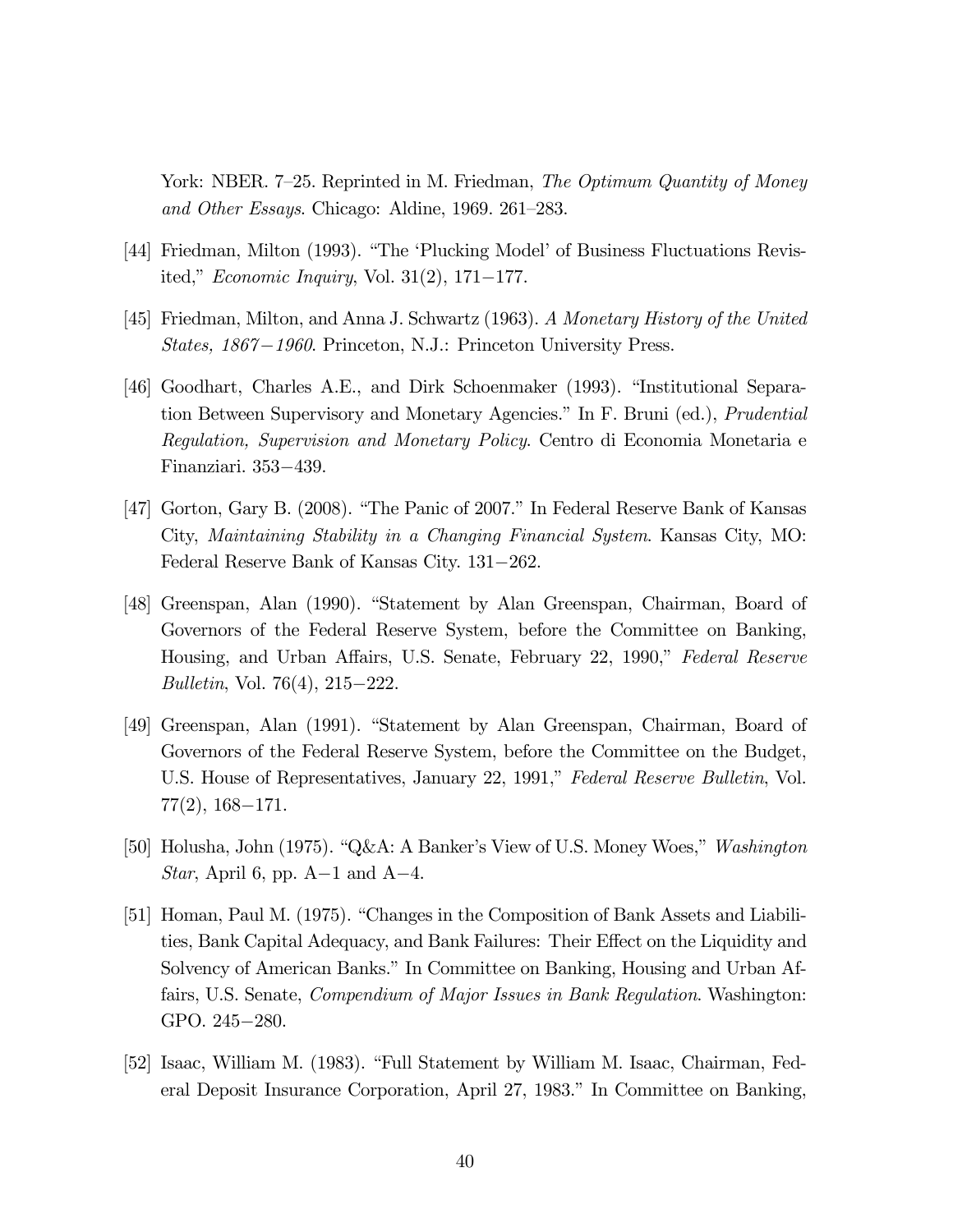Housing, and Urban Affairs, U.S. Senate, *Financial Services Industry–Oversight: Hearings, Part I*. Washington, DC: GPO. 112−136.

- [53] Isaac, William M. (1994). "Financial Regulation–2." In M.S. Feldstein (ed.), *American Economic Policy in the 1980s*. Chicago: University of Chicago Press for NBER. 557−562.
- [54] Jalil, Andrew (2009). "A New History of Banking Panics in the United States, 1825−1929: Construction and Implications." Manuscript, University of California, Berkeley.
- [55] Jensen, Michael C. (1974). "Inflation Termed Near 'Crisis' Stage," *New York Times*, June 7, p. 47.
- [56] Kaletsky, Anatole (1983). "U.S. Finance and Investment Survey: Relief as Interest Rates Stabilise," *Financial Times*, May 24, p. II.
- [57] Kane, Edward J. (1974). "All for the Best: The Federal Reserve Board's 60th Annual Report," *American Economic Review*, Vol. 64(6), 835−850.
- [58] Kim, Chang-Jin, and Charles R. Nelson (1999). "Friedman's Plucking Model of Business Fluctuations: Tests and Estimates of Permanent and Transitory Components," *Journal of Money, Credit and Banking*, Vol. 31(3), 317−334.
- [59] Laeven, Luc, and Fabian Valencia (2008). "Systemic Banking Crises: A New Database." IMF Working Paper 08−224.
- [60] Litan, Robert E. (1994). "Financial Regulation–1: U.S. Financial Markets and Institutions in the 1980s: A Decade of Turbulence." In M.S. Feldstein (ed.), *American Economic Policy in the 1980s*. Chicago: University of Chicago Press for NBER. 519−557.
- [61] McNees, Stephen K. (1978). "The Current Business Cycle in Historical Perspective," *New England Economic Review*, Vol. 60(1), 44−59.
- [62] *Meet the Press* (2009). "*Meet the Press* Transcript for March 15, 2009." http://www.msnbc.msn.com/id/29705720/
- [63] Mendelsohn, M.S. (1974). "U.K. Industry Straining to Avoid Financial Crisis," *American Banker*, February 21, pp. 3 and 14.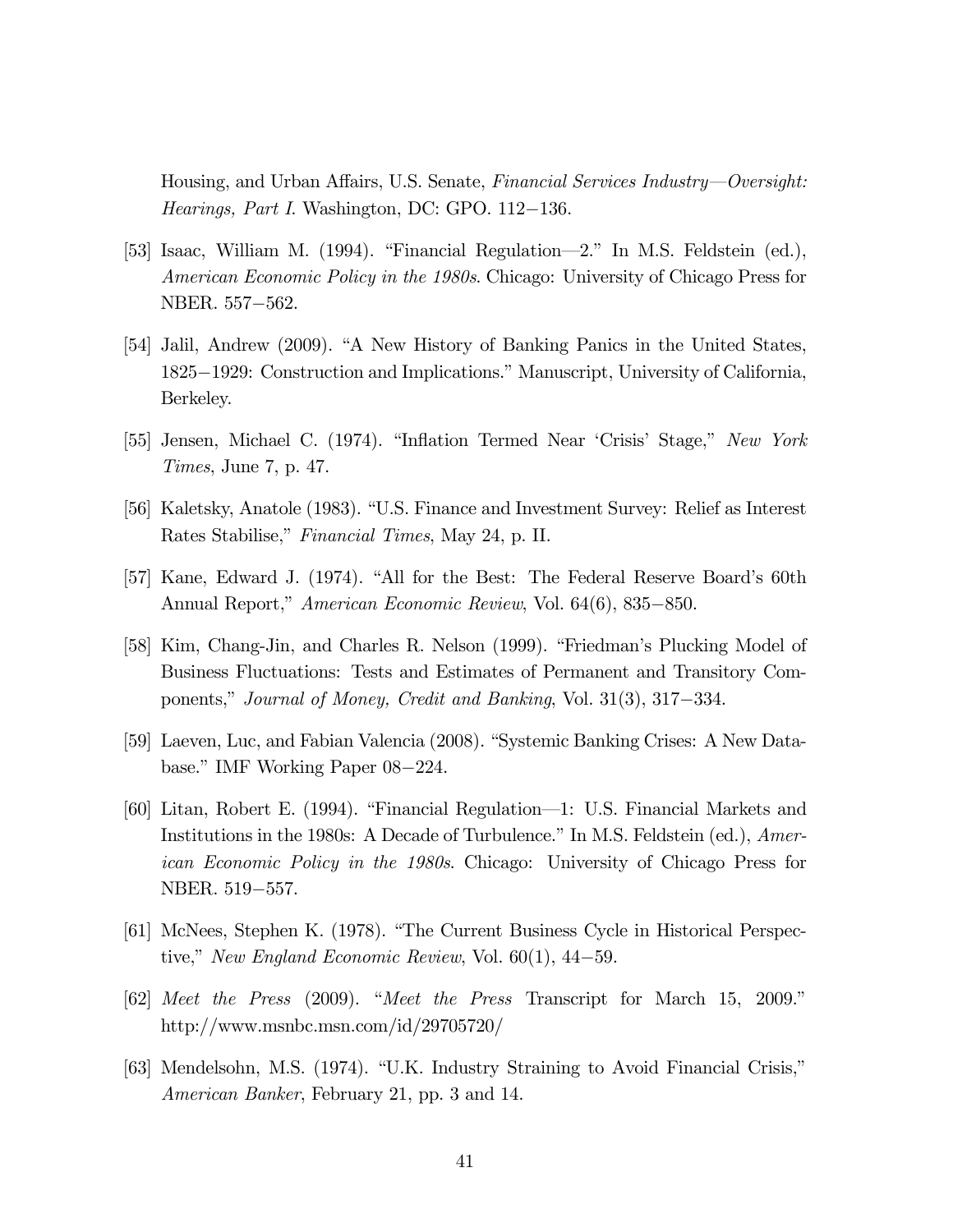- [64] Mester, Loretta J. (1990). "Curing Our Ailing Deposit-Insurance System," *Federal Reserve Bank of Philadelphia Business Review*, Vol. 74(5), 13−24.
- [65] Morley, James, and Jeremy M. Piger (2005). "The Importance of Nonlinearity in Reproducing Business Cycle Features." Working Paper, Federal Reserve Bank of St. Louis. May.
- [66] Nadler, Paul S. (1983a). "Penn Square Failure Continues to Have Effect," *American Banker*, September 12, p. 4.
- [67] Nadler, Paul S. (1983b). "Market Optimism Over Thrifts Unwarranted," *American Banker*, August 1, p. 4.
- [68] Neftci, Salih N. (1986). "Is there a Cyclical Time Unit?," *Carnegie-Rochester Conference Series on Public Policy*, Vol. 24(1), 11−48.
- [69] Norton, Robert E. (1982). "Short-Term Aid Sought for Mexico Now Totals More Than \$4.5 Billion; U.S. Banks Said to Hold \$25 Billion of Total Loans," *American Banker*, August 26, pp. 1 and 15.
- [70] Orphanides, Athanasios (2001). "Monetary Policy Rules Based on Real-Time Data," *American Economic Review*, Vol. 91(4), 964−985.
- [71] Orphanides, Athanasios (2003). "The Quest for Prosperity Without Inflation," *Journal of Monetary Economics*, Vol. 50(3), 633−663.
- [72] Proxmire, William (1975). "Foreword." In Committee on Banking, Housing and Urban Affairs, U.S. Senate, *Compendium of Major Issues in Bank Regulation*. Washington, DC: GPO. III−X.
- [73] Reinhart, Carmen M. (2009). "The Economic and Fiscal Consequences of Financial Crises." Entry on Vox website, January 26. http://www.voxeu.org/index.php?q=node/2877
- [74] Reinhart, Carmen M., and Kenneth S. Rogoff (2008a). "Is the 2007 U.S. Sub-Prime Financial Crisis So Different? An International Historical Comparison," *American Economic Review* (*Papers and Proceedings*), Vol. 98(2), 339−344.
- [75] Reinhart, Carmen M., and Kenneth S. Rogoff (2008b). "Banking Crises: An Equal Opportunity Menace." NBER Working Paper No. 14587.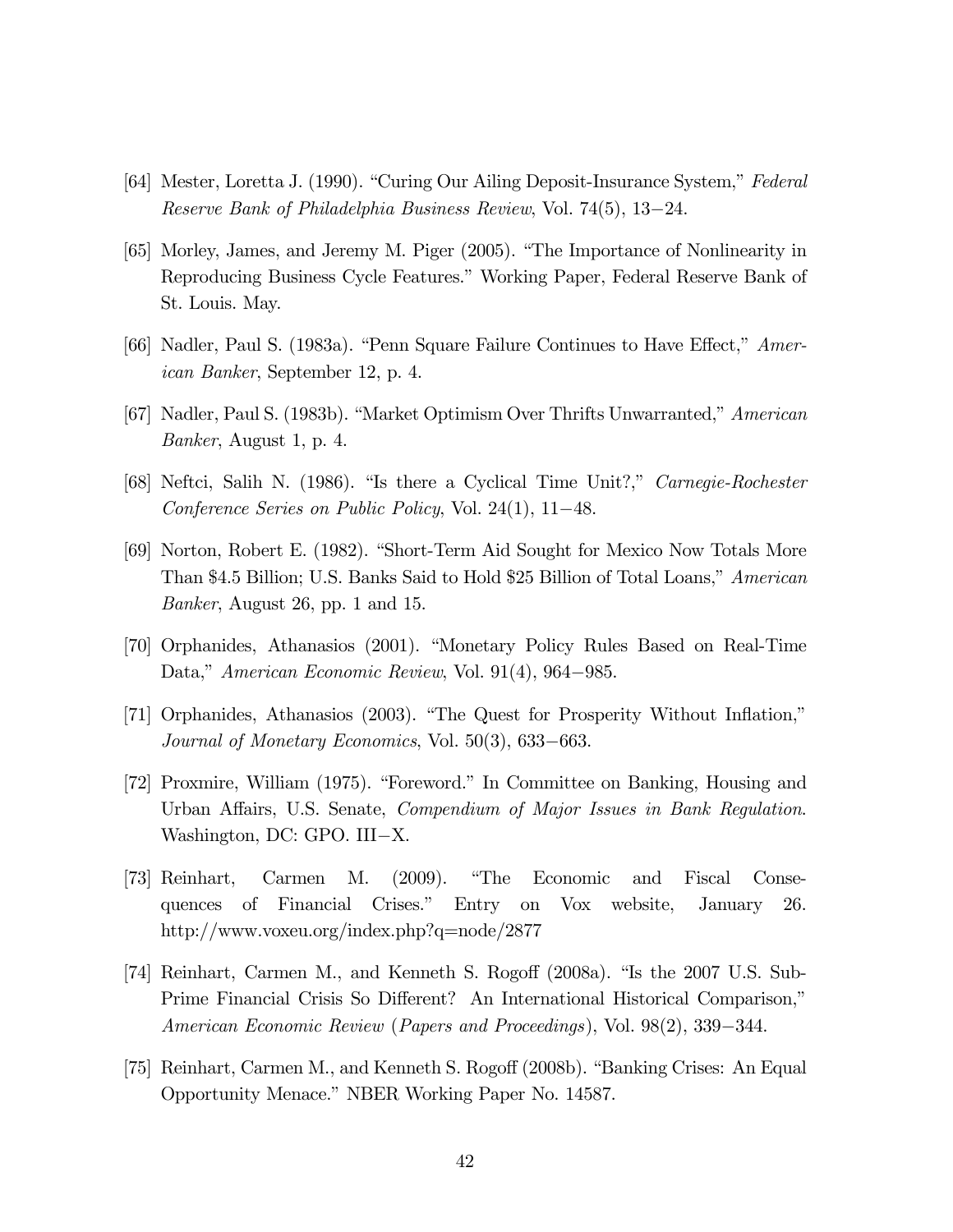- [76] Reinhart, Carmen M., and Kenneth S. Rogoff (2009a). "The Aftermath of Financial Crises," *American Economic Review* (*Papers and Proceedings*), Vol. 99(2), 1−10.
- [77] Reinhart, Carmen M., and Kenneth S. Rogoff (2009b). *This Time Is Di*ff*erent: Eight Centuries of Financial Folly*. Princeton, N.J.: Princeton University Press.
- [78] Romer, Christina D. (1992). "What Ended the Great Depression?," *Journal of Economic History*, Vol. 52(4), 757−784.
- [79] Romer, Christina D., and David H. Romer (1994). "Monetary Policy Matters," *Journal of Monetary Economics*, Vol. 34(1), 75−88.
- [80] Samuelson, Paul A. (1967). "Money, Interest Rates and Economic Activity: Their Interrelationship in a Market Economy." In American Bankers Association (ed.), *Proceedings of a Symposium on Money, Interest Rates and Economic Activity*. New York: American Bankers Association. 40−60.
- [81] Schularick, Moritz, and Alan M. Taylor (2010). "Credit Booms Gone Bust: Monetary Policy, Leverage Cycles and Financial Crises, 1870—2008." Manuscript, University of California, Davis.
- [82] Schwartz, Anna J. (1986). "Real and Pseudo Financial Crises." In G.E. Wood (ed.), *Financial Crises and the World Banking System*. New York: Macmillan. 11−31.
- [83] Sinclair, Tara M. (2009). "Asymmetry in the Business Cycle: Friedman's Plucking Model with Correlated Innovations," *Studies in Nonlinear Dynamics and Econometrics*, Vol. 14(1), Article 3.
- [84] Summers, Lawrence H. (1991). "Planning for the Next Financial Crisis." In M. Feldstein (ed.), *The Risk of Economic Crisis*. Chicago: University of Chicago Press for NBER. 135−158.
- [85] Taylor, John B. (1998). "Monetary Policy and the Long Boom," *Federal Reserve Bank of St. Louis Review*, Vol. 80(5), 3−11.
- [86] Terrones, Marco E., Alasdair Scott, and Prakash Kannan (2009). "From Recession to Recovery: How Soon and How Strong?," *World Economic Outlook* (IMF), April, 103−138.